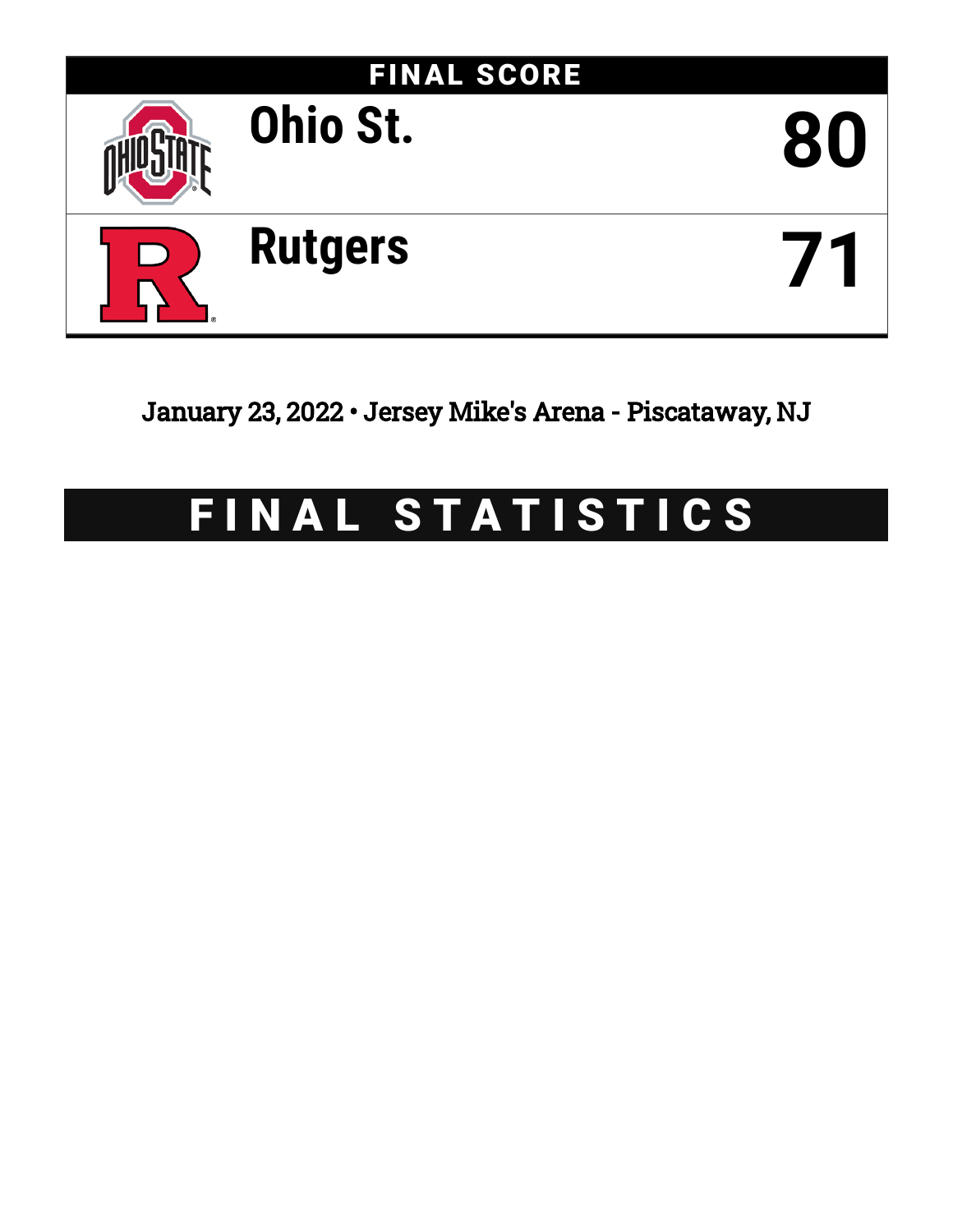# **Official Box Score Ohio St. vs Rutgers Game Totals -- Final Statistics January 23, 2022 at Jersey Mike's Arena - Piscataway, NJ**



# **Ohio St. 80**

|     | <b>TOTALS</b>          |    |          | 80 27-65  | 11-27   | $15-17$ | 14            | 19             | 33             | <b>20</b>      | 17 | $\overline{11}$ | 3           |             | 8 200             |       |
|-----|------------------------|----|----------|-----------|---------|---------|---------------|----------------|----------------|----------------|----|-----------------|-------------|-------------|-------------------|-------|
|     | <b>TEAM</b>            |    |          |           |         |         |               | $\overline{1}$ | $\mathcal{P}$  | - 0            |    | 0               |             |             |                   |       |
| 35  | <b>BEACHAM, TANAYA</b> | F. | 8        | $3-4$     | $0 - 0$ | $2 - 2$ | $\mathcal{P}$ | $\mathcal{P}$  | $\overline{4}$ | $\overline{4}$ |    |                 | $\Omega$    | $\Omega$    | $12 \overline{ }$ | 10    |
| 14  | THIERRY, TAYLOR        | G  | 5        | $-2-4$    | $1 - 1$ | $0 - 0$ | 5.            | 1              | 6              | 2              | 2  | $\Omega$        | 1           |             | 2 24              | -9    |
| 24  | MIKESELL, TAYLOR       | G. | -21      | 7-13      | $3 - 8$ | $4 - 4$ | $\Omega$      |                | 1.             | 2              |    |                 | $\Omega$    | 1           | 40                | -9    |
| 23  | MIKULASIKOVA, REBEKA   | F. |          | $4\,2-10$ | $0 - 1$ | $0 - 0$ | 2             | 3              | 5              | 2              | 2  | $5^{\circ}$     | $\Omega$    | $\Omega$    | -28               | $-1$  |
| 10  | <b>MILLER, BRAXTIN</b> | G  | $\Omega$ | $0 - 4$   | $0 - 3$ | $0 - 0$ | 2             |                | 9              | $\overline{4}$ | 3  |                 |             | $\mathbf 1$ | 32                | -3    |
|     | 04 SHELDON, JACY       | G. |          | 32 10-23  | $4 - 9$ | $8-9$   | 2             | 2              | $\overline{4}$ | $\overline{4}$ | 3  | 3               | $\Omega$    | 4           | 40                | 9     |
| 01  | <b>HARRIS, RIKKI</b>   | G  | 10       | $3 - 7$   | $3-5$   | $1 - 2$ | $\Omega$      | 2              | 2              | 2              | 5  | $\mathbf{0}$    |             | $\Omega$    | 23                | 12    |
| No. | Player                 | S  | Pts      | FG        | 3FG     | FT      | OR            | <b>DR</b>      | TR             | PF             |    | A TO            | <b>B</b> lk | Stl         | Min               | $+/-$ |

| <b>Shooting By Period</b> |   |
|---------------------------|---|
| Period                    | F |

| Period   | FG        | FG%   | 3FG       | 3FG%  | FΤ        | FT%   |
|----------|-----------|-------|-----------|-------|-----------|-------|
| 1st Qtr  | $8 - 18$  | 44%   | 4-8       | 50%   | $2 - 4$   | 50%   |
| 2nd Qtr  | $6 - 17$  | 35%   | $2 - 6$   | 33%   | $2 - 2$   | 100%  |
| 3rd Qtr  | $9 - 19$  | 47%   | $3 - 7$   | 43%   | $0 - 0$   | 0%    |
| 4th Qtr  | $4 - 11$  | 36%   | $2 - 6$   | 33%   | $11 - 11$ | 100%  |
| 1st Half | $14 - 35$ | 40%   | $6 - 14$  | 43%   | $4-6$     | 67%   |
| 2nd Half | $13 - 30$ | 43%   | $5 - 13$  | 38%   | $11 - 11$ | 100%  |
| Game     | $27 - 65$ | 41.5% | $11 - 27$ | 40.7% | 15-17     | 88.2% |

*Deadball Rebounds:* 1,0 *Last FG:* 4th-01:42 *Biggest Run:* 10-0 *Largest lead:* By 14 at 4th-08:45 *Technical Fouls:* None.

# **Rutgers 71**

| No. | ີ<br>Player             | S  | Pts            | FG        | 3FG     | FТ        | 0R | DR | TR             | РF       | A  | TO | Blk      | Stl | Min        | $+/-$        |
|-----|-------------------------|----|----------------|-----------|---------|-----------|----|----|----------------|----------|----|----|----------|-----|------------|--------------|
| 00  | PETREE, LASHA           | G  | 18             | $5 - 13$  | 1-4     | $7-9$     |    | 2  | 3              |          | 2  | 4  | 0        | 0   | 32         | $-1$         |
| 03  | DICKSON, SHUG           | G  | 6              | $3 - 7$   | $0 - 1$ | $0 - 0$   | 0  | 2  | 2              |          | 5  |    | $\Omega$ |     | 28         | $-12$        |
| 14  | MASON, JAILYN           | G  | 4              | $2 - 3$   | $0 - 0$ | $0-0$     | 0  |    |                |          | 3  | 0  | 0        | 2   | 24         | 5            |
| 22  | SINGLETON, TYIA         | F. | 11             | $4-6$     | $0 - 0$ | $3 - 4$   |    | 9  | 10             | 5        |    |    | 2        | 2   | 29         | $\mathbf{1}$ |
| 32  | BROWN, OSH              | F. | 24             | $10 - 16$ | $0 - 0$ | $4 - 5$   | 4  | 4  | 8              | 4        | 2  | 3  | 0        |     | 38         | -5           |
| 05  | <b>MORRIS, VICTORIA</b> | G  | $\overline{2}$ | $0 - 2$   | $0 - 1$ | $2 - 2$   | 0  | 4  | 4              |          |    | 2  | $\Omega$ | 0   | 18         | $-16$        |
| 15  | SIDIBE, AWA             | G  | 0              | $0 - 2$   | $0 - 1$ | $0 - 0$   |    |    | 2              | 0        | 0  | 0  |          | 0   | 11         | -8           |
| 35  | LASSITER, SAYAWNI       | G  | 6              | $2 - 2$   | $1 - 1$ | $1 - 4$   |    |    | $\overline{2}$ | 3        | 3  | 0  | $\Omega$ | 0   | 18         | -6           |
| 54  | CORNWELL, CHYNA         | F  | 0              | $0-0$     | $0-0$   | $0-0$     | 0  | 0  | $\Omega$       | $\Omega$ | 0  | 0  | $\Omega$ | 0   | 2          | $-3$         |
|     | <b>TEAM</b>             |    |                |           |         |           |    | 0  |                | $\Omega$ |    | 2  |          |     |            |              |
|     | <b>TOTALS</b>           |    | 71             | 26-51     | $2 - 8$ | $17 - 24$ | 9  | 24 | 33             | 16       | 17 | 19 | 3        | 6   | <b>200</b> |              |

| <b>Shooting By Period</b> |           |       |         |       |           |       | Dead         |
|---------------------------|-----------|-------|---------|-------|-----------|-------|--------------|
| Period                    | FG        | FG%   | 3FG     | 3FG%  | FT        | FT%   | Last .       |
| 1st Qtr                   | $7 - 13$  | 54%   | 1-1     | 100%  | $4 - 5$   | 80%   | <b>Bigge</b> |
| 2nd Qtr                   | $3 - 11$  | 27%   | $0 - 2$ | 00%   | $7 - 8$   | 88%   | Large        |
| 3rd Qtr                   | $8 - 14$  | 57%   | $0 - 2$ | 00%   | $0 - 0$   | 0%    | Techi        |
| 4th Qtr                   | $8 - 13$  | 62%   | $1 - 3$ | 33%   | $6 - 11$  | 55%   |              |
| 1st Half                  | $10 - 24$ | 42%   | $1 - 3$ | 33%   | $11 - 13$ | 85%   |              |
| 2nd Half                  | 16-27     | 59%   | 1-5     | 20%   | $6 - 11$  | 55%   |              |
| Game                      | 26-51     | 51.0% | $2 - 8$ | 25.0% | 17-24     | 70.8% |              |

*Deadball Rebounds:* 4,1 *Last FG:* 4th-00:04 *Biggest Run:* 8-0 *Largest lead:* By 4 at 1st-07:25 *Technical Fouls:* None.

| Game Notes:                                      | <b>Score</b>                             |    | 1st 2nd         | 3rd | 4th | <b>TOT</b> | <b>Points</b> | OSU            | <b>RUT</b>     |
|--------------------------------------------------|------------------------------------------|----|-----------------|-----|-----|------------|---------------|----------------|----------------|
| Officials: Angie Enlund, Cameron Inouye, Kaz     | OSL                                      | 22 | 16              | 21  |     | 80         | In the Paint  | 30             | 44             |
| <b>Beverley</b><br>Attendance: 1219              | RUT                                      | 19 | 13              | 16  | 23  | 71         | Off Turns     | 31             | 16             |
|                                                  |                                          |    |                 |     |     |            | 2nd Chance    |                | 11             |
| Start Time: 01:02 PM ET<br>End Time: 03:09 PM ET | OSU led for 30:42. RUT led for 4:16.     |    |                 |     |     |            | Fast Break    | 16             | 15             |
| Game Duration: 2:07                              | Game was tied for 4:58.<br>Times tied: 4 |    | Lead Changes: 5 |     |     |            | Bench         |                |                |
| Conference Game;                                 |                                          |    |                 |     |     |            | Per Poss      | 1.176<br>34/68 | 1.014<br>35/70 |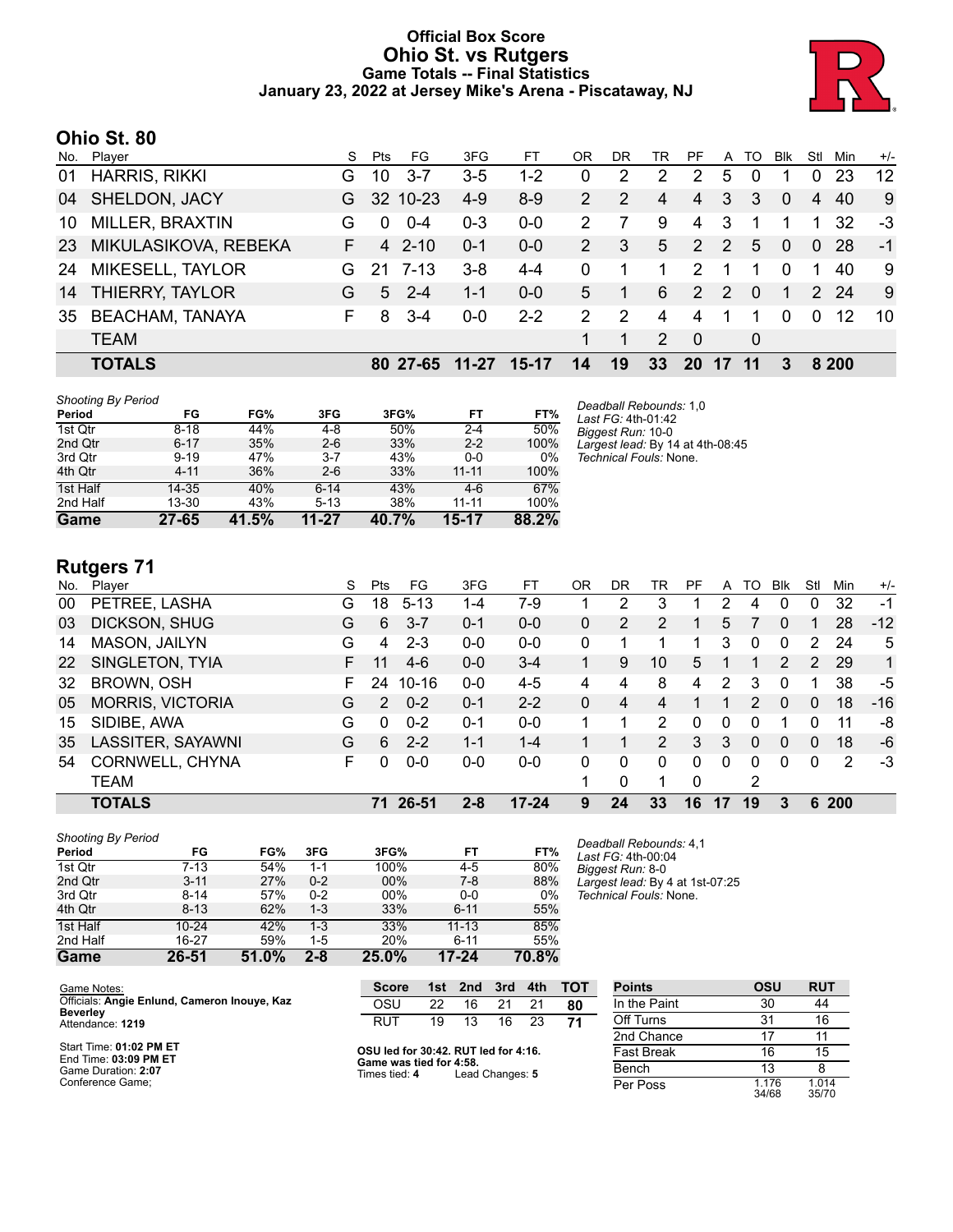### **Official Box Score Ohio St. vs Rutgers First Half Statistics Only January 23, 2022 at Jersey Mike's Arena - Piscataway, NJ**



# **Ohio St. 38**

| No. | Player                 | S. | Pts      | <b>FG</b> | 3FG      | <b>FT</b> | <b>OR</b>      | <b>DR</b> | <b>TR</b>    | <b>PF</b> |                 | A TO         | <b>BIK</b>       | Stl      | Min       | $+/-$          |
|-----|------------------------|----|----------|-----------|----------|-----------|----------------|-----------|--------------|-----------|-----------------|--------------|------------------|----------|-----------|----------------|
| 01  | <b>HARRIS, RIKKI</b>   | G. | 10       | $3 - 4$   | 3-4      | $1 - 2$   | 0              | 0         | 0            | 2         | 3               | 0            |                  | 0        | 10        | 4              |
| 04  | SHELDON, JACY          | G  | 9        | $3 - 11$  | $0 - 2$  | $3 - 4$   | $\overline{2}$ | 2         | 4            | 1         | 2               | 3            | $\mathbf{0}$     | 4        | -20       | - 6            |
| 10  | MILLER, BRAXTIN        | G  | $\Omega$ | $0 - 2$   | $0 - 1$  | $0 - 0$   | 2              | 4         | 6            | 2         |                 |              | 0                |          | 18        | 1              |
| 14  | THIERRY, TAYLOR        | G  | $\Omega$ | $0 - 1$   | $0 - 0$  | $0 - 0$   | 3              | 1         | 4            | 1         | 2               | $\Omega$     | 1                | $\Omega$ | -12       | $\overline{7}$ |
| 23  | MIKULASIKOVA, REBEKA   | F. | 4        | $2 - 8$   | 0-1      | $0 - 0$   |                | 3         | 4            | 1         | 2               |              | $\Omega$         | $\Omega$ | 14        | $\overline{4}$ |
| 24  | MIKESELL, TAYLOR       | G  | 13       | $5 - 8$   | $3-6$    | $0 - 0$   | 0              | $\Omega$  | $\mathbf{0}$ | 1         | $\Omega$        | $\mathbf{0}$ | $\Omega$         | $\Omega$ | <b>20</b> | -6             |
| 35  | <b>BEACHAM, TANAYA</b> | F. | 2        | $1 - 1$   | $0 - 0$  | $0 - 0$   | 0              | $\Omega$  | 0            | 2         |                 | $\Omega$     | $\Omega$         | 0        | 6         | 2              |
|     | <b>TEAM</b>            |    | $\Omega$ | $0 - 0$   | $0 - 0$  | $0 - 0$   |                | 0         | 1            | $\Omega$  | $\Omega$        | $\Omega$     | $\Omega$         | $\Omega$ | - 0       |                |
|     | <b>TOTALS</b>          |    |          | 38 14-35  | $6 - 14$ | $4 - 6$   | 9              | 10        | 19           | 10        | $\overline{11}$ | 5            | $\boldsymbol{P}$ |          | 5 100     |                |

| <b>Shooting By Period</b><br>Period | FG       | FG%   | 3FG     | 3FG%  | FT        | FT%   | Deadball Rebounds: 1,0<br>Last FG Half: OSU 2nd-02:35 |
|-------------------------------------|----------|-------|---------|-------|-----------|-------|-------------------------------------------------------|
| 1st Qtr                             | 8-18     | 44%   | 4-8     | 50%   | $2 - 4$   | 50%   |                                                       |
| 2nd Qtr                             | $6 - 17$ | 35%   | $2 - 6$ | 33%   | $2 - 2$   | 100%  |                                                       |
| 1st Half                            | 14-35    | 40%   | $6-14$  | 43%   | 4-6       | 67%   |                                                       |
| Game                                | 27-65    | 41.5% | 11-27   | 40.7% | $15 - 17$ | 88.2% |                                                       |

# **Rutgers 32**

| No. | -<br>Player             | S  | <b>Pts</b>     | FG        | 3FG     | <b>FT</b> | <b>OR</b> | <b>DR</b> | TR | PF | A        | TO       | <b>Blk</b> | Stl | Min      | $+/-$        |
|-----|-------------------------|----|----------------|-----------|---------|-----------|-----------|-----------|----|----|----------|----------|------------|-----|----------|--------------|
| 00  | PETREE, LASHA           | G  | 9              | $2 - 4$   | 1-1     | $4 - 5$   | 0         | 2         | 2  |    |          | 2        | 0          | 0   | 12       | 2            |
| 03  | DICKSON, SHUG           | G  | $\overline{4}$ | $2 - 4$   | $0 - 0$ | $0 - 0$   | 0         | 2         | 2  | 0  | 3        | 4        | 0          |     | 17       | $-4$         |
| 05  | <b>MORRIS, VICTORIA</b> | G  | 2              | $0 - 2$   | $0 - 1$ | $2 - 2$   | 0         |           |    |    |          |          | 0          | 0   | 10       | -11          |
| 14  | MASON, JAILYN           | G  | $\mathcal{P}$  | $1 - 2$   | $0 - 0$ | $0 - 0$   | 0         |           |    | 0  | 2        | $\Omega$ | $\Omega$   |     | 13       | 3            |
| 15  | SIDIBE, AWA             | G  | $\Omega$       | $0 - 2$   | $0 - 1$ | $0-0$     |           | 0         |    | 0  | 0        | 0        |            | 0   | 8        | $-3$         |
| 22  | SINGLETON, TYIA         | F. | 4              | $1 - 3$   | $0 - 0$ | $2 - 2$   | 1.        | 3         | 4  | 2  | $\Omega$ | 0        |            | 0   | 12       | $-4$         |
| 32  | BROWN, OSH              | F. | 11             | $4 - 7$   | $0 - 0$ | $3 - 4$   | 2         | 3         | 5  |    |          |          | 0          |     | 20       | -5           |
| 35  | LASSITER, SAYAWNI       | G  | 0              | $0 - 0$   | $0 - 0$ | $0 - 0$   | 0         | 0         | 0  | 0  |          | 0        | 0          | 0   | 8        | -8           |
| 54  | CORNWELL, CHYNA         | F  | 0              | $0 - 0$   | $0 - 0$ | $0 - 0$   | 0         | 0         | 0  | 0  | 0        | 0        | 0          | 0   | $\Omega$ | $\mathbf{0}$ |
|     | <b>TEAM</b>             |    | 0              | $0 - 0$   | $0 - 0$ | $0-0$     |           | 0         |    | 0  | 0        |          | 0          | 0   | 0        |              |
|     | <b>TOTALS</b>           |    | 32             | $10 - 24$ | $1 - 3$ | $11 - 13$ | 5         | 12        | 17 | 4  | 9        | 9        | 2          | 3   | 100      |              |

| <b>Shooting By Period</b><br>Period | FG        | FG%   | 3FG     | 3FG%   | FT        | FT%   |
|-------------------------------------|-----------|-------|---------|--------|-----------|-------|
| 1st Otr                             | $7-13$    | 54%   | $1 - 1$ | 100%   | $4-5$     | 80%   |
| 2nd Otr                             | $3 - 11$  | 27%   | $0 - 2$ | $00\%$ | 7-8       | 88%   |
| 1st Half                            | $10 - 24$ | 42%   | $1 - 3$ | 33%    | $11 - 13$ | 85%   |
| Game                                | 26-51     | 51.0% | $2 - 8$ | 25.0%  | 17-24     | 70.8% |

*Deadball Rebounds:* 4,1 *Last FG Half:* RUT 2nd-00:07

| Game Notes:                                                     | <b>Score</b> | 1st | 2nd | 3rd | 4th | тот | <b>Points from (This Period)</b> | <b>OSU RUT</b> |    |
|-----------------------------------------------------------------|--------------|-----|-----|-----|-----|-----|----------------------------------|----------------|----|
| Officials: Angie Enlund, Cameron Inouye, Kaz<br><b>Beverley</b> | OSU          | 22  | 16  | 21  |     | 80  | In the Paint                     | 16             | 18 |
| Attendance: 1219                                                | RUT          | 19  |     | 16  | 23  |     | Off Turns                        | 14             |    |
|                                                                 |              |     |     |     |     |     | 2nd Chance                       |                |    |
| Start Time: 01:02 PM ET<br>End Time: 03:09 PM ET                |              |     |     |     |     |     | Fast Break                       |                |    |
| Game Duration: 2:07<br>Conference Game:                         |              |     |     |     |     |     | Bench                            |                |    |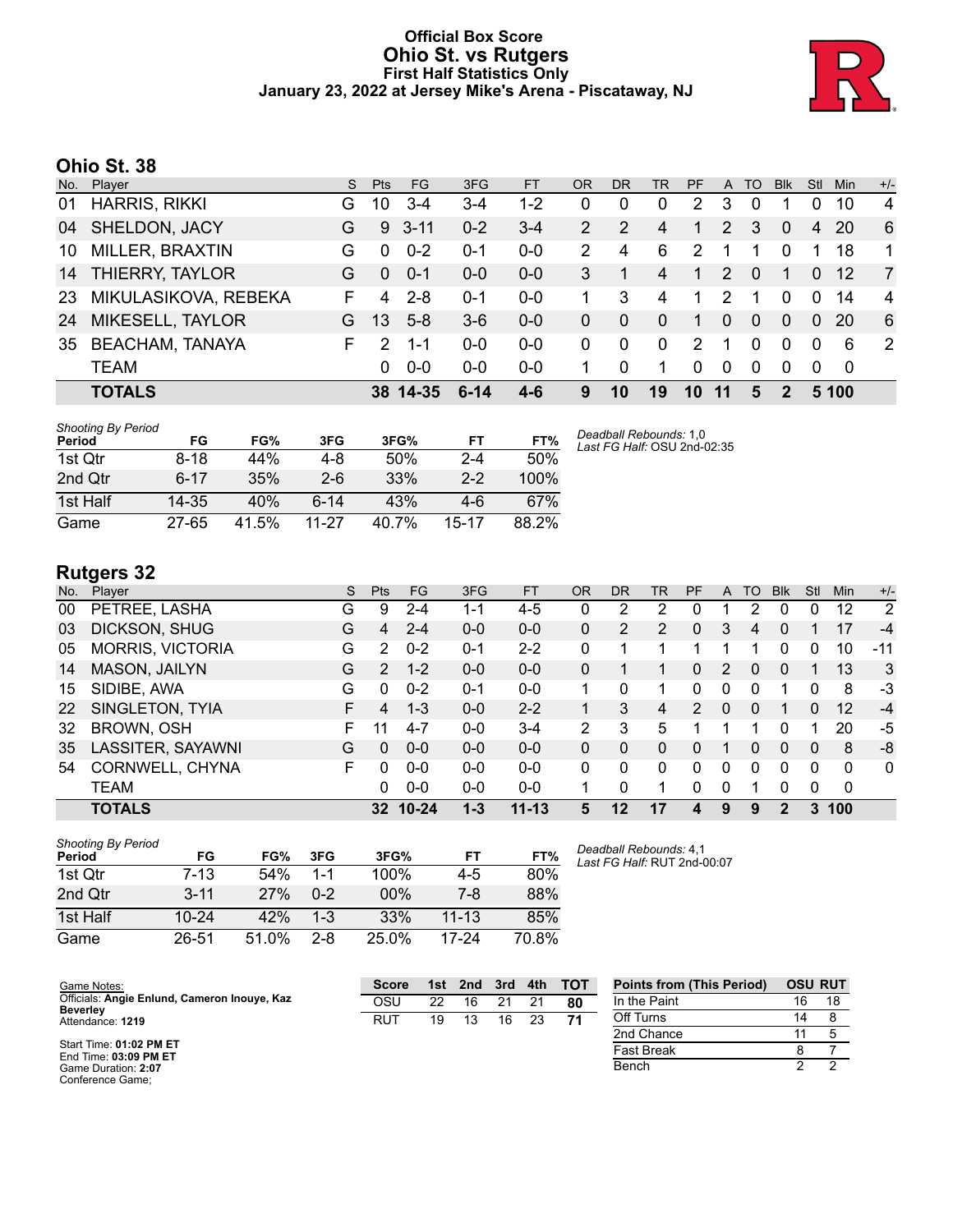# **Official Box Score Ohio St. vs Rutgers First Quarter Statistics Only January 23, 2022 at Jersey Mike's Arena - Piscataway, NJ**



# **Ohio St. 22**

| No. | Player                 | S. | Pts      | <b>FG</b> | 3FG     | <b>FT</b> | OR | <b>DR</b>      | <b>TR</b>    | <b>PF</b> | A              | TO             | <b>B</b> lk | Stl      | Min   | $+/-$          |
|-----|------------------------|----|----------|-----------|---------|-----------|----|----------------|--------------|-----------|----------------|----------------|-------------|----------|-------|----------------|
| 01  | <b>HARRIS, RIKKI</b>   | G  |          | $2 - 3$   | $2 - 3$ | $1 - 2$   | 0  | 0              | 0            |           | 2              | 0              |             |          | 8     | -1             |
| 04  | SHELDON, JACY          | G  | 5        | $2 - 5$   | $0 - 1$ | $1 - 2$   | 0  |                | 1            | $\Omega$  | $\Omega$       | $\overline{0}$ | $\Omega$    | 2        | 10    | -3             |
| 10  | MILLER, BRAXTIN        | G  | $\Omega$ | $0 - 1$   | $0 - 0$ | $0 - 0$   | 2  | $\overline{2}$ | 4            |           |                | 1              | 0           | $\Omega$ | 10    | -3             |
| 23  | MIKULASIKOVA, REBEKA   | F. | $\Omega$ | $0 - 3$   | $0 - 0$ | $0-0$     | 0  | 2              | 2            | $\Omega$  | $\overline{1}$ | $\Omega$       | $\Omega$    | $\Omega$ | 5     | $-1$           |
| 24  | MIKESELL, TAYLOR       | G  | 8        | $3 - 5$   | $2 - 4$ | $0 - 0$   | 0  | 0              | 0            | $\Omega$  | $\mathbf{0}$   | 0              | 0           | $\Omega$ | 10    | -3             |
| 14  | THIERRY, TAYLOR        | G  | $\Omega$ | $0 - 0$   | $0 - 0$ | $0 - 0$   |    | $\Omega$       | 1            | $\Omega$  | 1              | 0              | $\Omega$    | $\Omega$ | 2     | $\overline{4}$ |
| 35  | <b>BEACHAM, TANAYA</b> | F. | 2        | $1 - 1$   | $0 - 0$ | $0 - 0$   | 0  | 0              | $\mathbf{0}$ | 1         | 1.             | $\Omega$       | 0           | $\Omega$ | 5     | $\overline{4}$ |
|     | <b>TEAM</b>            |    |          |           |         |           |    | $\Omega$       | 1            | 0         |                | 0              |             |          |       |                |
|     | <b>TOTALS</b>          |    |          | 22 8-18   | $4 - 8$ | $2 - 4$   |    | 5              | 9            | 3         | 6              |                |             |          | 2, 50 |                |

| <b>Shooting By Period</b><br>Period | FG        | FG%   | 3FG       | 3FG%  | FT        | FT%   | Deadball Rebounds: 1,0 |
|-------------------------------------|-----------|-------|-----------|-------|-----------|-------|------------------------|
| 1st Qtr                             | $8 - 18$  | 44%   | 4-8       | 50%   | 2-4       | 50%   |                        |
| 2nd Qtr                             | $6 - 17$  | 35%   | $2 - 6$   | 33%   | $2 - 2$   | 100%  |                        |
| 1st Half                            | $8 - 18$  | 44%   | $4 - 8$   | 50%   | $2 - 4$   | 50%   |                        |
| 1st Half                            | 14-35     | 40%   | 6-14      | 43%   | 4-6       | 67%   |                        |
| Game                                | $27 - 65$ | 41.5% | $11 - 27$ | 40.7% | $15 - 17$ | 88.2% |                        |

# **Rutgers 19**

| No. | -<br>Player             | S  | <b>Pts</b> | <b>FG</b> | 3FG     | <b>FT</b> | <b>OR</b> | DR       | TR | <b>PF</b>    | A            | TO       | <b>Blk</b> | <b>Stl</b>   | Min      | $+/-$        |
|-----|-------------------------|----|------------|-----------|---------|-----------|-----------|----------|----|--------------|--------------|----------|------------|--------------|----------|--------------|
| 00  | PETREE, LASHA           | G  |            | $2 - 4$   | 1-1     | $2 - 3$   | 0         | 2        | 2  | 0            |              |          | 0          | 0            | 10       | $-2$         |
| 03  | DICKSON, SHUG           | G  | 2          | $1 - 3$   | $0 - 0$ | $0 - 0$   | 0         |          |    | $\Omega$     | 3            |          | 0          | $\mathbf{0}$ | 8        | 1            |
| 14  | MASON, JAILYN           | G  | 2          | $1 - 2$   | $0 - 0$ | $0 - 0$   | $\Omega$  | $\Omega$ | 0  | $\Omega$     | 2            | 0        | $\Omega$   | 0            | 10       | $-3$         |
| 22  | SINGLETON, TYIA         | F  | 4          | $1 - 2$   | $0 - 0$ | $2 - 2$   | 0         | 3        | 3  |              | $\Omega$     | $\Omega$ | 1          | $\Omega$     | 10       | $-3$         |
| 32  | <b>BROWN, OSH</b>       | F. | 4          | $2 - 2$   | $0-0$   | $0-0$     | 0         |          |    |              | 0            | 0        | $\Omega$   | 0            | 10       | $-2$         |
| 05  | <b>MORRIS, VICTORIA</b> | G  | $\Omega$   | $0 - 0$   | $0 - 0$ | $0 - 0$   | 0         | 0        | 0  | 0            | 0            | 0        | 0          | 0            | 2        | $-4$         |
| 15  | SIDIBE, AWA             | G  | 0          | $0 - 0$   | $0 - 0$ | $0 - 0$   | 0         | 0        | 0  | 0            | 0            | 0        | 0          | 0            | 0        | -1           |
| 35  | LASSITER, SAYAWNI       | G  | $\Omega$   | $0 - 0$   | $0 - 0$ | $0 - 0$   | 0         | $\Omega$ | 0  | 0            | $\mathbf{0}$ | 0        | 0          | 0            | $\Omega$ | -1           |
| 54  | CORNWELL, CHYNA         | F. | 0          | $0-0$     | $0-0$   | $0-0$     | 0         | 0        | 0  | 0            | 0            | 0        | 0          | 0            | 0        | $\mathbf{0}$ |
|     | <b>TEAM</b>             |    |            |           |         |           |           | 0        | 1  | $\mathbf{0}$ |              |          |            |              |          |              |
|     | <b>TOTALS</b>           |    | 19         | $7 - 13$  | $1 - 1$ | 4-5       |           |          | 8  | 2            | 6            | 3        |            | 0            | 50       |              |

| Shooting By Period |           |       |         |       |           |       |
|--------------------|-----------|-------|---------|-------|-----------|-------|
| Period             | FG        | FG%   | 3FG     | 3FG%  | FT        | FT%   |
| 1st Qtr            | 7-13      | 54%   | 1-1     | 100%  | 4-5       | 80%   |
| 2nd Qtr            | $3 - 11$  | 27%   | $0 - 2$ | 00%   | 7-8       | 88%   |
| 1st Half           | $7 - 13$  | 54%   | 1-1     | 100%  | $4-5$     | 80%   |
| 1st Half           | $10 - 24$ | 42%   | $1 - 3$ | 33%   | $11 - 13$ | 85%   |
| Game               | 26-51     | 51.0% | $2 - 8$ | 25.0% | 17-24     | 70.8% |

*Deadball Rebounds:* 4,1

| Game Notes:                                      | <b>Score</b> | 1st. | 2nd | 3rd | 4th | ΤΟΤ | <b>Points (This Period)</b> | OSU          | <b>RUT</b>    |
|--------------------------------------------------|--------------|------|-----|-----|-----|-----|-----------------------------|--------------|---------------|
| Officials: Angie Enlund, Cameron Inouye, Kaz     | osu          | 22   | 16  |     |     | 80  | In the Paint                |              |               |
| <b>Beverley</b><br>Attendance: 1219              | RUT          | 19   | 13  | 16  | 23  | 71  | Off Turns                   |              |               |
|                                                  |              |      |     |     |     |     | 2nd Chance                  |              |               |
| Start Time: 01:02 PM ET<br>End Time: 03:09 PM ET |              |      |     |     |     |     | <b>Fast Break</b>           |              |               |
| Game Duration: 2:07                              |              |      |     |     |     |     | Bench                       |              |               |
| Conference Game:                                 |              |      |     |     |     |     | Per Poss                    | .294<br>9/17 | 1.118<br>9/17 |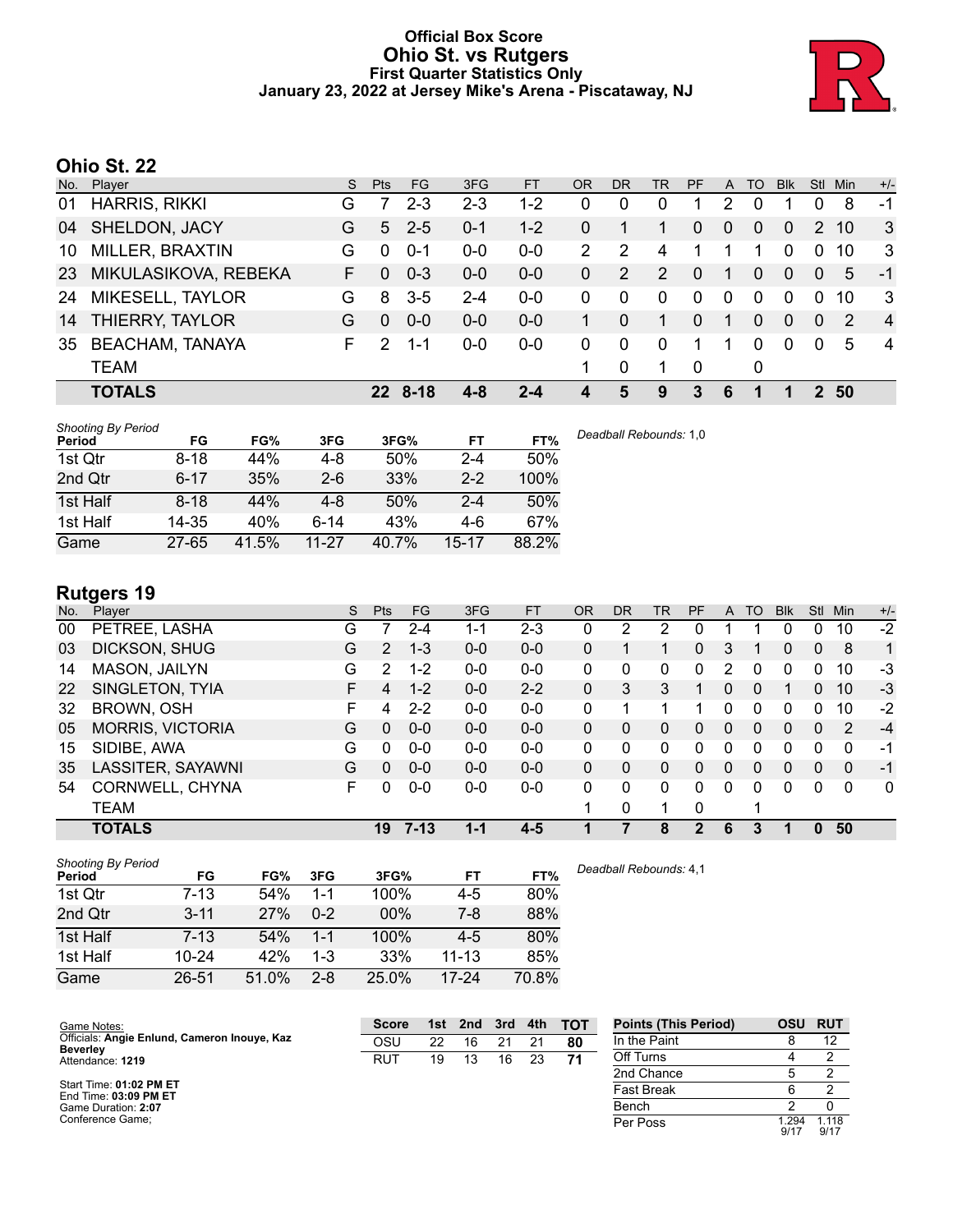### **Official Play-By-Play Ohio St. vs Rutgers First Quarter January 23, 2022 at Jersey Mike's Arena - Piscataway, NJ**



### **Period 1**

<mark>Startersː</mark><br>Ohio St.: 1 HARRIS,RIKKI (G); 4 SHELDON,JACY (G); 10 MILLER,BRAXTIN (G); 23 MIKULASIKOVA,REBEKA (F); 24 MIKESELL,TAYLOR (G);<br>**Rutgers**: 0 PETREE,LASHA (G); 3 DICKSON,SHUG (G); 14 MASON,JAILYN (G); 22 SINGLETON,

| Time           | <b>VISITORS: Ohio St.</b>             | <b>Score</b>           | <b>Margin</b>                    | <b>HOME: Rutgers</b>                               |
|----------------|---------------------------------------|------------------------|----------------------------------|----------------------------------------------------|
| 09:28          |                                       |                        |                                  | MISSED JUMPER by DICKSON, SHUG                     |
| 09:26          | REBOUND (DEF) by MILLER, BRAXTIN      |                        |                                  |                                                    |
| 09:00          | MISSED LAYUP by MIKULASIKOVA, REBEKA  |                        |                                  |                                                    |
| 08:58          |                                       |                        |                                  | REBOUND (DEF) by BROWN, OSH                        |
| 08:33          |                                       | $2 - 0$                | H <sub>2</sub>                   | GOOD! JUMPER by PETREE, LASHA [PNT]                |
| 08:17          | TURNOVER (BADPASS) by MILLER, BRAXTIN |                        |                                  |                                                    |
| 08:03          |                                       | $4 - 0$                | H4                               | GOOD! JUMPER by DICKSON, SHUG [PNT]                |
| 08:03          |                                       |                        |                                  | ASSIST by MASON, JAILYN                            |
| 07:49          | GOOD! LAYUP by MIKESELL, TAYLOR       | $4 - 2$                | H <sub>2</sub>                   |                                                    |
| 07:49          | ASSIST by HARRIS, RIKKI               |                        |                                  |                                                    |
| 07:25<br>07:25 |                                       | $6 - 2$                | H <sub>4</sub>                   | GOOD! LAYUP by SINGLETON, TYIA                     |
| 07:07          | GOOD! 3PTR by HARRIS, RIKKI           | $6-5$                  | H <sub>1</sub>                   | ASSIST by PETREE, LASHA                            |
| 07:07          | ASSIST by MIKULASIKOVA, REBEKA        |                        |                                  |                                                    |
| 06:54          |                                       |                        |                                  | TURNOVER (10SEC) by TEAM                           |
| 06:47          | MISSED LAYUP by MIKULASIKOVA, REBEKA  |                        |                                  |                                                    |
| 06:47          |                                       |                        |                                  | BLOCK by SINGLETON, TYIA                           |
| 06:47          | REBOUND (OFF) by TEAM                 |                        |                                  |                                                    |
| 06:43          | MISSED 3PTR by MIKESELL, TAYLOR       |                        |                                  |                                                    |
| 06:38          |                                       |                        |                                  | REBOUND (DEF) by DICKSON, SHUG                     |
| 06:37          |                                       | $8 - 5$                | H <sub>3</sub>                   | GOOD! LAYUP by BROWN, OSH [FB]                     |
| 06:37          |                                       |                        |                                  | ASSIST by DICKSON, SHUG                            |
| 06:22          |                                       |                        |                                  | FOUL (PERSONAL) by BROWN, OSH                      |
| 06:22          | MISSED FT by HARRIS, RIKKI            |                        |                                  |                                                    |
| 06:22          | REBOUND (OFF) by TEAM                 |                        |                                  |                                                    |
| 06:22<br>06:02 | GOOD! FT by HARRIS, RIKKI             | $8-6$                  | H <sub>2</sub>                   |                                                    |
| 05:59          | REBOUND (DEF) by MILLER, BRAXTIN      |                        |                                  | MISSED LAYUP by PETREE, LASHA                      |
| 05:53          | MISSED JUMPER by SHELDON, JACY        |                        |                                  |                                                    |
| 05:50          |                                       |                        |                                  | REBOUND (DEF) by SINGLETON, TYIA                   |
| 05:36          |                                       |                        |                                  | MISSED JUMPER by SINGLETON, TYIA                   |
| 05:33          | REBOUND (DEF) by MIKULASIKOVA, REBEKA |                        |                                  |                                                    |
| 05:28          | GOOD! 3PTR by MIKESELL, TAYLOR [FB]   | $8-9$                  | V <sub>1</sub>                   |                                                    |
| 05:28          | ASSIST by HARRIS, RIKKI               |                        |                                  |                                                    |
| 05:13          |                                       |                        |                                  | MISSED JUMPER by PETREE, LASHA                     |
| 05:13          | <b>BLOCK by HARRIS, RIKKI</b>         |                        |                                  |                                                    |
| 05:12          |                                       |                        |                                  | REBOUND (OFF) by TEAM                              |
| 05:10          |                                       | $10-9$                 | H <sub>1</sub>                   | GOOD! JUMPER by MASON, JAILYN                      |
| 05:10          |                                       |                        |                                  | ASSIST by DICKSON, SHUG                            |
| 04:53          | MISSED JUMPER by MIKULASIKOVA, REBEKA |                        |                                  |                                                    |
| 04:50          |                                       |                        |                                  | REBOUND (DEF) by SINGLETON, TYIA                   |
| 04:41<br>04:39 | REBOUND (DEF) by MIKULASIKOVA, REBEKA |                        |                                  | MISSED JUMPER by MASON, JAILYN                     |
| 04:35          |                                       |                        |                                  | FOUL (PERSONAL) by SINGLETON, TYIA                 |
| 04:35          |                                       |                        |                                  |                                                    |
| 04:35          | SUB OUT: MIKULASIKOVA, REBEKA         |                        |                                  |                                                    |
| 04:35          | SUB IN: BEACHAM, TANAYA               |                        |                                  |                                                    |
| 04:35          | GOOD! FT by SHELDON, JACY [FB]        | $10 - 10$              | T                                |                                                    |
| 04:35          | MISSED FT by SHELDON, JACY            |                        |                                  |                                                    |
| 04:33          |                                       |                        |                                  | REBOUND (DEF) by SINGLETON, TYIA                   |
| 04:03          |                                       |                        |                                  | MISSED LAYUP by DICKSON, SHUG                      |
| 04:01          | REBOUND (DEF) by SHELDON, JACY        |                        |                                  |                                                    |
| 03:51          | MISSED LAYUP by MILLER, BRAXTIN       |                        |                                  |                                                    |
| 03:49          |                                       |                        |                                  | REBOUND (DEF) by PETREE, LASHA                     |
| 03:23          | FOUL (PERSONAL) by MILLER, BRAXTIN    |                        |                                  |                                                    |
| 03:23          |                                       |                        |                                  | MISSED FT by PETREE, LASHA                         |
| 03:23          |                                       |                        |                                  | REBOUND (OFF) by TEAM<br>GOOD! FT by PETREE, LASHA |
| 03:23<br>03:07 | GOOD! 3PTR by HARRIS, RIKKI           | $11 - 10$<br>$11 - 13$ | H <sub>1</sub><br>V <sub>2</sub> |                                                    |
| 03:07          | ASSIST by MILLER, BRAXTIN             |                        |                                  |                                                    |
| 02:55          |                                       |                        |                                  | TURNOVER (LOSTBALL) by DICKSON, SHUG               |
| 02:55          | STEAL by SHELDON, JACY                |                        |                                  |                                                    |
| 02:51          | GOOD! LAYUP by SHELDON, JACY [FB]     | $11 - 15$              | V <sub>4</sub>                   |                                                    |
| 02:16          |                                       | $13 - 15$              | V <sub>2</sub>                   | GOOD! JUMPER by BROWN, OSH [PNT]                   |
| 02:16          |                                       |                        |                                  | ASSIST by MASON, JAILYN                            |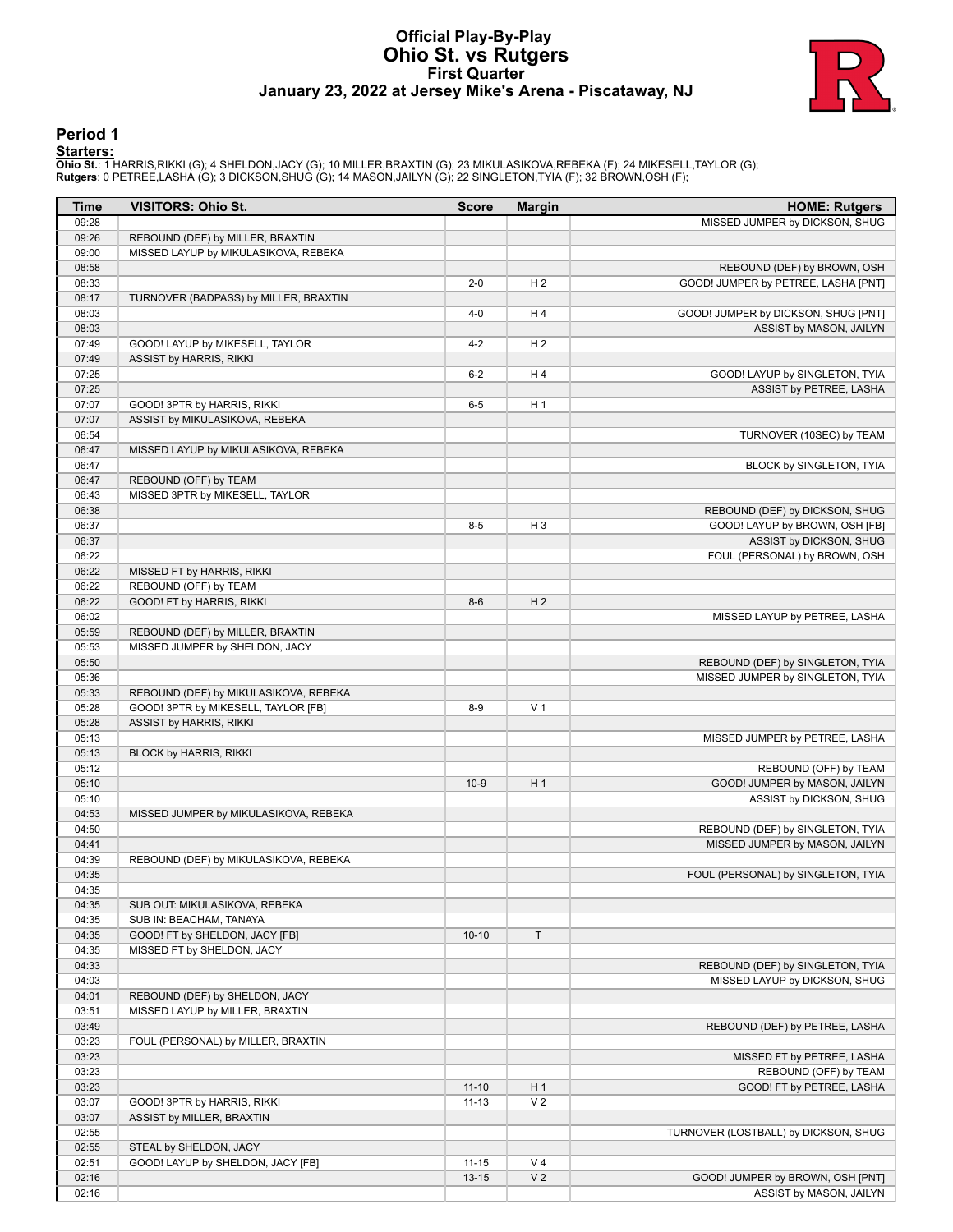| <b>Time</b> | <b>VISITORS: Ohio St.</b>            | <b>Score</b> | <b>Margin</b>  | <b>HOME: Rutgers</b>                |
|-------------|--------------------------------------|--------------|----------------|-------------------------------------|
| 01:59       | MISSED 3PTR by HARRIS, RIKKI         |              |                |                                     |
| 01:55       |                                      |              |                | REBOUND (DEF) by PETREE, LASHA      |
| 01:34       |                                      | $16 - 15$    | H <sub>1</sub> | GOOD! 3PTR by PETREE, LASHA         |
| 01:34       |                                      |              |                | ASSIST by DICKSON, SHUG             |
| 01:34       | FOUL (PERSONAL) by HARRIS, RIKKI     |              |                |                                     |
| 01:34       |                                      |              |                | SUB OUT: DICKSON, SHUG              |
| 01:34       |                                      |              |                | SUB IN: MORRIS, VICTORIA            |
| 01:34       | SUB OUT: HARRIS, RIKKI               |              |                |                                     |
| 01:34       | SUB IN: THIERRY, TAYLOR              |              |                |                                     |
| 01:34       |                                      | $17-15$      | H <sub>2</sub> | GOOD! FT by PETREE, LASHA           |
| 01:14       | GOOD! LAYUP by BEACHAM, TANAYA [PNT] | $17 - 17$    | T.             |                                     |
| 01:06       |                                      |              |                | TURNOVER (BADPASS) by PETREE, LASHA |
| 01:06       | STEAL by SHELDON, JACY               |              |                |                                     |
| 00:57       | MISSED 3PTR by MIKESELL, TAYLOR      |              |                |                                     |
| 00:54       | REBOUND (OFF) by MILLER, BRAXTIN     |              |                |                                     |
| 00:38       | MISSED LAYUP by SHELDON, JACY        |              |                |                                     |
| 00:34       | REBOUND (OFF) by THIERRY, TAYLOR     |              |                |                                     |
| 00:33       | GOOD! LAYUP by SHELDON, JACY         | $17-19$      | V <sub>2</sub> |                                     |
| 00:33       | ASSIST by THIERRY, TAYLOR            |              |                |                                     |
| 00:18       | FOUL (PERSONAL) by BEACHAM, TANAYA   |              |                |                                     |
| 00:18       |                                      |              |                | SUB OUT: BROWN, OSH                 |
| 00:18       |                                      |              |                | SUB IN: SIDIBE, AWA                 |
| 00:18       |                                      |              |                | SUB OUT: PETREE, LASHA              |
| 00:18       |                                      |              |                | SUB IN: LASSITER, SAYAWNI           |
| 00:18       |                                      | $18-19$      | V <sub>1</sub> | GOOD! FT by SINGLETON, TYIA         |
| 00:18       |                                      | 19-19        | T              | GOOD! FT by SINGLETON, TYIA         |
| 00:11       | MISSED 3PTR by SHELDON, JACY         |              |                |                                     |
| 00:08       | REBOUND (OFF) by MILLER, BRAXTIN     |              |                |                                     |
| 00:06       | GOOD! 3PTR by MIKESELL, TAYLOR       | 19-22        | V <sub>3</sub> |                                     |
| 00:06       | ASSIST by BEACHAM, TANAYA            |              |                |                                     |

# **Ohio St. 22, Rutgers 19**

| <b>Points (This Period)</b> | OSU           | <b>RUT</b>    |
|-----------------------------|---------------|---------------|
| In the Paint                |               | 12            |
| Off Turns                   |               |               |
| 2nd Chance                  | 5             |               |
| Fast Break                  | 6             |               |
| Bench                       |               |               |
| Per Poss                    | 1.294<br>9/17 | 1.118<br>9/17 |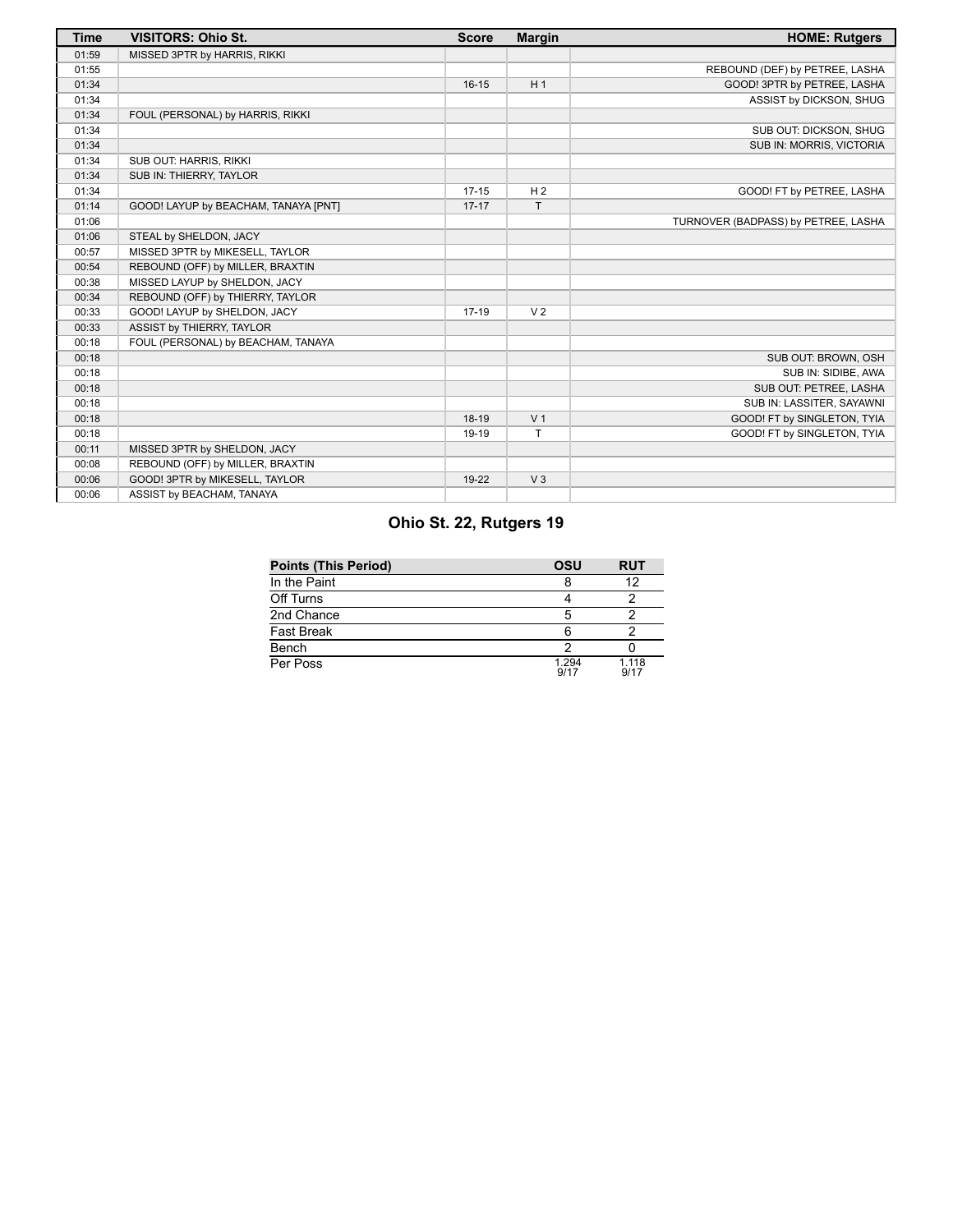# **Official Box Score Ohio St. vs Rutgers Second Quarter Statistics Only January 23, 2022 at Jersey Mike's Arena - Piscataway, NJ**



# **Ohio St. 16**

| No. | Player                 | S. | <b>Pts</b> | <b>FG</b> | 3FG     | <b>FT</b> | OR | <b>DR</b>   | TR           | <b>PF</b> | A        | TO       | <b>B</b> lk | Stl      | Min  | $+/-$ |
|-----|------------------------|----|------------|-----------|---------|-----------|----|-------------|--------------|-----------|----------|----------|-------------|----------|------|-------|
| 01  | <b>HARRIS, RIKKI</b>   | G  | 3          | 1-1       | 1-1     | 0-0       | 0  | 0           | 0            |           |          | 0        | 0           |          | 2    | -5    |
| 04  | SHELDON, JACY          | G  | 4          | $1 - 6$   | $0 - 1$ | $2 - 2$   | 2  | 1           | 3            | 1         | 2        | 3        | $\Omega$    | 2        | 10   | -3    |
| 10  | MILLER, BRAXTIN        | G  | $\Omega$   | $0 - 1$   | $0 - 1$ | 0-0       | 0  | 2           | 2            | 1         | 0        | 0        | 0           |          | 8    | $-2$  |
| 23  | MIKULASIKOVA, REBEKA   | F. | 4          | $2 - 5$   | $0 - 1$ | $0-0$     |    |             | 2            |           |          | 1        | $\Omega$    | $\Omega$ | 9    | 5     |
| 24  | MIKESELL, TAYLOR       | G  | 5          | $2 - 3$   | $1 - 2$ | $0 - 0$   | 0  | 0           | $\mathbf{0}$ | 1         | $\Omega$ | 0        | 0           | $\Omega$ | 10   | 3     |
| 14  | THIERRY, TAYLOR        | G  | $\Omega$   | $0 - 1$   | $0 - 0$ | $0 - 0$   | 2  | 1           | 3            | 1         |          | $\Omega$ | 1           | $\Omega$ | 10   | -3    |
| 35  | <b>BEACHAM, TANAYA</b> | F. |            | $0 - 0$   | $0 - 0$ | $0 - 0$   | 0  | 0           | 0            | 1         | $\Omega$ | 0        | 0           | $\Omega$ | -1   | $-2$  |
|     | <b>TEAM</b>            |    |            |           |         |           | 0  | $\mathbf 0$ | $\Omega$     | 0         |          | 0        |             |          |      |       |
|     | <b>TOTALS</b>          |    |            | 16 6-17   | 2-6     | $2 - 2$   | 5  | 5           | 10           |           | 5        | 4        |             |          | 3 50 |       |

| <b>Shooting By Period</b><br>Period | FG        | FG%   | 3FG       | 3FG%  | FT        | FT%   |
|-------------------------------------|-----------|-------|-----------|-------|-----------|-------|
| 3rd Qtr                             | $9 - 19$  | 47%   | $3 - 7$   | 43%   | $0 - 0$   | $0\%$ |
| 4th Qtr                             | $4 - 11$  | 36%   | $2-6$     | 33%   | $11 - 11$ | 100%  |
| 2nd Half                            | $6 - 17$  | 35%   | $2 - 6$   | 33%   | $2 - 2$   | 100%  |
| 2nd Half                            | $13 - 30$ | 43%   | $5 - 13$  | 38%   | 11-11     | 100%  |
| Game                                | $27 - 65$ | 41.5% | $11 - 27$ | 40.7% | $15 - 17$ | 88.2% |

# **Rutgers 13**

| No. | -<br>Plaver             | S  | <b>Pts</b> | FG      | 3FG     | <b>FT</b> | <b>OR</b> | DR       | TR | <b>PF</b>    | A        | TO | <b>B</b> lk | Stl      | Min | $+/-$        |
|-----|-------------------------|----|------------|---------|---------|-----------|-----------|----------|----|--------------|----------|----|-------------|----------|-----|--------------|
| 00  | PETREE, LASHA           | G  | 2          | $0 - 0$ | $0-0$   | $2 - 2$   | 0         | 0        | 0  | 0            |          |    | 0           | 0        | 2   | 4            |
| 03  | DICKSON, SHUG           | G  | 2          | $1 - 1$ | $0 - 0$ | $0 - 0$   | 0         |          |    | 0            | 0        | 3  | 0           |          | 9   | $-5$         |
| 14  | MASON, JAILYN           | G  | 0          | $0-0$   | $0-0$   | $0 - 0$   | $\Omega$  |          |    | 0            | $\Omega$ | 0  | 0           |          | 3   | 6            |
| 22  | SINGLETON, TYIA         | F. | 0          | $0 - 1$ | $0 - 0$ | $0 - 0$   |           | 0        |    |              | 0        | 0  | 0           | 0        | 2   | -1           |
| 32  | <b>BROWN, OSH</b>       | F  |            | $2 - 5$ | $0 - 0$ | $3 - 4$   | 2         | 2        | 4  | 0            |          |    | 0           |          | 10  | -3           |
| 05  | <b>MORRIS, VICTORIA</b> | G  | 2          | $0 - 2$ | $0 - 1$ | $2 - 2$   | 0         |          |    |              |          |    | 0           | 0        | 8   | $-7$         |
| 15  | SIDIBE, AWA             | G  | $\Omega$   | $0 - 2$ | $0 - 1$ | $0 - 0$   |           | 0        |    | 0            | 0        | 0  |             | 0        | 8   | $-2$         |
| 35  | LASSITER, SAYAWNI       | G  | $\Omega$   | $0 - 0$ | $0 - 0$ | $0 - 0$   | 0         | $\Omega$ | 0  | 0            |          | 0  | 0           | $\Omega$ | 8   | $-7$         |
| 54  | CORNWELL, CHYNA         | F. | $\Omega$   | $0 - 0$ | $0-0$   | $0-0$     | 0         | $\Omega$ | 0  | $\Omega$     | $\Omega$ | 0  | $\Omega$    | $\Omega$ | 0   | $\mathbf{0}$ |
|     | TEAM                    |    |            |         |         |           | 0         | 0        | 0  | $\mathbf{0}$ |          | 0  |             |          |     |              |
|     | <b>TOTALS</b>           |    | 13         | 3-11    | $0 - 2$ | $7 - 8$   | 4         | 5        | 9  | 2            | 3        | 6  |             | 3        | 50  |              |

| Shooting By Period<br>Period | FG        | FG%   | 3FG     | 3FG%  | FT       | FT%   |
|------------------------------|-----------|-------|---------|-------|----------|-------|
|                              |           |       |         |       |          |       |
| 3rd Qtr                      | 8-14      | 57%   | $0 - 2$ | 00%   | $0 - 0$  | $0\%$ |
| 4th Qtr                      | $8 - 13$  | 62%   | $1 - 3$ | 33%   | $6 - 11$ | 55%   |
| 2nd Half                     | $3 - 11$  | 27%   | $0 - 2$ | 00%   | 7-8      | 88%   |
| 2nd Half                     | $16 - 27$ | 59%   | $1 - 5$ | 20%   | $6 - 11$ | 55%   |
| Game                         | $26 - 51$ | 51.0% | $2 - 8$ | 25.0% | 17-24    | 70.8% |

*Deadball Rebounds:* 4,1

| Game Notes:                                      | <b>Score</b> | 1st | 2nd | 3rd | 4th            | TOT | <b>Points (This Period)</b> | OSU           | <b>RUT</b>    |
|--------------------------------------------------|--------------|-----|-----|-----|----------------|-----|-----------------------------|---------------|---------------|
| Officials: Angie Enlund, Cameron Inouye, Kaz     | osu          | 22  | 16  |     | 2 <sup>1</sup> | 80  | In the Paint                |               |               |
| <b>Beverley</b><br>Attendance: 1219              | RUT          | 19  | 13  | 16  | 23             | 71  | Off Turns                   | 10            |               |
|                                                  |              |     |     |     |                |     | 2nd Chance                  |               |               |
| Start Time: 01:02 PM ET<br>End Time: 03:09 PM ET |              |     |     |     |                |     | <b>Fast Break</b>           |               |               |
| Game Duration: 2:07                              |              |     |     |     |                |     | Bench                       |               |               |
| Conference Game:                                 |              |     |     |     |                |     | Per Poss                    | 0.941<br>7/17 | 0.813<br>7/16 |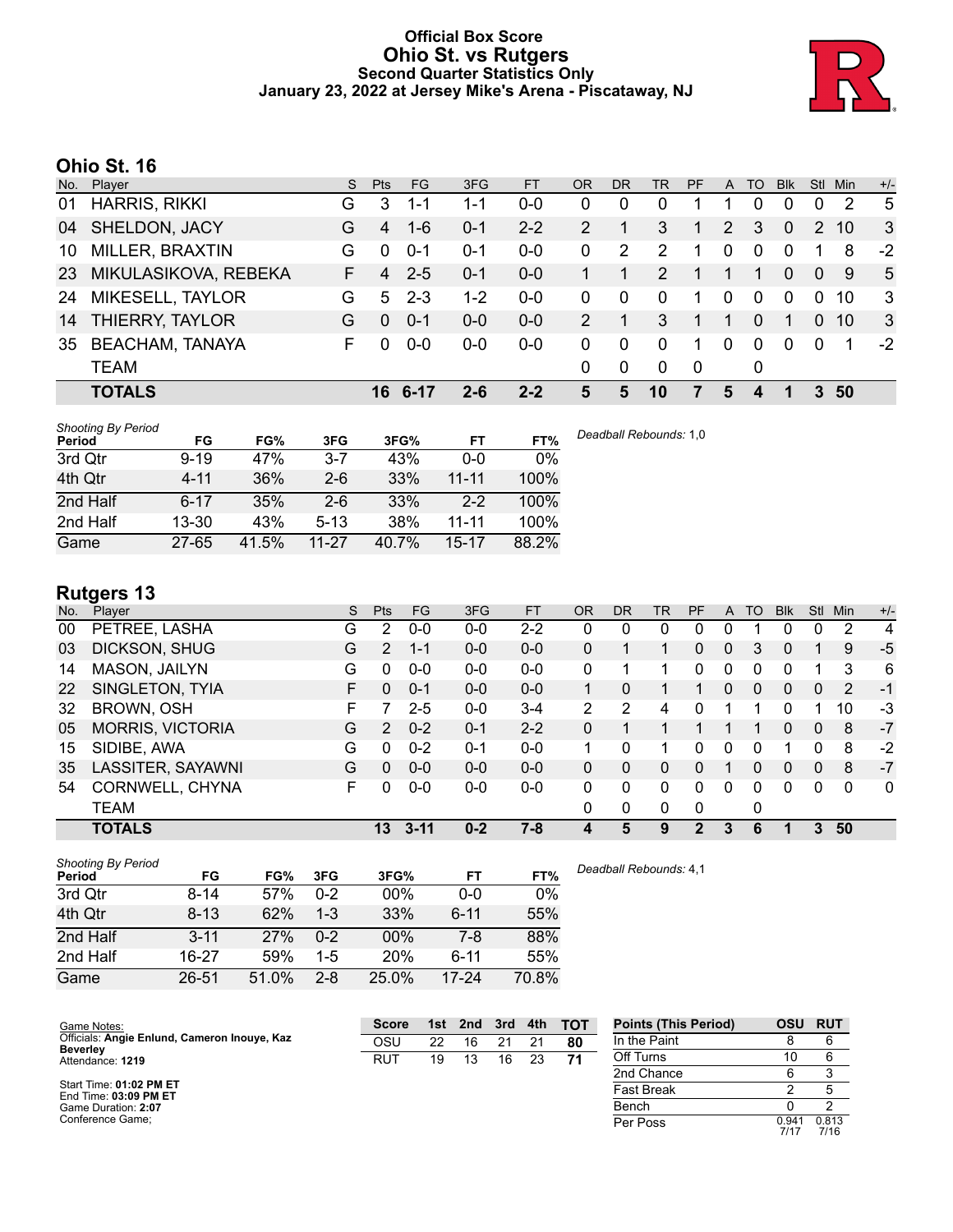# **Official Play-By-Play Ohio St. vs Rutgers Second Quarter January 23, 2022 at Jersey Mike's Arena - Piscataway, NJ**



### **Period 2**

<mark>Startersː</mark><br>Ohio St.: 1 HARRIS,RIKKI (G); 4 SHELDON,JACY (G); 10 MILLER,BRAXTIN (G); 23 MIKULASIKOVA,REBEKA (F); 24 MIKESELL,TAYLOR (G);<br>**Rutgers**: 0 PETREE,LASHA (G); 3 DICKSON,SHUG (G); 14 MASON,JAILYN (G); 22 SINGLETON,

| Time           | <b>VISITORS: Ohio St.</b>                                                | <b>Score</b> | <b>Margin</b>  | <b>HOME: Rutgers</b>                                             |
|----------------|--------------------------------------------------------------------------|--------------|----------------|------------------------------------------------------------------|
| 10:00          |                                                                          |              |                | SUB OUT: SINGLETON, TYIA                                         |
| 10:00          |                                                                          |              |                | SUB IN: BROWN, OSH                                               |
| 09:43          |                                                                          | 21-22        | V <sub>1</sub> | GOOD! LAYUP by BROWN, OSH                                        |
| 09:43          |                                                                          |              |                | ASSIST by MORRIS, VICTORIA                                       |
| 09:23          |                                                                          |              |                | FOUL (PERSONAL) by MORRIS, VICTORIA                              |
| 09:20          | MISSED 3PTR by MIKESELL, TAYLOR                                          |              |                |                                                                  |
| 09:17<br>09:14 |                                                                          |              |                | REBOUND (DEF) by MORRIS, VICTORIA<br>MISSED LAYUP by SIDIBE, AWA |
| 09:14          |                                                                          |              |                | REBOUND (OFF) by BROWN, OSH                                      |
| 09:14          | FOUL (PERSONAL) by BEACHAM, TANAYA                                       |              |                |                                                                  |
| 09:14          |                                                                          |              |                | SUB OUT: MASON, JAILYN                                           |
| 09:14          |                                                                          |              |                | SUB IN: DICKSON, SHUG                                            |
| 09:14          | SUB OUT: BEACHAM, TANAYA                                                 |              |                |                                                                  |
| 09:14          | SUB IN: MIKULASIKOVA, REBEKA                                             |              |                |                                                                  |
| 09:14          |                                                                          | 22-22        | T              | GOOD! FT by BROWN, OSH [FB]                                      |
| 09:13          |                                                                          |              |                | MISSED FT by BROWN, OSH                                          |
| 09:12          | REBOUND (DEF) by MIKULASIKOVA, REBEKA                                    |              |                |                                                                  |
| 08:57<br>08:55 | MISSED JUMPER by THIERRY, TAYLOR                                         |              |                |                                                                  |
| 08:47          | REBOUND (OFF) by THIERRY, TAYLOR<br>MISSED LAYUP by MIKULASIKOVA, REBEKA |              |                |                                                                  |
| 08:47          |                                                                          |              |                | BLOCK by SIDIBE, AWA                                             |
| 08:44          |                                                                          |              |                | REBOUND (DEF) by BROWN, OSH                                      |
| 08:35          | FOUL (PERSONAL) by MIKULASIKOVA, REBEKA                                  |              |                |                                                                  |
| 08:26          |                                                                          |              |                | TURNOVER (3SEC) by BROWN, OSH                                    |
| 08:26          | SUB OUT: MILLER, BRAXTIN                                                 |              |                |                                                                  |
| 08:26          | SUB IN: HARRIS, RIKKI                                                    |              |                |                                                                  |
| 07:55          | MISSED LAYUP by SHELDON, JACY                                            |              |                |                                                                  |
| 07:52          | REBOUND (OFF) by SHELDON, JACY                                           |              |                |                                                                  |
| 07:51          | MISSED LAYUP by SHELDON, JACY                                            |              |                |                                                                  |
| 07:49          | REBOUND (OFF) by THIERRY, TAYLOR                                         |              |                |                                                                  |
| 07:48<br>07:48 | GOOD! 3PTR by HARRIS, RIKKI<br>ASSIST by THIERRY, TAYLOR                 | 22-25        | $V_3$          |                                                                  |
| 07:48          |                                                                          |              |                | TURNOVER (BADPASS) by DICKSON, SHUG                              |
| 07:32          | GOOD! JUMPER by MIKULASIKOVA, REBEKA [PNT]                               | $22 - 27$    | V <sub>5</sub> |                                                                  |
| 07:32          | <b>ASSIST by HARRIS, RIKKI</b>                                           |              |                |                                                                  |
| 07:01          |                                                                          |              |                | MISSED 3PTR by SIDIBE, AWA                                       |
| 06:58          | REBOUND (DEF) by THIERRY, TAYLOR                                         |              |                |                                                                  |
| 06:49          | MISSED JUMPER by MIKULASIKOVA, REBEKA                                    |              |                |                                                                  |
| 06:47          |                                                                          |              |                | REBOUND (DEF) by DICKSON, SHUG                                   |
| 06:25          |                                                                          |              |                | MISSED 3PTR by MORRIS, VICTORIA                                  |
| 06:23          |                                                                          |              |                | REBOUND (OFF) by SIDIBE, AWA                                     |
| 06:13<br>06:13 | FOUL (PERSONAL) by HARRIS, RIKKI                                         |              |                |                                                                  |
| 06:13          | SUB OUT: HARRIS, RIKKI<br>SUB IN: MILLER, BRAXTIN                        |              |                |                                                                  |
| 06:13          |                                                                          |              |                | SUB OUT: SIDIBE, AWA                                             |
| 06:13          |                                                                          |              |                | SUB IN: SINGLETON, TYIA                                          |
| 06:10          |                                                                          |              |                | MISSED JUMPER by MORRIS, VICTORIA                                |
| 06:08          | REBOUND (DEF) by SHELDON, JACY                                           |              |                |                                                                  |
| 05:58          | GOOD! LAYUP by MIKULASIKOVA, REBEKA [PNT]                                | 22-29        | V <sub>7</sub> |                                                                  |
| 05:58          | ASSIST by SHELDON, JACY                                                  |              |                |                                                                  |
| 05:48          |                                                                          |              |                | TURNOVER (LOSTBALL) by DICKSON, SHUG                             |
| 05:48          | STEAL by SHELDON, JACY                                                   |              |                |                                                                  |
| 05:39          | MISSED 3PTR by MILLER, BRAXTIN                                           |              |                |                                                                  |
| 05:38<br>05:38 | REBOUND (OFF) by MIKULASIKOVA, REBEKA<br>GOOD! 3PTR by MIKESELL, TAYLOR  | 22-32        | $V$ 10         |                                                                  |
| 05:38          | ASSIST by MIKULASIKOVA, REBEKA                                           |              |                |                                                                  |
| 05:38          |                                                                          |              |                | TIMEOUT 30SEC                                                    |
| 05:38          |                                                                          |              |                |                                                                  |
| 05:27          |                                                                          |              |                | MISSED LAYUP by BROWN, OSH                                       |
| 05:25          |                                                                          |              |                | REBOUND (OFF) by SINGLETON, TYIA                                 |
| 05:24          |                                                                          |              |                | MISSED LAYUP by SINGLETON, TYIA                                  |
| 05:24          | BLOCK by THIERRY, TAYLOR                                                 |              |                |                                                                  |
| 05:22          |                                                                          |              |                | REBOUND (OFF) by BROWN, OSH                                      |
| 05:22          | FOUL (PERSONAL) by MIKESELL, TAYLOR                                      |              |                |                                                                  |
| 05:22          |                                                                          | 23-32        | V <sub>9</sub> | GOOD! FT by BROWN, OSH                                           |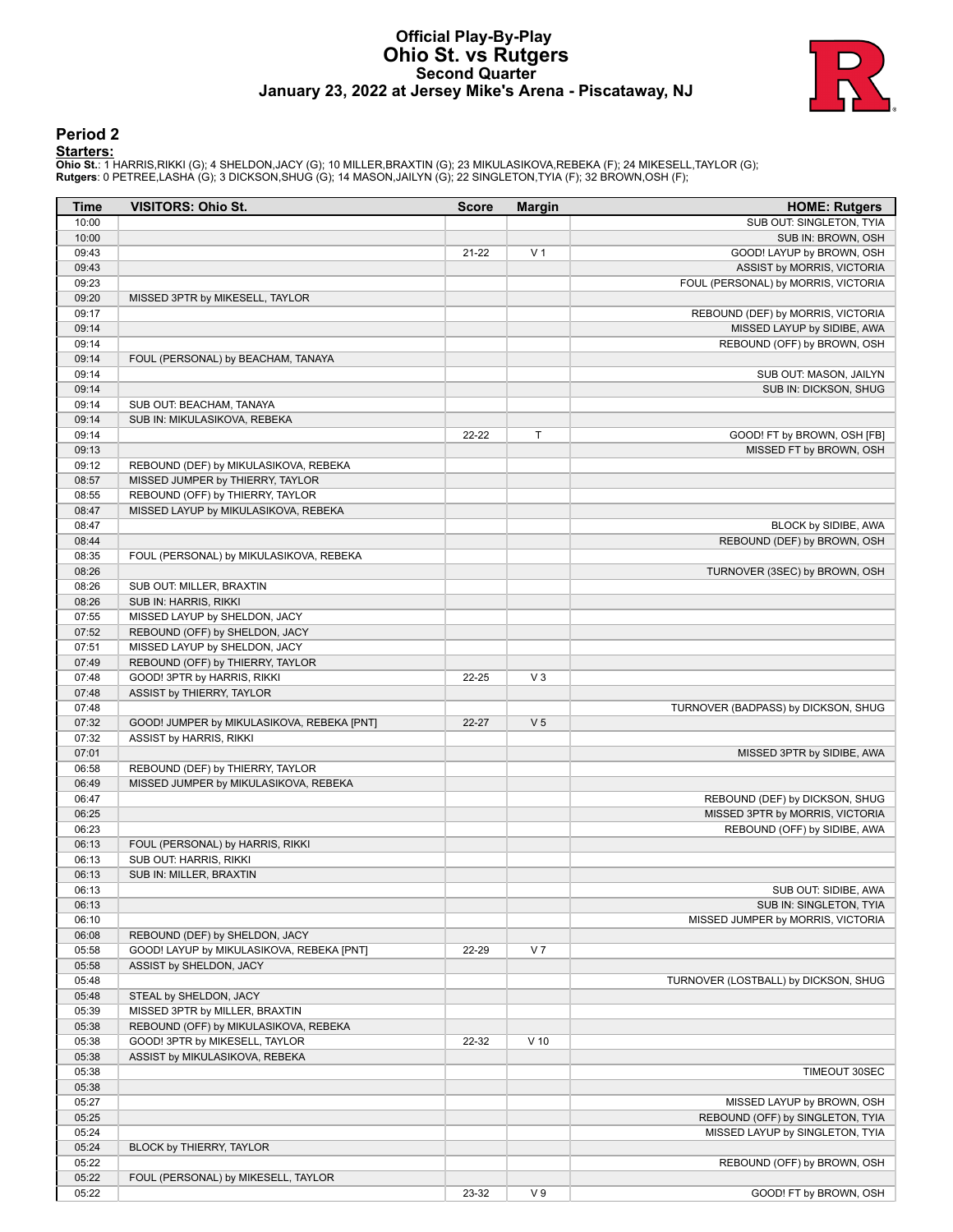| Time  | <b>VISITORS: Ohio St.</b>                   | <b>Score</b> | <b>Margin</b>  | <b>HOME: Rutgers</b>                   |
|-------|---------------------------------------------|--------------|----------------|----------------------------------------|
| 05:22 |                                             | 24-32        | V8             | GOOD! FT by BROWN, OSH                 |
| 05:10 | FOUL (OFF) by SHELDON, JACY                 |              |                |                                        |
| 05:10 | TURNOVER (OFFENSIVE) by SHELDON, JACY       |              |                |                                        |
| 04:45 |                                             | 26-32        | $V_6$          | GOOD! JUMPER by BROWN, OSH [PNT]       |
| 04:45 |                                             |              |                | ASSIST by LASSITER, SAYAWNI            |
| 04:24 | GOOD! JUMPER by MIKESELL, TAYLOR [PNT]      | 26-34        | V8             |                                        |
| 04:24 | ASSIST by SHELDON, JACY                     |              |                |                                        |
| 03:57 | FOUL (PERSONAL) by THIERRY, TAYLOR          |              |                |                                        |
| 03:57 |                                             | 27-34        | V <sub>7</sub> | GOOD! FT by MORRIS, VICTORIA           |
| 03:57 |                                             | 28-34        | $V_6$          | GOOD! FT by MORRIS, VICTORIA           |
| 03:46 |                                             |              |                | FOUL (PERSONAL) by SINGLETON, TYIA     |
| 03:46 |                                             |              |                | SUB OUT: SINGLETON, TYIA               |
| 03:46 |                                             |              |                | SUB IN: SIDIBE, AWA                    |
| 03:46 | GOOD! FT by SHELDON, JACY                   | 28-35        | V <sub>7</sub> |                                        |
| 03:46 | GOOD! FT by SHELDON, JACY                   | 28-36        | V8             |                                        |
| 03:18 |                                             |              |                | MISSED JUMPER by BROWN, OSH            |
| 03:16 | REBOUND (DEF) by MILLER, BRAXTIN            |              |                |                                        |
| 03:06 | MISSED JUMPER by SHELDON, JACY              |              |                |                                        |
| 03:03 |                                             |              |                | REBOUND (DEF) by BROWN, OSH            |
| 02:40 |                                             |              |                | TURNOVER (BADPASS) by MORRIS, VICTORIA |
| 02:40 | STEAL by SHELDON, JACY                      |              |                |                                        |
| 02:35 | GOOD! LAYUP by SHELDON, JACY [FB/PNT]       | 28-38        | $V$ 10         |                                        |
| 02:20 |                                             |              |                | SUB OUT: MORRIS, VICTORIA              |
| 02:20 |                                             |              |                | SUB OUT: LASSITER, SAYAWNI             |
| 02:20 |                                             |              |                | SUB IN: PETREE, LASHA                  |
| 02:20 |                                             |              |                | SUB IN: MASON, JAILYN                  |
| 02:17 |                                             |              |                | TURNOVER (BADPASS) by DICKSON, SHUG    |
| 02:17 | STEAL by MILLER, BRAXTIN                    |              |                |                                        |
| 02:00 | MISSED JUMPER by SHELDON, JACY              |              |                |                                        |
| 01:58 | REBOUND (OFF) by SHELDON, JACY              |              |                |                                        |
| 01:57 | TIMEOUT 30SEC                               |              |                |                                        |
| 01:41 | TURNOVER (LOSTBALL) by MIKULASIKOVA, REBEKA |              |                |                                        |
| 01:41 |                                             |              |                | STEAL by MASON, JAILYN                 |
| 01:19 |                                             |              |                | TURNOVER (TRAVEL) by PETREE, LASHA     |
| 01:04 | MISSED 3PTR by MIKULASIKOVA, REBEKA         |              |                |                                        |
| 01:01 |                                             |              |                | REBOUND (DEF) by MASON, JAILYN         |
| 00:52 |                                             |              |                | MISSED JUMPER by BROWN, OSH            |
| 00:50 | REBOUND (DEF) by MILLER, BRAXTIN            |              |                |                                        |
| 00:43 | TURNOVER (LOSTBALL) by SHELDON, JACY        |              |                |                                        |
| 00:43 |                                             |              |                | STEAL by DICKSON, SHUG                 |
| 00:36 | FOUL (PERSONAL) by MILLER, BRAXTIN          |              |                |                                        |
| 00:36 |                                             | 29-38        | V <sub>9</sub> | GOOD! FT by PETREE, LASHA [FB]         |
| 00:36 |                                             | 30-38        | V8             | GOOD! FT by PETREE, LASHA [FB]         |
| 00:11 | TURNOVER (LOSTBALL) by SHELDON, JACY        |              |                |                                        |
| 00:11 |                                             |              |                | STEAL by BROWN, OSH                    |
| 00:07 |                                             | 32-38        | $V_6$          | GOOD! LAYUP by DICKSON, SHUG [FB]      |
| 00:07 |                                             |              |                | ASSIST by BROWN, OSH                   |
| 00:01 | MISSED 3PTR by SHELDON, JACY                |              |                |                                        |
| 00:00 |                                             |              |                | REBOUND (DEF) by TEAM                  |

# **Ohio St. 38, Rutgers 32**

| <b>Points (This Period)</b> | OSU           | <b>RUT</b>    |
|-----------------------------|---------------|---------------|
| In the Paint                |               |               |
| Off Turns                   | 10            |               |
| 2nd Chance                  |               |               |
| <b>Fast Break</b>           |               | 5             |
| Bench                       |               |               |
| Per Poss                    | 0.941<br>7/17 | 0.813<br>7/16 |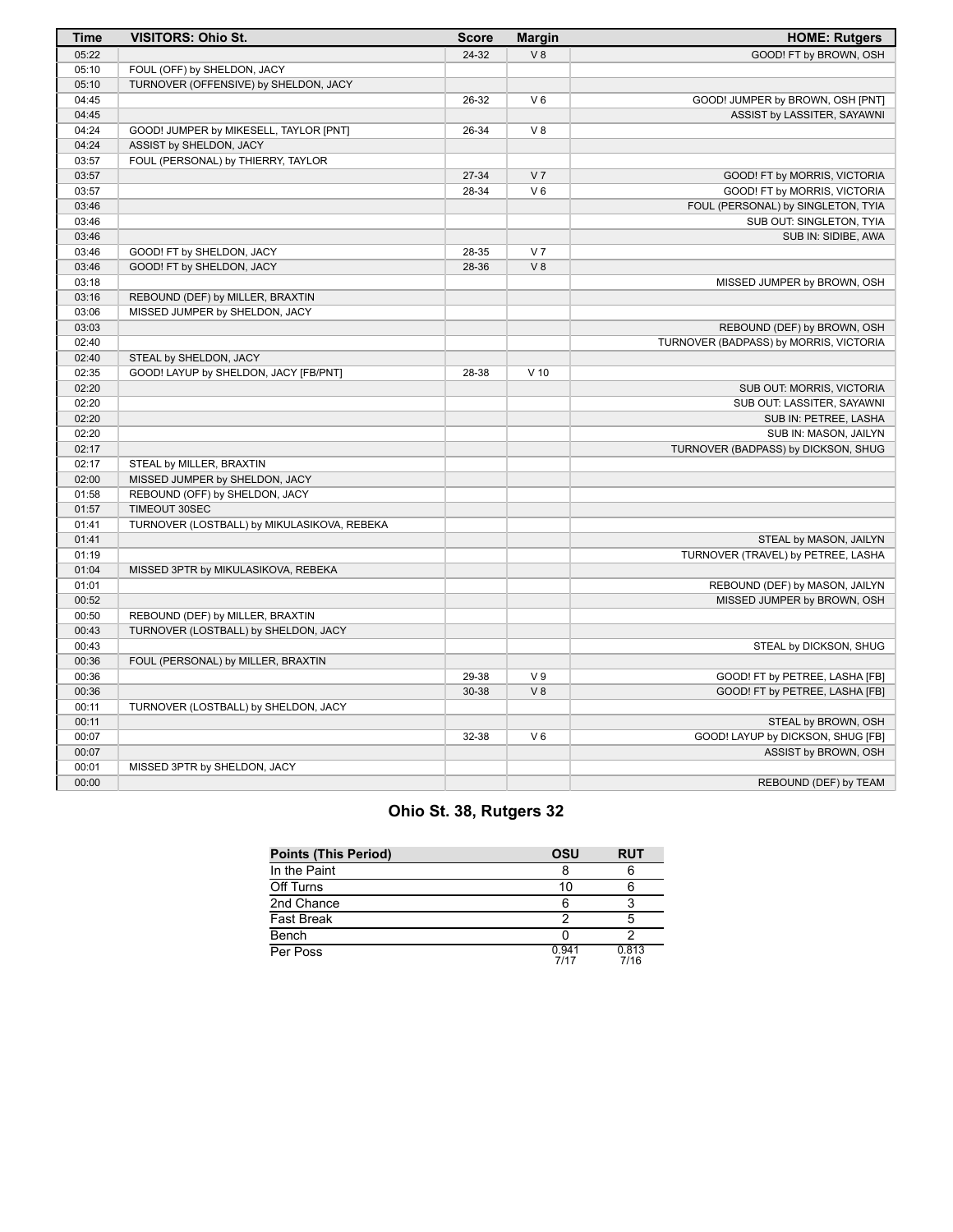### **Official Box Score Ohio St. vs Rutgers Second Half Statistics Only January 23, 2022 at Jersey Mike's Arena - Piscataway, NJ**



# **Ohio St. 42**

| No. | Player                 | <sub>S</sub> | <b>Pts</b> | FG       | 3FG      | <b>FT</b> | <b>OR</b>     | <b>DR</b>     | TR           | <b>PF</b> |          | A TO     | <b>BIK</b> | Stl           | Min       | $+/-$ |
|-----|------------------------|--------------|------------|----------|----------|-----------|---------------|---------------|--------------|-----------|----------|----------|------------|---------------|-----------|-------|
| 01  | <b>HARRIS, RIKKI</b>   | G            | 0          | $0 - 3$  | 0-1      | 0-0       | 0             | 2             | 2            | 0         | 2        | 0        | 0          | $\Omega$      | 13        | 8     |
| 04  | SHELDON, JACY          | G.           | 23         | 7-12     | $4 - 7$  | $5 - 5$   | $\Omega$      | $\Omega$      | $\mathbf{0}$ | 3         |          | 0        | $\Omega$   | $\Omega$      | <b>20</b> | 3     |
| 10  | MILLER, BRAXTIN        | G            | $\Omega$   | $0 - 2$  | $0 - 2$  | $0 - 0$   | 0             | 3             | 3            | 2         | 2        | $\Omega$ |            | 0             | 14        | $-4$  |
| 14  | THIERRY, TAYLOR        | G            | 5          | $-2-3$   | $1 - 1$  | $0 - 0$   | $\mathcal{P}$ | $\mathbf{0}$  | 2            | 1         | $\Omega$ | $\Omega$ | $\Omega$   | $\mathcal{P}$ | -13       | 2     |
| 23  | MIKULASIKOVA, REBEKA   | F            | $\Omega$   | $0 - 2$  | $0 - 0$  | $0 - 0$   |               | 0             |              | 1.        | $\Omega$ | 4        | $\Omega$   | $\Omega$      | 13        | -5    |
| 24  | MIKESELL, TAYLOR       | G            | 8          | $2 - 5$  | $0 - 2$  | $4 - 4$   | $\Omega$      |               |              |           |          |          | $\Omega$   | $\mathbf 1$   | <b>20</b> | 3     |
| 35  | <b>BEACHAM, TANAYA</b> | F            | 6          | $2 - 3$  | $0 - 0$  | $2 - 2$   | 2             | $\mathcal{P}$ | 4            | 2         | $\Omega$ |          | $\Omega$   | $\Omega$      |           | -8    |
|     | <b>TEAM</b>            |              | 0          | $0 - 0$  | $0 - 0$  | $0 - 0$   | $\Omega$      |               |              | $\Omega$  | $\Omega$ | $\Omega$ | $\Omega$   | $\Omega$      | - 0       |       |
|     | <b>TOTALS</b>          |              |            | 42 13-30 | $5 - 13$ | $11 - 11$ | 5             | 9             | 14           | 10        | 6        | 6        |            |               | 3 100     |       |

| <b>Shooting By Period</b><br>Period | FG        | FG%   | 3FG    | 3FG%  | FT        | FT%   | Deadball Rebounds: 1,0<br>Last FG Half: OSU 4th-01:42 |
|-------------------------------------|-----------|-------|--------|-------|-----------|-------|-------------------------------------------------------|
| 3rd Qtr                             | $9 - 19$  | 47%   | 3-7    | 43%   | $0 - 0$   | $0\%$ |                                                       |
| 4th Qtr                             | $4 - 11$  | 36%   | $2-6$  | 33%   | $11 - 11$ | 100%  |                                                       |
| 2nd Half                            | $13 - 30$ | 43%   | $5-13$ | 38%   | $11 - 11$ | 100%  |                                                       |
| Game                                | $27 - 65$ | 41.5% | 11-27  | 40.7% | 15-17     | 88.2% |                                                       |

# **Rutgers 39**

| No. | Player                  | S  | <b>Pts</b>    | FG.     | 3FG     | <b>FT</b> | OR | <b>DR</b> | TR       | <b>PF</b> | A | TO | <b>B</b> lk  | Stl      | Min | $+/-$        |
|-----|-------------------------|----|---------------|---------|---------|-----------|----|-----------|----------|-----------|---|----|--------------|----------|-----|--------------|
| 00  | PETREE, LASHA           | G  | 9             | $3-9$   | $0 - 3$ | $3 - 4$   |    | 0         |          |           |   | 2  | 0            | 0        | 20  | $-3$         |
| 03  | DICKSON, SHUG           | G  | $\mathcal{P}$ | $1 - 3$ | $0 - 1$ | $0 - 0$   | 0  | 0         | 0        |           | 2 | 3  | $\mathbf{0}$ | 0        | 11  | -8           |
| 05  | <b>MORRIS, VICTORIA</b> | G  | $\Omega$      | $0 - 0$ | $0 - 0$ | $0 - 0$   | 0  | 3         | 3        | 0         | 0 |    | $\Omega$     | 0        | 9   | -5           |
| 14  | MASON, JAILYN           | G  | $\mathcal{P}$ | $1 - 1$ | $0 - 0$ | $0 - 0$   | 0  | 0         | 0        |           |   | 0  | $\mathbf{0}$ |          | 11  | 2            |
| 15  | SIDIBE, AWA             | G  | 0             | $0 - 0$ | $0 - 0$ | $0 - 0$   | 0  |           |          | 0         | 0 | 0  | 0            | 0        | 3   | -5           |
| 22  | SINGLETON, TYIA         | F. |               | $3 - 3$ | $0 - 0$ | $1 - 2$   | 0  | 6         | 6        | 3         |   |    |              | 2        | 17  | 5            |
| 32  | BROWN, OSH              | F. | 13            | $6-9$   | $0 - 0$ | $1 - 1$   | 2  |           | 3        | 3         | 1 | 2  | $\Omega$     | $\Omega$ | 18  | $\mathbf{0}$ |
| 35  | LASSITER, SAYAWNI       | G  | 6             | $2 - 2$ | 1-1     | 1-4       |    |           | 2        | 3         | 2 | 0  | $\Omega$     | 0        | 10  | 2            |
| 54  | CORNWELL, CHYNA         | F. | 0             | $0 - 0$ | $0 - 0$ | $0 - 0$   | 0  | 0         | 0        | 0         | 0 | 0  | 0            | 0        | 2   | $-3$         |
|     | TEAM                    |    | 0             | $0 - 0$ | $0 - 0$ | $0 - 0$   | 0  | 0         | $\Omega$ | $\Omega$  | 0 |    | 0            | 0        | 0   |              |
|     | <b>TOTALS</b>           |    | 39            | 16-27   | $1 - 5$ | $6 - 11$  |    | 12        | 16       | 12        | 8 | 10 |              | 3        | 100 |              |

| <b>Shooting By Period</b><br>Period | FG        | FG%   | 3FG     | 3FG%   | FT       | FT%   |
|-------------------------------------|-----------|-------|---------|--------|----------|-------|
| 3rd Qtr                             | 8-14      | 57%   | 0-2     | $00\%$ | $0 - 0$  | 0%    |
| 4th Qtr                             | $8 - 13$  | 62%   | $1 - 3$ | 33%    | $6 - 11$ | 55%   |
| 2nd Half                            | $16 - 27$ | 59%   | $1-5$   | 20%    | $6 - 11$ | 55%   |
| Game                                | 26-51     | 51.0% | $2 - 8$ | 25.0%  | 17-24    | 70.8% |

*Deadball Rebounds:* 4,1 *Last FG Half:* RUT 4th-00:04

| Game Notes:                                      | <b>Score</b> | 1st. | 2nd | 3rd | 4th | <b>TOT</b> | <b>Points from (This Period)</b> | <b>OSU RUT</b> |    |
|--------------------------------------------------|--------------|------|-----|-----|-----|------------|----------------------------------|----------------|----|
| Officials: Angie Enlund, Cameron Inouye, Kaz     | OSL          | 22   | 16  | 21  |     | 80         | In the Paint                     | 14             | 26 |
| <b>Beverley</b><br>Attendance: 1219              | RUT          | 19   | 13  | 16  | 23  |            | Off Turns                        |                |    |
|                                                  |              |      |     |     |     |            | 2nd Chance                       |                |    |
| Start Time: 01:02 PM ET<br>End Time: 03:09 PM ET |              |      |     |     |     |            | <b>Fast Break</b>                |                |    |
| Game Duration: 2:07<br>Conference Game;          |              |      |     |     |     |            | Bench                            |                |    |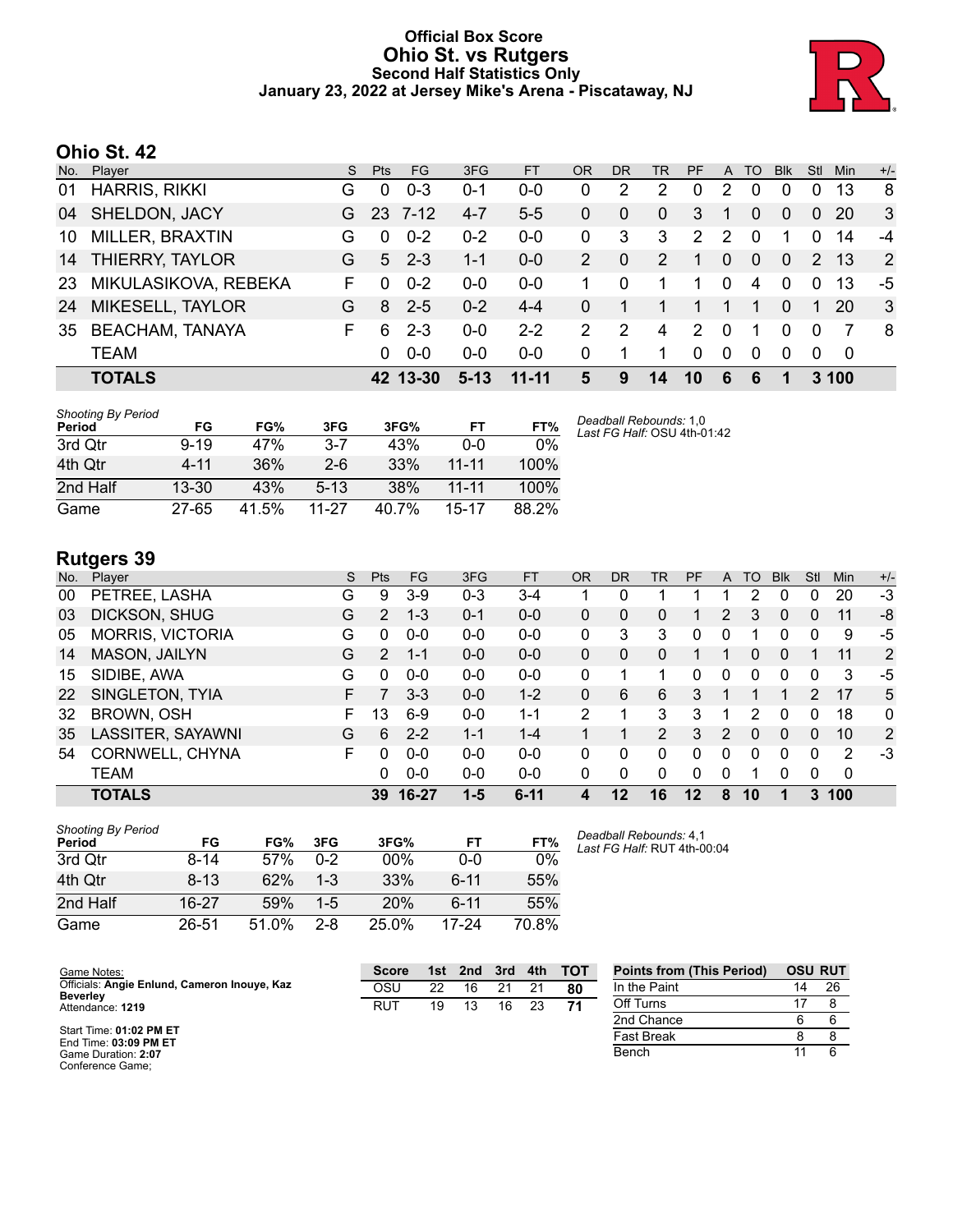# **Official Box Score Ohio St. vs Rutgers Third Quarter Statistics Only January 23, 2022 at Jersey Mike's Arena - Piscataway, NJ**



# **Ohio St. 42**

| No.       | Plaver                 | S. | <b>Pts</b> | <b>FG</b> | 3FG     | <b>FT</b> | OR            | <b>DR</b> | TR       | <b>PF</b>      | A            | TO       | <b>Blk</b>     | Stl            | Min | $+/-$ |
|-----------|------------------------|----|------------|-----------|---------|-----------|---------------|-----------|----------|----------------|--------------|----------|----------------|----------------|-----|-------|
| 01        | <b>HARRIS, RIKKI</b>   | G  | 0          | $0 - 1$   | $0 - 0$ | $0-0$     | 0             | 2         | 2        | 0              | 2            | 0        | 0              |                |     | -9    |
| 04        | <b>SHELDON, JACY</b>   | G  | 13         | $5 - 8$   | $3-5$   | $0 - 0$   | 0             | 0         | 0        | 1              | 0            | $\Omega$ | $\Omega$       | $\overline{0}$ | 10  | 5     |
| 10        | MILLER, BRAXTIN        | G  | 0          | $0 - 0$   | $0 - 0$ | $0 - 0$   | 0             |           | 1.       | 0              | 2            | $\Omega$ | $\mathbf 0$    | 0              |     | $-2$  |
| <b>23</b> | MIKULASIKOVA, REBEKA   | F. | $\Omega$   | $0 - 2$   | $0 - 0$ | $0-0$     | 1.            | 0         | 1.       | $\overline{0}$ | $\mathbf{0}$ | 1        | $\overline{0}$ | $\overline{0}$ | 6   | $-2$  |
| 24        | MIKESELL, TAYLOR       | G  | 4          | $2 - 5$   | $0 - 2$ | $0-0$     | 0             |           |          | $\Omega$       | $\Omega$     | $\Omega$ | $\Omega$       |                | 10  | 5     |
| 14        | THIERRY, TAYLOR        | G  | $\Omega$   | $0 - 0$   | $0 - 0$ | $0 - 0$   | 0             | 0         | $\Omega$ | $\Omega$       | 0            | $\Omega$ | $\Omega$       |                | 6   | -3    |
| 35        | <b>BEACHAM, TANAYA</b> | F  | Δ          | $2 - 3$   | $0 - 0$ | $0-0$     | $\mathcal{P}$ | 0         | 2        | 1              | $\Omega$     | $\Omega$ | $\Omega$       | $\Omega$       | 4   | 7     |
|           | <b>TEAM</b>            |    |            |           |         |           | 0             | $\Omega$  | $\Omega$ | 0              |              | 0        |                |                |     |       |
|           | <b>TOTALS</b>          |    | 21         | $9-19$    | 3-7     | $0 - 0$   | 3             | 4         |          | 2              | 4            |          | $\bf{0}$       | 2              | 50  |       |

| <b>Shooting By Period</b><br>Period | FG    | FG%   | 3FG       | 3FG%  | FТ        | FT%   | Deadball Rebounds: 1,0 |
|-------------------------------------|-------|-------|-----------|-------|-----------|-------|------------------------|
| 2nd Half                            | 0-0   | $0\%$ | ი-ი       | 0%    | ი-ი       | 0%    |                        |
| Game                                | 27-65 | 41.5% | $11 - 27$ | 40.7% | $15 - 17$ | 88.2% |                        |

# **Rutgers 39**

| No. | Plaver                  | S  | <b>Pts</b>     | <b>FG</b> | 3FG     | <b>FT</b> | OR           | DR           | TR | PF | A            | TO       | <b>BIK</b> | Stl          | Min      | $+/-$        |
|-----|-------------------------|----|----------------|-----------|---------|-----------|--------------|--------------|----|----|--------------|----------|------------|--------------|----------|--------------|
| 00  | PETREE, LASHA           | G  | 2              | $1 - 3$   | $0 - 1$ | $0-0$     | 0            | 0            | 0  | 0  | 0            | $\Omega$ | 0          | 0            | 10       | -5           |
| 03  | DICKSON, SHUG           | G  | $\overline{2}$ | $1 - 3$   | $0 - 1$ | $0-0$     | $\mathbf{0}$ | $\mathbf{0}$ | 0  | 1  | 2            | 3        | 0          | $\mathbf{0}$ | 10       | $-5$         |
| 14  | MASON, JAILYN           | G  | 2              | 1-1       | $0 - 0$ | $0-0$     | 0            | 0            | 0  | 0  |              | 0        | 0          | 0            | 6        | 2            |
| 22  | SINGLETON, TYIA         | F. | 6              | $3 - 3$   | $0 - 0$ | $0 - 0$   | $\mathbf{0}$ | 5            | 5  |    | $\Omega$     |          |            |              | 9        | $-3$         |
| 32  | BROWN, OSH              | F. | 4              | $2 - 4$   | $0-0$   | $0-0$     | 1            | 0            | 1  | 2  |              |          | 0          | 0            | 10       | -5           |
| 05  | <b>MORRIS, VICTORIA</b> | G  | 0              | $0 - 0$   | $0 - 0$ | $0 - 0$   | 0            |              |    | 0  | $\mathbf{0}$ | 0        | 0          | $\Omega$     | 4        | $-7$         |
| 15  | SIDIBE, AWA             | G  | 0              | $0 - 0$   | $0 - 0$ | $0-0$     | 0            |              |    | 0  | 0            | 0        | 0          | 0            |          | $-2$         |
| 35  | LASSITER, SAYAWNI       | G  | $\Omega$       | $0 - 0$   | $0 - 0$ | $0-0$     | 0            | 0            | 0  | 0  | 0            | 0        | 0          | $\mathbf{0}$ | $\Omega$ | $\mathbf{0}$ |
| 54  | CORNWELL, CHYNA         | F. | 0              | $0 - 0$   | $0-0$   | $0-0$     | 0            | $\Omega$     | 0  | 0  | $\Omega$     | $\Omega$ | 0          | $\Omega$     | 0        | $\mathbf{0}$ |
|     | TEAM                    |    |                |           |         |           | 0            | 0            | 0  | 0  |              |          |            |              |          |              |
|     | <b>TOTALS</b>           |    | 16             | $8 - 14$  | $0 - 2$ | $0 - 0$   |              |              | 8  | 4  | 4            | 6        |            |              | 50       |              |

| <b>Shooting By Period</b><br>Period | FG        | FG%   | 3FG     | 3FG%  | FТ        | FT%   |
|-------------------------------------|-----------|-------|---------|-------|-----------|-------|
| 2nd Half                            | 0-0       | $0\%$ | ი-ი     | $0\%$ | 0-0       | 0%    |
| Game                                | $26 - 51$ | 51.0% | $2 - 8$ | 25.0% | $17 - 24$ | 70.8% |

*Deadball Rebounds:* 4,1

| Game Notes:                                      | <b>Score</b> | 1st \ | 2nd | 3rd | 4th | TOT | <b>Points (This Period)</b> | OSU           | <b>RUT</b>    |
|--------------------------------------------------|--------------|-------|-----|-----|-----|-----|-----------------------------|---------------|---------------|
| Officials: Angie Enlund, Cameron Inouye, Kaz     | osu          | 22    | 16  |     | 21  | 80  | In the Paint                | 10            | 14            |
| <b>Beverley</b><br>Attendance: 1219              | RUT          | 19    | 13  | 16  | 23  | 71  | Off Turns                   |               |               |
|                                                  |              |       |     |     |     |     | 2nd Chance                  |               |               |
| Start Time: 01:02 PM ET<br>End Time: 03:09 PM ET |              |       |     |     |     |     | <b>Fast Break</b>           |               |               |
| Game Duration: 2:07                              |              |       |     |     |     |     | Bench                       |               |               |
| Conference Game;                                 |              |       |     |     |     |     | Per Poss                    | 1.235<br>9/17 | 0.842<br>8/19 |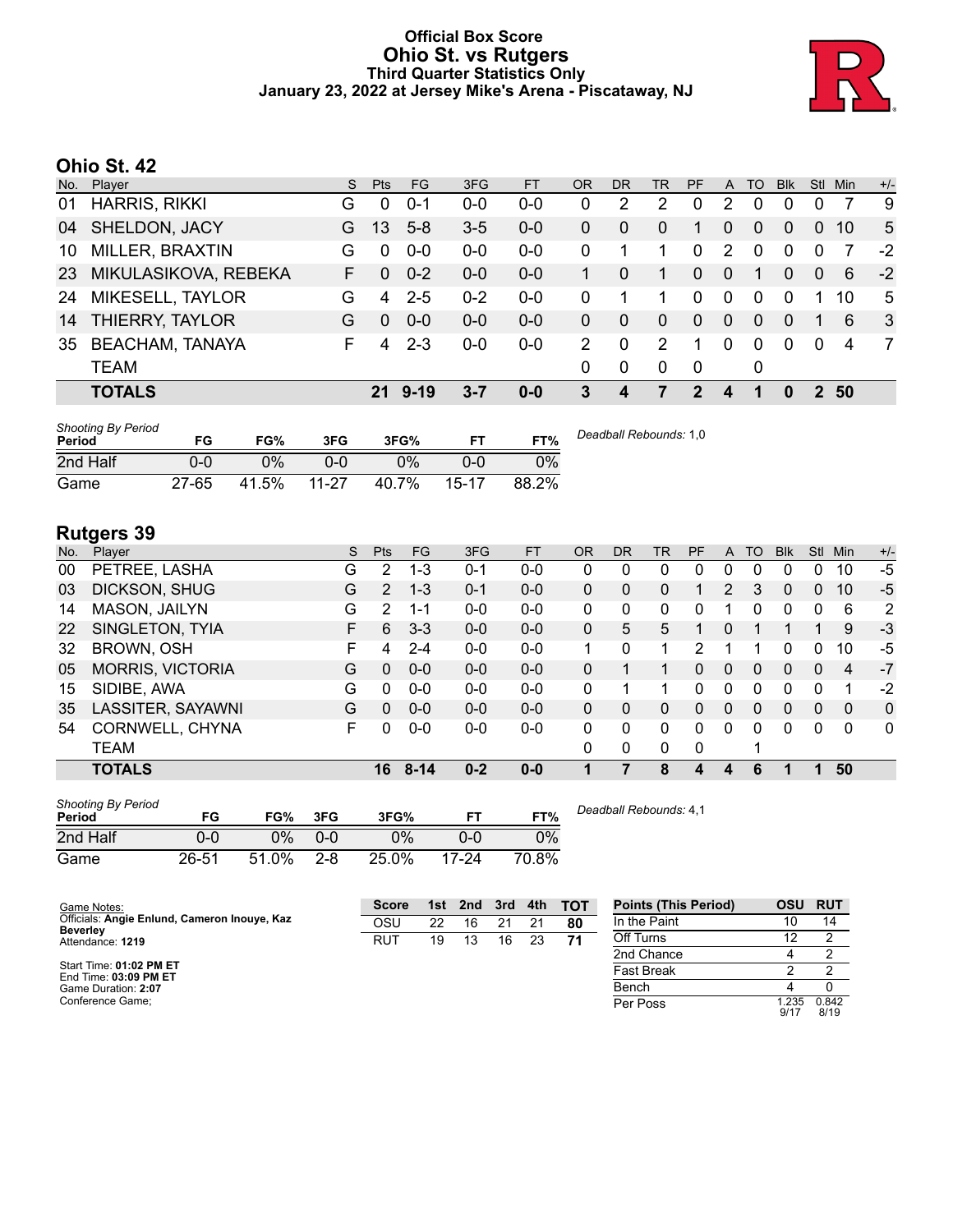# **Official Play-By-Play Ohio St. vs Rutgers Third Quarter January 23, 2022 at Jersey Mike's Arena - Piscataway, NJ**



### **Period 3**

<mark>Startersː</mark><br>Ohio St.: 1 HARRIS,RIKKI (G); 4 SHELDON,JACY (G); 10 MILLER,BRAXTIN (G); 23 MIKULASIKOVA,REBEKA (F); 24 MIKESELL,TAYLOR (G);<br>**Rutgers**: 0 PETREE,LASHA (G); 3 DICKSON,SHUG (G); 14 MASON,JAILYN (G); 22 SINGLETON,

| <b>Time</b> | <b>VISITORS: Ohio St.</b>                                 | <b>Score</b> | <b>Margin</b>  | <b>HOME: Rutgers</b>                   |
|-------------|-----------------------------------------------------------|--------------|----------------|----------------------------------------|
| 10:00       |                                                           |              |                | SUB OUT: SIDIBE, AWA                   |
| 10:00       |                                                           |              |                | SUB IN: SINGLETON, TYIA                |
| 10:00       | SUB OUT: THIERRY, TAYLOR                                  |              |                |                                        |
| 10:00       | SUB IN: HARRIS, RIKKI                                     |              |                |                                        |
| 09:47       |                                                           | 34-38        | V <sub>4</sub> | GOOD! JUMPER by SINGLETON, TYIA [PNT]  |
| 09:47       |                                                           |              |                | ASSIST by DICKSON, SHUG                |
| 09:31       | MISSED 3PTR by MIKESELL, TAYLOR                           |              |                |                                        |
| 09:28       |                                                           |              |                | REBOUND (DEF) by SINGLETON, TYIA       |
| 09:06       |                                                           | 36-38        | V <sub>2</sub> | GOOD! JUMPER by DICKSON, SHUG          |
| 08:46       | GOOD! 3PTR by SHELDON, JACY                               | $36 - 41$    | V <sub>5</sub> |                                        |
| 08:18       |                                                           | 38-41        | $V_3$          | GOOD! JUMPER by BROWN, OSH [PNT]       |
| 07:54       | MISSED LAYUP by MIKULASIKOVA, REBEKA                      |              |                |                                        |
| 07:54       |                                                           |              |                | BLOCK by SINGLETON, TYIA               |
| 07:51       |                                                           |              |                | REBOUND (DEF) by SINGLETON, TYIA       |
| 07:43       |                                                           |              |                | MISSED 3PTR by PETREE, LASHA           |
| 07:43       | REBOUND (DEF) by MILLER, BRAXTIN                          |              |                |                                        |
| 07:43       |                                                           |              |                | FOUL (PERSONAL) by BROWN, OSH          |
| 07:29       | MISSED LAYUP by SHELDON, JACY                             |              |                |                                        |
| 07:28       | REBOUND (OFF) by MIKULASIKOVA, REBEKA                     |              |                |                                        |
| 07:27       | MISSED LAYUP by MIKULASIKOVA, REBEKA                      |              |                |                                        |
| 07:25       |                                                           |              |                | REBOUND (DEF) by SINGLETON, TYIA       |
| 07:19       |                                                           |              |                | TURNOVER (TRAVEL) by DICKSON, SHUG     |
| 07:19       |                                                           |              |                |                                        |
|             |                                                           | 38-43        | V <sub>5</sub> |                                        |
| 07:07       | GOOD! LAYUP by SHELDON, JACY<br>ASSIST by MILLER, BRAXTIN |              |                |                                        |
| 07:07       |                                                           |              |                |                                        |
| 06:53       |                                                           |              |                | MISSED LAYUP by BROWN, OSH             |
| 06:51       | REBOUND (DEF) by HARRIS, RIKKI                            |              |                |                                        |
| 06:46       | MISSED LAYUP by HARRIS, RIKKI                             |              |                |                                        |
| 06:45       |                                                           |              |                | REBOUND (DEF) by SINGLETON, TYIA       |
| 06:45       |                                                           |              |                | TURNOVER (LOSTBALL) by SINGLETON, TYIA |
| 06:41       | GOOD! 3PTR by SHELDON, JACY                               | 38-46        | V8             |                                        |
| 06:41       | ASSIST by HARRIS, RIKKI                                   |              |                |                                        |
| 06:29       |                                                           | 40-46        | $V_6$          | GOOD! LAYUP by PETREE, LASHA           |
| 06:29       |                                                           |              |                | ASSIST by DICKSON, SHUG                |
| 06:07       | GOOD! JUMPER by MIKESELL, TAYLOR                          | 40-48        | V8             |                                        |
| 06:07       | ASSIST by MILLER, BRAXTIN                                 |              |                |                                        |
| 06:00       | FOUL (PERSONAL) by SHELDON, JACY                          |              |                |                                        |
| 06:00       | SUB OUT: HARRIS, RIKKI                                    |              |                |                                        |
| 06:00       | SUB IN: THIERRY, TAYLOR                                   |              |                |                                        |
| 05:31       |                                                           | 42-48        | $V_6$          | GOOD! LAYUP by SINGLETON, TYIA         |
| 05:31       |                                                           |              |                | ASSIST by BROWN, OSH                   |
| 05:14       | TURNOVER (BADPASS) by MIKULASIKOVA, REBEKA                |              |                |                                        |
| 05:14       |                                                           |              |                | STEAL by SINGLETON, TYIA               |
| 05:10       |                                                           | 44-48        | V <sub>4</sub> | GOOD! LAYUP by MASON, JAILYN [FB]      |
| 04:43       | GOOD! LAYUP by MIKESELL, TAYLOR                           | 44-50        | $V_6$          |                                        |
| 04:15       |                                                           | 46-50        | V <sub>4</sub> | GOOD! LAYUP by SINGLETON, TYIA         |
| 04:15       |                                                           |              |                | ASSIST by MASON, JAILYN                |
| 03:56       |                                                           |              |                | FOUL (PERSONAL) by SINGLETON, TYIA     |
| 03:56       |                                                           |              |                | SUB OUT: MASON, JAILYN                 |
| 03:56       |                                                           |              |                | SUB IN: MORRIS, VICTORIA               |
| 03:56       | SUB OUT: MIKULASIKOVA, REBEKA                             |              |                |                                        |
| 03:56       | SUB IN: BEACHAM, TANAYA                                   |              |                |                                        |
| 03:56       |                                                           |              |                |                                        |
| 03:45       | MISSED 3PTR by SHELDON, JACY                              |              |                |                                        |
| 03:42       |                                                           |              |                | REBOUND (DEF) by SINGLETON, TYIA       |
| 03:38       |                                                           |              |                | TURNOVER (LOSTBALL) by DICKSON, SHUG   |
| 03:38       | STEAL by MIKESELL, TAYLOR                                 |              |                |                                        |
| 03:20       | MISSED JUMPER by BEACHAM, TANAYA                          |              |                |                                        |
| 03:17       |                                                           |              |                | REBOUND (DEF) by MORRIS, VICTORIA      |
| 02:45       |                                                           |              |                |                                        |
|             |                                                           |              |                | MISSED JUMPER by PETREE, LASHA         |
| 02:41       |                                                           |              |                | REBOUND (OFF) by TEAM                  |
| 02:41       |                                                           |              |                | TURNOVER (SHOTCLOCK) by TEAM           |
| 02:32       |                                                           |              |                | FOUL (PERSONAL) by DICKSON, SHUG       |
| 02:27       | GOOD! 3PTR by SHELDON, JACY                               | 46-53        | V <sub>7</sub> |                                        |
| 02:27       | <b>ASSIST by HARRIS, RIKKI</b>                            |              |                |                                        |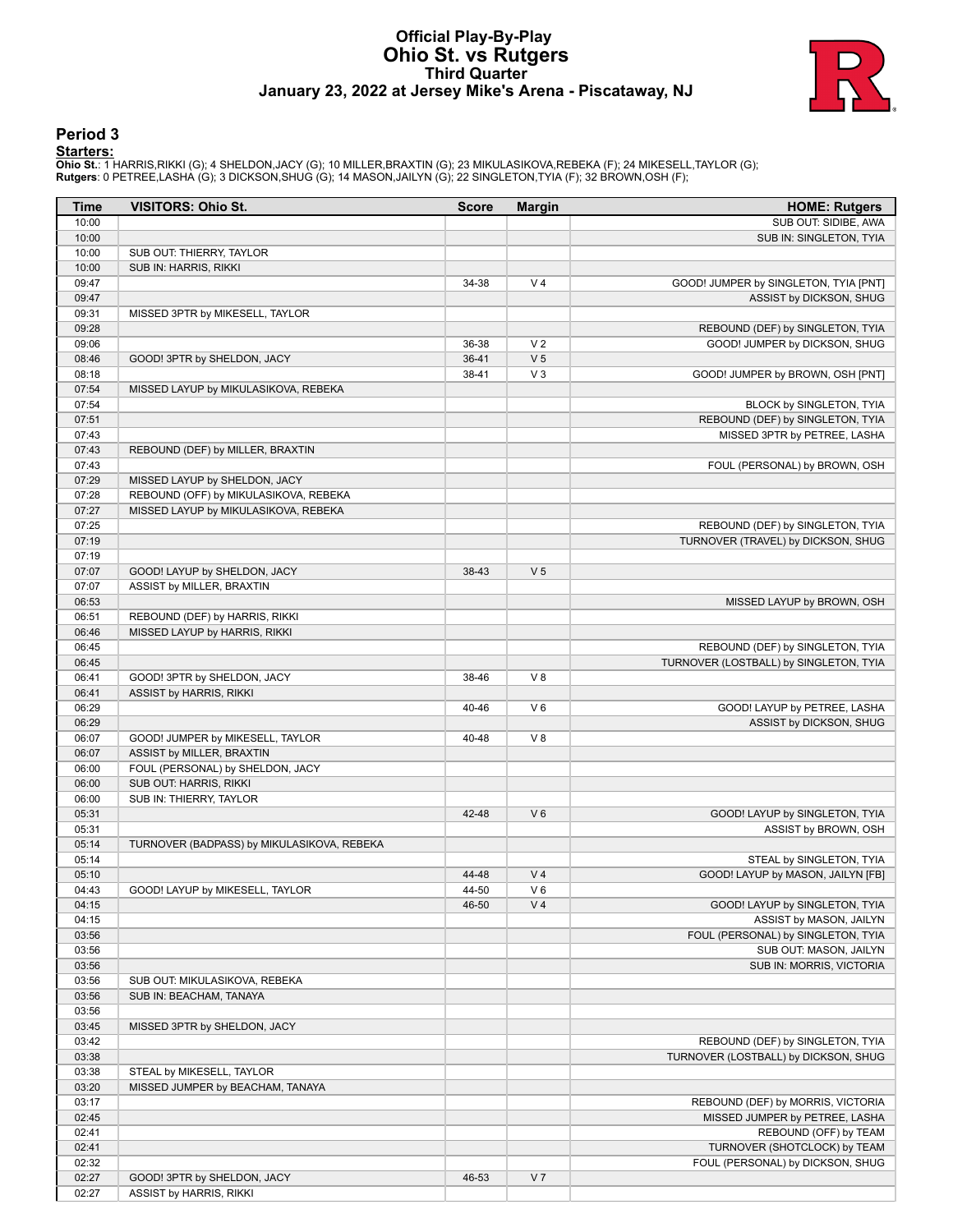| <b>Time</b> | <b>VISITORS: Ohio St.</b>          | <b>Score</b> | <b>Margin</b>   | <b>HOME: Rutgers</b>                |
|-------------|------------------------------------|--------------|-----------------|-------------------------------------|
| 02:17       | SUB IN: HARRIS, RIKKI              |              |                 |                                     |
| 02:17       | SUB OUT: MILLER, BRAXTIN           |              |                 |                                     |
| 02:00       |                                    |              |                 | MISSED LAYUP by DICKSON, SHUG       |
| 01:55       |                                    |              |                 | REBOUND (OFF) by BROWN, OSH         |
| 01:54       |                                    | 48-53        | V <sub>5</sub>  | GOOD! LAYUP by BROWN, OSH           |
| 01:49       | MISSED 3PTR by MIKESELL, TAYLOR    |              |                 |                                     |
| 01:38       | REBOUND (OFF) by BEACHAM, TANAYA   |              |                 |                                     |
| 01:30       | GOOD! LAYUP by BEACHAM, TANAYA     | 48-55        | V <sub>7</sub>  |                                     |
| 01:25       |                                    |              |                 | TURNOVER (BADPASS) by DICKSON, SHUG |
| 01:25       | STEAL by THIERRY, TAYLOR           |              |                 |                                     |
| 01:21       | GOOD! LAYUP by SHELDON, JACY [FB]  | 48-57        | V <sub>9</sub>  |                                     |
| 01:14       |                                    |              |                 | FOUL (OFF) by BROWN, OSH            |
| 01:14       |                                    |              |                 | TURNOVER (OFFENSIVE) by BROWN, OSH  |
| 01:09       |                                    |              |                 | SUB OUT: SINGLETON, TYIA            |
| 01:09       |                                    |              |                 | SUB IN: SIDIBE, AWA                 |
| 00:59       | MISSED 3PTR by SHELDON, JACY       |              |                 |                                     |
| 00:55       | REBOUND (OFF) by BEACHAM, TANAYA   |              |                 |                                     |
| 00:54       | GOOD! LAYUP by BEACHAM, TANAYA     | 48-59        | V <sub>11</sub> |                                     |
| 00:39       |                                    |              |                 | MISSED JUMPER by BROWN, OSH         |
| 00:37       | REBOUND (DEF) by MIKESELL, TAYLOR  |              |                 |                                     |
| 00:11       | MISSED LAYUP by MIKESELL, TAYLOR   |              |                 |                                     |
| 00:10       |                                    |              |                 | REBOUND (DEF) by SIDIBE, AWA        |
| 00:10       | FOUL (PERSONAL) by BEACHAM, TANAYA |              |                 |                                     |
| 00:06       |                                    |              |                 | SUB OUT: BROWN, OSH                 |
| 00:06       |                                    |              |                 | SUB IN: CORNWELL, CHYNA             |
| 00:01       |                                    |              |                 | MISSED 3PTR by DICKSON, SHUG        |
| 00:00       | REBOUND (DEF) by HARRIS, RIKKI     |              |                 |                                     |

# **Ohio St. 59, Rutgers 48**

| <b>Points (This Period)</b> | OSU           | <b>RUT</b>    |
|-----------------------------|---------------|---------------|
| In the Paint                | 10            | 14            |
| Off Turns                   | 12            |               |
| 2nd Chance                  |               |               |
| Fast Break                  |               |               |
| Bench                       |               |               |
| Per Poss                    | 1.235<br>9/17 | 0.842<br>8/19 |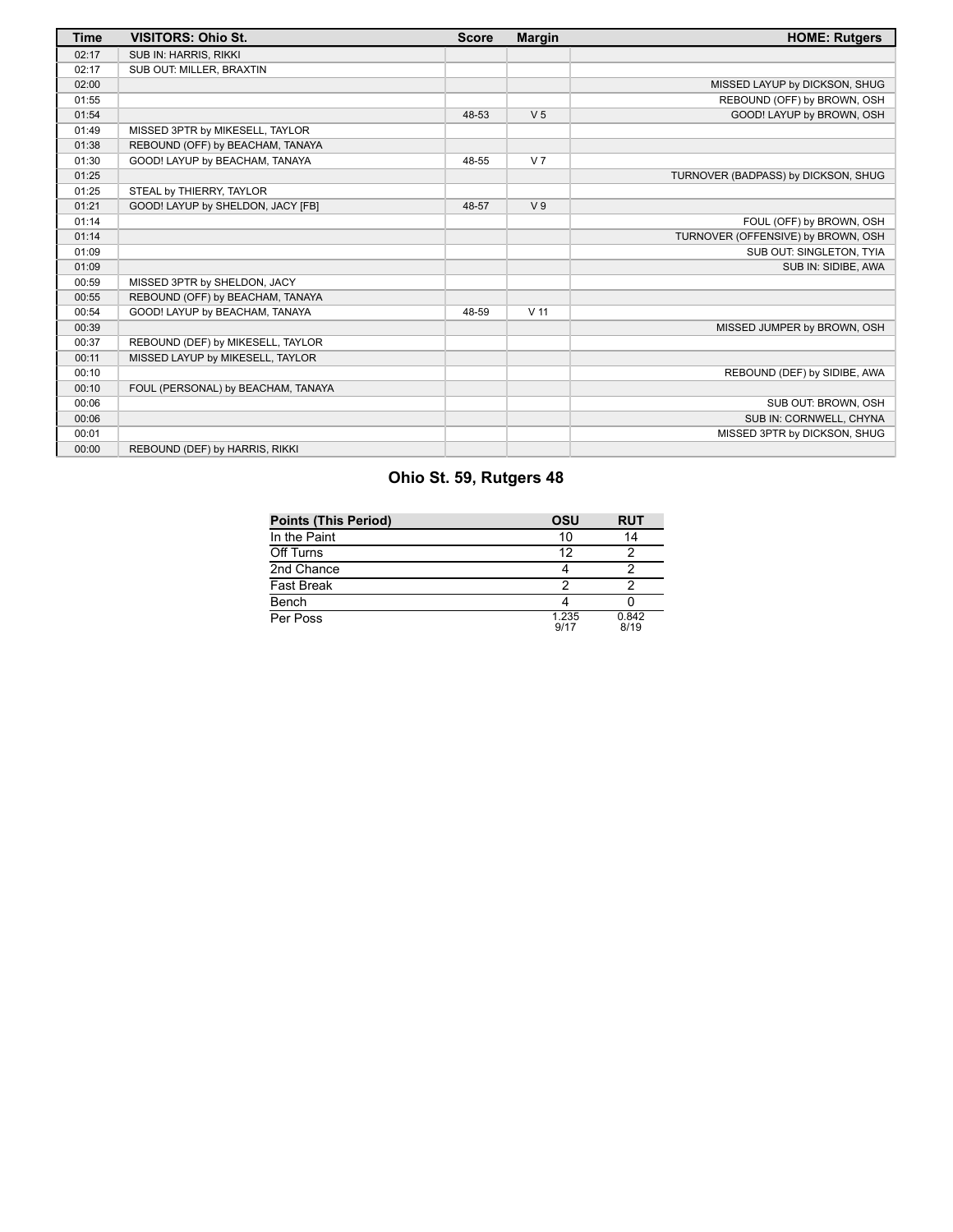# **Official Box Score Ohio St. vs Rutgers Fourth Quarter Statistics Only January 23, 2022 at Jersey Mike's Arena - Piscataway, NJ**



# **Ohio St. 21**

| No.       | Player                 | S. | <b>Pts</b> | FG.         | 3FG     | <b>FT</b> | OR             | <b>DR</b>   | <b>TR</b>      | <b>PF</b>     | A                | TO       | <b>Blk</b> | Stl      | <b>Min</b> | $+/-$          |
|-----------|------------------------|----|------------|-------------|---------|-----------|----------------|-------------|----------------|---------------|------------------|----------|------------|----------|------------|----------------|
| 01        | <b>HARRIS, RIKKI</b>   | G  | 0          | $0 - 2$     | 0-1     | $0-0$     | 0              | 0           | 0              | $\Omega$      | 0                | 0        | 0          |          | 6          | -1             |
| 04        | <b>SHELDON, JACY</b>   | G  | 10         | $2 - 4$     | $1 - 2$ | $5 - 5$   | 0              | 0           | $\Omega$       | 2             |                  | 0        | 0          | $\Omega$ | 10         | $-2$           |
| 10        | MILLER, BRAXTIN        | G  | $\Omega$   | $0 - 2$     | $0 - 2$ | $0 - 0$   | 0              | 2           | $\overline{2}$ | $\mathcal{P}$ | $\Omega$         | $\Omega$ | 1          | 0        |            | $-2$           |
| <b>23</b> | MIKULASIKOVA, REBEKA   | F. | $\Omega$   | $0 - 0$     | $0 - 0$ | $0 - 0$   | 0              | $\Omega$    | $\Omega$       | 1             | $\mathbf{0}$     | 3        | $\Omega$   | $\Omega$ | 7          | -3             |
| 24        | MIKESELL, TAYLOR       | G  | 4          | $0 - 0$     | $0-0$   | $4 - 4$   | 0              | $\Omega$    | $\Omega$       |               |                  |          | $\Omega$   | $\Omega$ | 10         | $-2$           |
| 14        | THIERRY, TAYLOR        | G  | 5          | $2 - 3$     | $1 - 1$ | $0 - 0$   | $\overline{2}$ | $\mathbf 0$ | 2              |               | $\overline{0}$   | 0        | $\Omega$   |          |            | $-1$           |
| 35        | <b>BEACHAM, TANAYA</b> | F. | 2          | $0 - 0$     | $0 - 0$ | $2 - 2$   | 0              | 2           | 2              | 1             | $\Omega$         | 1        | 0          | $\Omega$ | -3         | $\overline{1}$ |
|           | <b>TEAM</b>            |    |            |             |         |           | 0              |             |                | $\Omega$      |                  | 0        |            |          |            |                |
|           | <b>TOTALS</b>          |    |            | <b>4.11</b> | 2-6     | $11 - 11$ | $\mathcal{P}$  | 5           | 7              | 8             | $\boldsymbol{P}$ | 5        | 1          |          | 50         |                |

| <b>Shooting By Period</b><br>Period |           | FG%   | 3FG       | 3FG%  |           | FT%   | Deadball Rebounds: 1,0 |
|-------------------------------------|-----------|-------|-----------|-------|-----------|-------|------------------------|
| Game                                | $27 - 65$ | 41.5% | $11 - 27$ | 40.7% | $15 - 17$ | 88.2% |                        |

# **Rutgers 23**

| No. | Plaver                  | S  | Pts      | FG.      | 3FG     | <b>FT</b> | 0R | <b>DR</b> | <b>TR</b>      | PF | A              | TO       | <b>Blk</b>   | Stl           | Min | $+/-$          |
|-----|-------------------------|----|----------|----------|---------|-----------|----|-----------|----------------|----|----------------|----------|--------------|---------------|-----|----------------|
| 00  | PETREE, LASHA           | G  |          | $2-6$    | $0 - 2$ | $3 - 4$   |    | 0         |                |    |                |          | 0            | 0             | 10  | $\overline{2}$ |
| 03  | DICKSON, SHUG           | G  | 0        | $0 - 0$  | $0 - 0$ | $0-0$     | 0  | 0         | 0              | 0  | $\overline{0}$ | $\Omega$ | 0            | $\mathbf{0}$  | 1   | $-3$           |
| 14  | MASON, JAILYN           | G  | 0        | $0 - 0$  | $0 - 0$ | $0 - 0$   | 0  | 0         | $\mathbf{0}$   | 1  | 0              | 0        | 0            |               | 5   | $\mathbf 0$    |
| 22  | SINGLETON, TYIA         | F. |          | $0 - 0$  | $0 - 0$ | $1 - 2$   | 0  |           | 1              | 2  |                | $\Omega$ | $\Omega$     |               | 8   | 8              |
| 32  | <b>BROWN, OSH</b>       | F  | 9        | $4 - 5$  | $0 - 0$ | $1 - 1$   |    |           | 2              |    | 0              |          | 0            | 0             | 8   | 5              |
| 05  | <b>MORRIS, VICTORIA</b> | G  | $\Omega$ | $0 - 0$  | $0 - 0$ | $0 - 0$   | 0  | 2         | 2              | 0  | $\overline{0}$ |          | 0            | 0             | 5   | 2              |
| 15  | SIDIBE, AWA             | G  | $\Omega$ | $0 - 0$  | $0 - 0$ | $0-0$     | 0  | 0         | 0              | 0  | 0              | 0        | 0            | 0             | 2   | $-3$           |
| 35  | LASSITER, SAYAWNI       | G  | 6        | $2 - 2$  | $1 - 1$ | $1 - 4$   |    |           | $\overline{2}$ | 3  | 2              | $\Omega$ | 0            | $\Omega$      | 10  | 2              |
| 54  | CORNWELL, CHYNA         | F. | $\Omega$ | $0-0$    | $0-0$   | $0-0$     | 0  | 0         | $\Omega$       | 0  | 0              | 0        | $\Omega$     | $\Omega$      | 2   | $-3$           |
|     | TEAM                    |    |          |          |         |           | 0  | 0         | $\mathbf{0}$   | 0  |                | 0        |              |               |     |                |
|     | <b>TOTALS</b>           |    | 23       | $8 - 13$ | $1 - 3$ | $6 - 11$  | 3  | 5         | 8              | 8  | 4              | 4        | $\mathbf{0}$ | $\mathcal{P}$ | 50  |                |

| <b>Shooting By Period</b> |       |          |         |       |           |       |
|---------------------------|-------|----------|---------|-------|-----------|-------|
| Period                    | FG    | FG%      | 3FG     | 3FG%  |           | FT%   |
| Game                      | 26-51 | $51.0\%$ | $2 - 8$ | 25.0% | $17 - 24$ | 70.8% |

*Deadball Rebounds:* 4,1

| Game Notes:                                                     | <b>Score</b> |    | 1st 2nd | 3rd | 4th | тот | <b>Points (This Period)</b> | <b>OSU</b>    | <b>RUT</b>     |
|-----------------------------------------------------------------|--------------|----|---------|-----|-----|-----|-----------------------------|---------------|----------------|
| Officials: Angie Enlund, Cameron Inouye, Kaz<br><b>Beverley</b> | OSL          | 22 | 16      | 21  |     | 80  | In the Paint                |               |                |
| Attendance: 1219                                                | RUT          | 19 | 13      | 16  | 23  | 71  | Off Turns                   |               | 6              |
|                                                                 |              |    |         |     |     |     | 2nd Chance                  |               |                |
| Start Time: 01:02 PM ET<br>End Time: 03:09 PM ET                |              |    |         |     |     |     | <b>Fast Break</b>           |               | 6              |
| Game Duration: 2:07                                             |              |    |         |     |     |     | Bench                       |               |                |
| Conference Game:                                                |              |    |         |     |     |     | Per Poss                    | ⊟167<br>10/18 | 1.278<br>11/18 |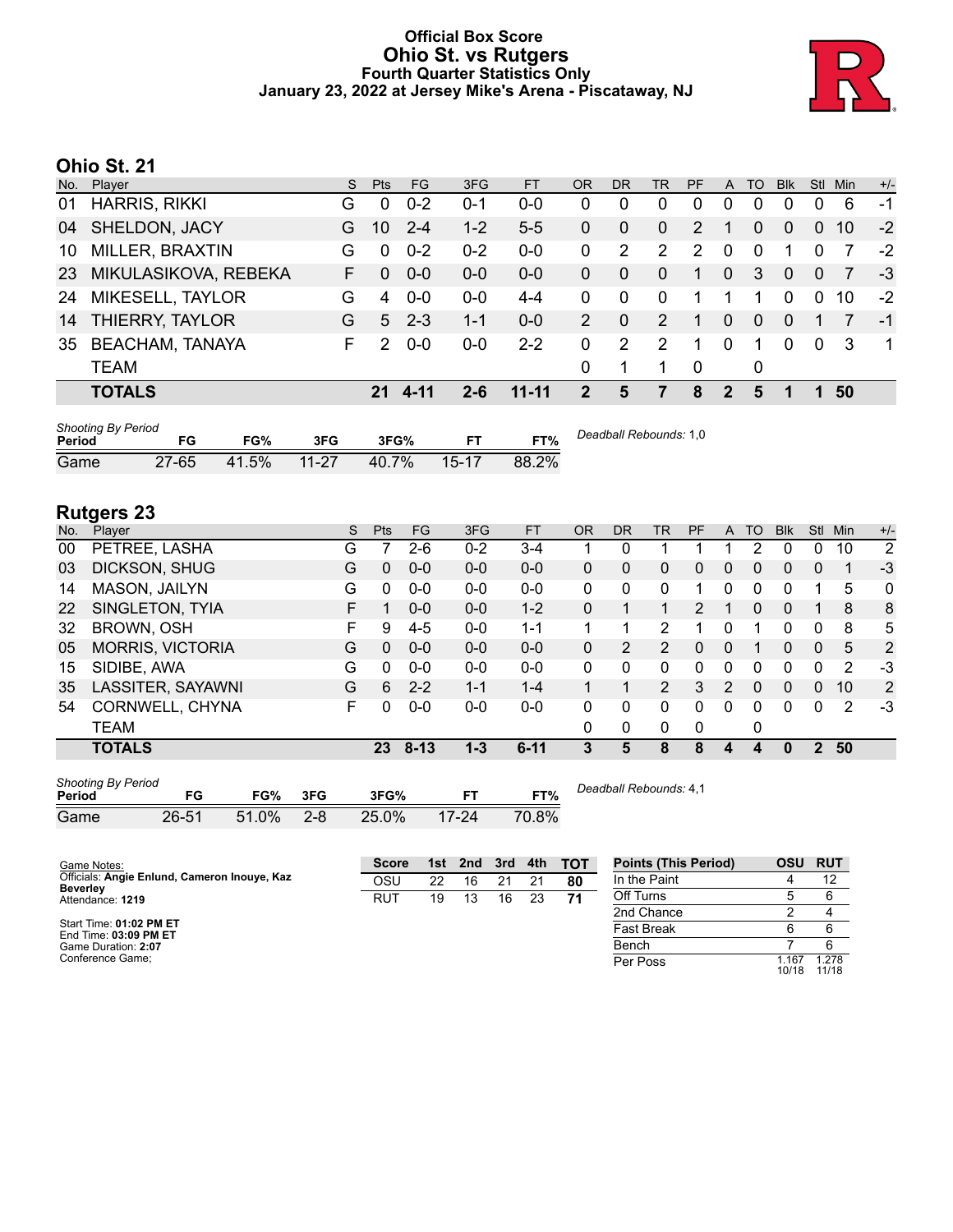# **Official Play-By-Play Ohio St. vs Rutgers Fourth Quarter January 23, 2022 at Jersey Mike's Arena - Piscataway, NJ**



### **Period 4**

<mark>Startersː</mark><br>Ohio St.: 1 HARRIS,RIKKI (G); 4 SHELDON,JACY (G); 10 MILLER,BRAXTIN (G); 23 MIKULASIKOVA,REBEKA (F); 24 MIKESELL,TAYLOR (G);<br>**Rutgers**: 0 PETREE,LASHA (G); 3 DICKSON,SHUG (G); 14 MASON,JAILYN (G); 22 SINGLETON,

| Time           | <b>VISITORS: Ohio St.</b>                 | <b>Score</b> | <b>Margin</b>   | <b>HOME: Rutgers</b>                                               |
|----------------|-------------------------------------------|--------------|-----------------|--------------------------------------------------------------------|
| 10:00          |                                           |              |                 | SUB OUT: DICKSON, SHUG                                             |
| 10:00          |                                           |              |                 | SUB IN: LASSITER, SAYAWNI                                          |
| 10:00          | SUB OUT: THIERRY, TAYLOR                  |              |                 |                                                                    |
| 10:00          | SUB OUT: BEACHAM, TANAYA                  |              |                 |                                                                    |
| 10:00          | SUB IN: MILLER, BRAXTIN                   |              |                 |                                                                    |
| 10:00          | SUB IN: MIKULASIKOVA, REBEKA              |              |                 |                                                                    |
| 09:46          |                                           |              |                 | FOUL (PERSONAL) by LASSITER, SAYAWNI                               |
| 09:46          | GOOD! FT by MIKESELL, TAYLOR              | 48-60        | V <sub>12</sub> |                                                                    |
| 09:46<br>09:18 | GOOD! FT by MIKESELL, TAYLOR              | 48-61        | V <sub>13</sub> |                                                                    |
| 09:15          |                                           |              |                 | MISSED 3PTR by PETREE, LASHA<br>REBOUND (OFF) by LASSITER, SAYAWNI |
| 09:14          |                                           | 50-61        | V <sub>11</sub> | GOOD! LAYUP by LASSITER, SAYAWNI                                   |
| 08:59          |                                           |              |                 | FOUL (PERSONAL) by LASSITER, SAYAWNI                               |
| 08:45          | GOOD! 3PTR by SHELDON, JACY               | 50-64        | V <sub>14</sub> |                                                                    |
| 08:45          | ASSIST by MIKESELL, TAYLOR                |              |                 |                                                                    |
| 08:30          |                                           |              |                 | TURNOVER (BADPASS) by PETREE, LASHA                                |
| 08:30          |                                           |              |                 | SUB OUT: SIDIBE, AWA                                               |
| 08:30          |                                           |              |                 | SUB OUT: CORNWELL, CHYNA                                           |
| 08:30          |                                           |              |                 | SUB IN: SINGLETON, TYIA                                            |
| 08:30          |                                           |              |                 | SUB IN: BROWN, OSH                                                 |
| 08:11          | MISSED 3PTR by SHELDON, JACY              |              |                 |                                                                    |
| 08:05          |                                           |              |                 | REBOUND (DEF) by BROWN, OSH                                        |
| 07:45          |                                           |              |                 | MISSED LAYUP by PETREE, LASHA                                      |
| 07:42          |                                           |              |                 | REBOUND (OFF) by BROWN, OSH                                        |
| 07:42          |                                           | 52-64        | V <sub>12</sub> | GOOD! LAYUP by BROWN, OSH                                          |
| 07:27          | TURNOVER (TRAVEL) by MIKULASIKOVA, REBEKA |              |                 |                                                                    |
| 07:14          |                                           | 54-64        | $V$ 10          | GOOD! LAYUP by BROWN, OSH                                          |
| 07:14<br>06:59 |                                           |              |                 | ASSIST by LASSITER, SAYAWNI                                        |
| 06:59          | SUB OUT: MILLER, BRAXTIN                  |              |                 | FOUL (PERSONAL) by LASSITER, SAYAWNI                               |
| 06:59          | SUB IN: THIERRY, TAYLOR                   |              |                 |                                                                    |
| 06:59          | SUB OUT: MIKULASIKOVA, REBEKA             |              |                 |                                                                    |
| 06:59          | SUB IN: BEACHAM, TANAYA                   |              |                 |                                                                    |
| 06:59          | GOOD! FT by SHELDON, JACY                 | 54-65        | $V$ 11          |                                                                    |
| 06:59          | GOOD! FT by SHELDON, JACY                 | 54-66        | V <sub>12</sub> |                                                                    |
| 06:47          |                                           | 56-66        | $V$ 10          | GOOD! LAYUP by PETREE, LASHA                                       |
| 06:32          | MISSED 3PTR by HARRIS, RIKKI              |              |                 |                                                                    |
| 06:30          |                                           |              |                 | REBOUND (DEF) by MORRIS, VICTORIA                                  |
| 06:27          |                                           | 58-66        | V8              | GOOD! LAYUP by BROWN, OSH [FB]                                     |
| 06:27          |                                           |              |                 | ASSIST by LASSITER, SAYAWNI                                        |
| 06:18          | TIMEOUT 30SEC                             |              |                 |                                                                    |
| 06:18          |                                           |              |                 |                                                                    |
| 05:58          | MISSED JUMPER by SHELDON, JACY            |              |                 |                                                                    |
| 05:56          | REBOUND (OFF) by THIERRY, TAYLOR          |              |                 |                                                                    |
| 05:55          | GOOD! LAYUP by THIERRY, TAYLOR            | 58-68        | $V$ 10          |                                                                    |
| 05:39          | FOUL (PERSONAL) by SHELDON, JACY          |              |                 |                                                                    |
| 05:39<br>05:38 |                                           | 59-68        | V <sub>9</sub>  | GOOD! FT by SINGLETON, TYIA<br>MISSED FT by SINGLETON, TYIA        |
| 05:36          | REBOUND (DEF) by BEACHAM, TANAYA          |              |                 |                                                                    |
| 05:20          | MISSED LAYUP by HARRIS, RIKKI             |              |                 |                                                                    |
| 05:18          |                                           |              |                 | REBOUND (DEF) by MORRIS, VICTORIA                                  |
| 05:15          |                                           |              |                 | TURNOVER (LOSTBALL) by MORRIS, VICTORIA                            |
| 05:15          |                                           |              |                 | SUB OUT: MORRIS, VICTORIA                                          |
| 05:15          |                                           |              |                 | SUB IN: MASON, JAILYN                                              |
| 04:51          | GOOD! 3PTR by THIERRY, TAYLOR             | 59-71        | V <sub>12</sub> |                                                                    |
| 04:51          | ASSIST by SHELDON, JACY                   |              |                 |                                                                    |
| 04:30          |                                           | 61-71        | $V$ 10          | GOOD! JUMPER by PETREE, LASHA                                      |
| 04:15          | FOUL (OFF) by BEACHAM, TANAYA             |              |                 |                                                                    |
| 04:15          | SUB OUT: HARRIS, RIKKI                    |              |                 |                                                                    |
| 04:15          | SUB IN: MILLER, BRAXTIN                   |              |                 |                                                                    |
| 04:15          | TURNOVER (OFFENSIVE) by BEACHAM, TANAYA   |              |                 |                                                                    |
| 04:15          | SUB OUT: BEACHAM, TANAYA                  |              |                 |                                                                    |
| 04:15          | SUB IN: MIKULASIKOVA, REBEKA              |              |                 |                                                                    |
| 04:03          | FOUL (PERSONAL) by MILLER, BRAXTIN        |              |                 |                                                                    |
| 04:03          |                                           | 62-71        | V <sub>9</sub>  | GOOD! FT by PETREE, LASHA                                          |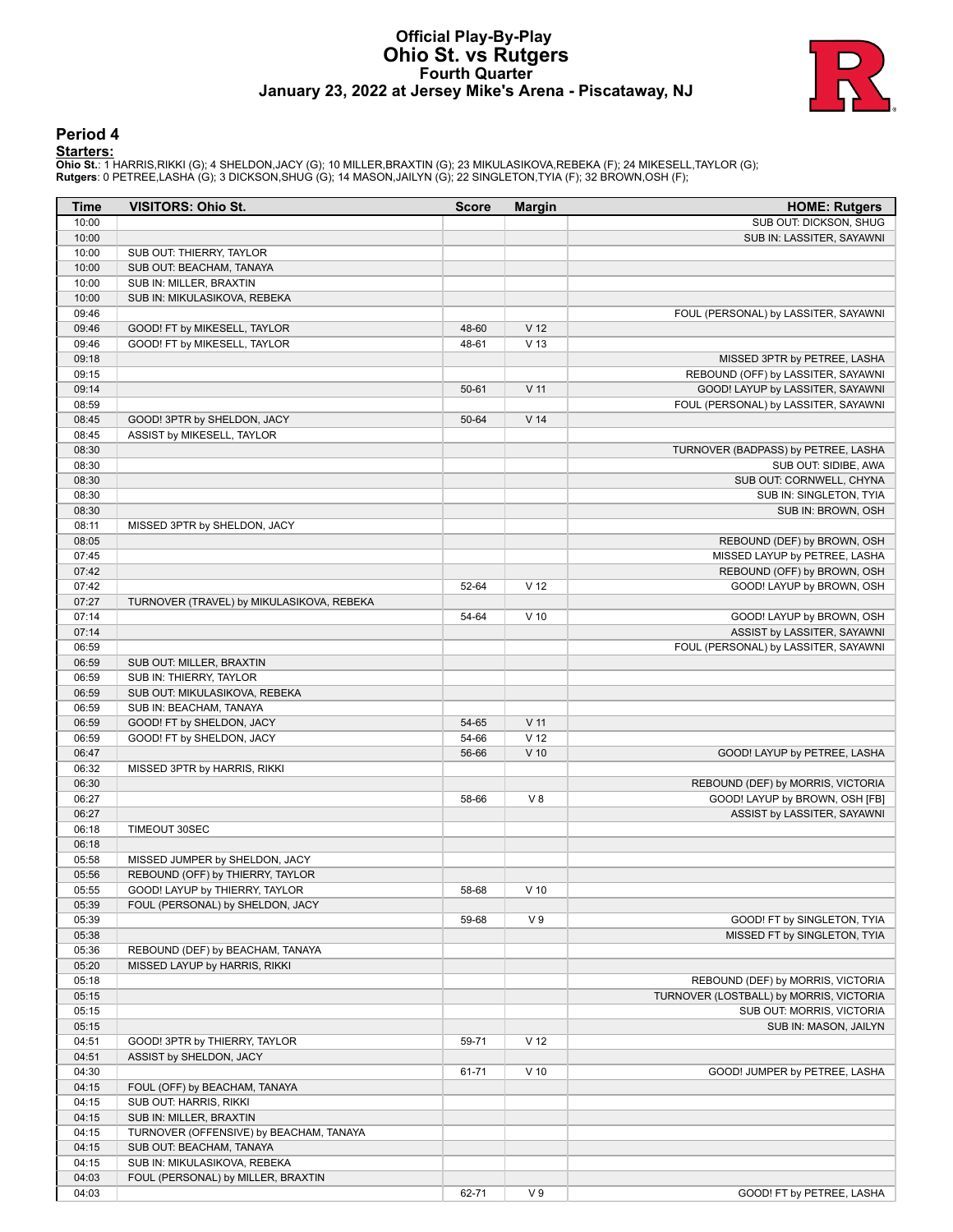| <b>Time</b>    | <b>VISITORS: Ohio St.</b>                                  | <b>Score</b> | <b>Margin</b>   | <b>HOME: Rutgers</b>                   |
|----------------|------------------------------------------------------------|--------------|-----------------|----------------------------------------|
| 04:03          |                                                            |              |                 | MISSED FT by PETREE, LASHA             |
| 04:01          | REBOUND (DEF) by MILLER, BRAXTIN                           |              |                 |                                        |
| 03:39          | TURNOVER (TRAVEL) by MIKULASIKOVA, REBEKA                  |              |                 |                                        |
| 03:29          | FOUL (PERSONAL) by MIKULASIKOVA, REBEKA                    |              |                 |                                        |
| 03:17          |                                                            | 64-71        | V <sub>7</sub>  | GOOD! JUMPER by BROWN, OSH [PNT]       |
| 03:17          |                                                            |              |                 | ASSIST by SINGLETON, TYIA              |
| 03:01          | TURNOVER (LOSTBALL) by MIKULASIKOVA, REBEKA                |              |                 |                                        |
| 03:01          |                                                            |              |                 | STEAL by SINGLETON, TYIA               |
| 03:01          | FOUL (PERSONAL) by MILLER, BRAXTIN                         |              |                 |                                        |
| 03:01          |                                                            |              |                 | MISSED FT by LASSITER, SAYAWNI         |
| 03:01          |                                                            |              |                 | REBOUND (OFF) by TEAM                  |
| 03:01          |                                                            | 65-71        | $V_6$           | GOOD! FT by LASSITER, SAYAWNI [FB]     |
| 02:33          |                                                            |              |                 | FOUL (PERSONAL) by PETREE, LASHA       |
| 02:13          | MISSED 3PTR by MILLER, BRAXTIN                             |              |                 |                                        |
| 02:09          | REBOUND (OFF) by THIERRY, TAYLOR                           |              |                 |                                        |
| 02:08          | MISSED LAYUP by THIERRY, TAYLOR                            |              |                 |                                        |
| 02:06          |                                                            |              |                 | REBOUND (DEF) by SINGLETON, TYIA       |
| 01:55          | FOUL (PERSONAL) by MIKESELL, TAYLOR                        |              |                 |                                        |
| 01:55          |                                                            | 66-71        | V <sub>5</sub>  | GOOD! FT by PETREE, LASHA              |
| 01:55          |                                                            | 67-71        | V <sub>4</sub>  | GOOD! FT by PETREE, LASHA              |
| 01:42          | GOOD! LAYUP by SHELDON, JACY                               | 67-73        | $V_6$           |                                        |
| 01:42          |                                                            |              |                 | FOUL (PERSONAL) by SINGLETON, TYIA     |
| 01:42          | GOOD! FT by SHELDON, JACY                                  | 67-74        | V <sub>7</sub>  |                                        |
| 01:23          |                                                            |              |                 | TURNOVER (LOSTBALL) by PETREE, LASHA   |
| 01:23<br>00:56 | STEAL by THIERRY, TAYLOR<br>MISSED 3PTR by MILLER, BRAXTIN |              |                 |                                        |
| 00:56          |                                                            |              |                 | REBOUND (DEF) by LASSITER, SAYAWNI     |
| 00:56          | FOUL (PERSONAL) by SHELDON, JACY                           |              |                 |                                        |
| 00:56          |                                                            |              |                 | SUB OUT: SINGLETON, TYIA               |
| 00:56          |                                                            |              |                 | SUB IN: DICKSON, SHUG                  |
| 00:56          |                                                            |              |                 | MISSED FT by LASSITER, SAYAWNI         |
| 00:56          |                                                            |              |                 | REBOUND (OFF) by TEAM                  |
| 00:53          |                                                            |              |                 | MISSED FT by LASSITER, SAYAWNI         |
| 00:53          | REBOUND (DEF) by TEAM                                      |              |                 |                                        |
| 00:44          | TURNOVER (BADPASS) by MIKESELL, TAYLOR                     |              |                 |                                        |
| 00:44          |                                                            |              |                 | STEAL by MASON, JAILYN                 |
| 00:39          |                                                            |              |                 | MISSED LAYUP by BROWN, OSH             |
| 00:37          |                                                            |              |                 | REBOUND (OFF) by PETREE, LASHA         |
| 00:36          |                                                            |              |                 | MISSED LAYUP by PETREE, LASHA          |
| 00:36          | BLOCK by MILLER, BRAXTIN                                   |              |                 |                                        |
| 00:34          | REBOUND (DEF) by MILLER, BRAXTIN                           |              |                 |                                        |
| 00:34          |                                                            |              |                 | FOUL (PERSONAL) by MASON, JAILYN       |
| 00:34          | GOOD! FT by SHELDON, JACY [FB]                             | 67-75        | V8              |                                        |
| 00:34          | GOOD! FT by SHELDON, JACY [FB]                             | 67-76        | V <sub>9</sub>  |                                        |
| 00:34          |                                                            |              |                 | SUB OUT: DICKSON, SHUG                 |
| 00:34          |                                                            |              |                 | SUB IN: SINGLETON, TYIA                |
| 00:34          |                                                            |              |                 | TIMEOUT 30SEC                          |
| 00:23          | FOUL (PERSONAL) by THIERRY, TAYLOR                         |              |                 |                                        |
| 00:23          |                                                            | 68-76        | V8              | GOOD! FT by BROWN, OSH                 |
| 00:23          |                                                            |              |                 | TURNOVER (LANEVIOLATION) by BROWN, OSH |
| 00:23          | TIMEOUT 30SEC                                              |              |                 |                                        |
| 00:18          |                                                            |              |                 | FOUL (PERSONAL) by SINGLETON, TYIA     |
| 00:18          |                                                            |              |                 | SUB OUT: SINGLETON, TYIA               |
| 00:18          |                                                            |              |                 | SUB IN: DICKSON, SHUG                  |
| 00:18          | GOOD! FT by MIKESELL, TAYLOR [FB]                          | 68-77        | V <sub>9</sub>  |                                        |
| 00:18          | GOOD! FT by MIKESELL, TAYLOR [FB]                          | 68-78        | $V$ 10          |                                        |
| 00:18          |                                                            |              |                 | TIMEOUT 30SEC                          |
| 00:18          | SUB OUT: MIKULASIKOVA, REBEKA                              |              |                 |                                        |
| 00:18          | SUB IN: BEACHAM, TANAYA                                    |              |                 |                                        |
| 00:09          |                                                            |              |                 | MISSED 3PTR by PETREE, LASHA           |
| 00:09<br>00:09 | REBOUND (DEF) by BEACHAM, TANAYA                           |              |                 |                                        |
| 00:09          | GOOD! FT by BEACHAM, TANAYA [FB]                           | 68-79        | $V$ 11          | FOUL (PERSONAL) by BROWN, OSH          |
| 00:09          | GOOD! FT by BEACHAM, TANAYA [FB]                           | 68-80        | V <sub>12</sub> |                                        |
| 00:04          |                                                            | 71-80        | V <sub>9</sub>  | GOOD! 3PTR by LASSITER, SAYAWNI [FB]   |
| 00:04          |                                                            |              |                 | ASSIST by PETREE, LASHA                |
| 00:04          | <b>TIMEOUT TEAM</b>                                        |              |                 |                                        |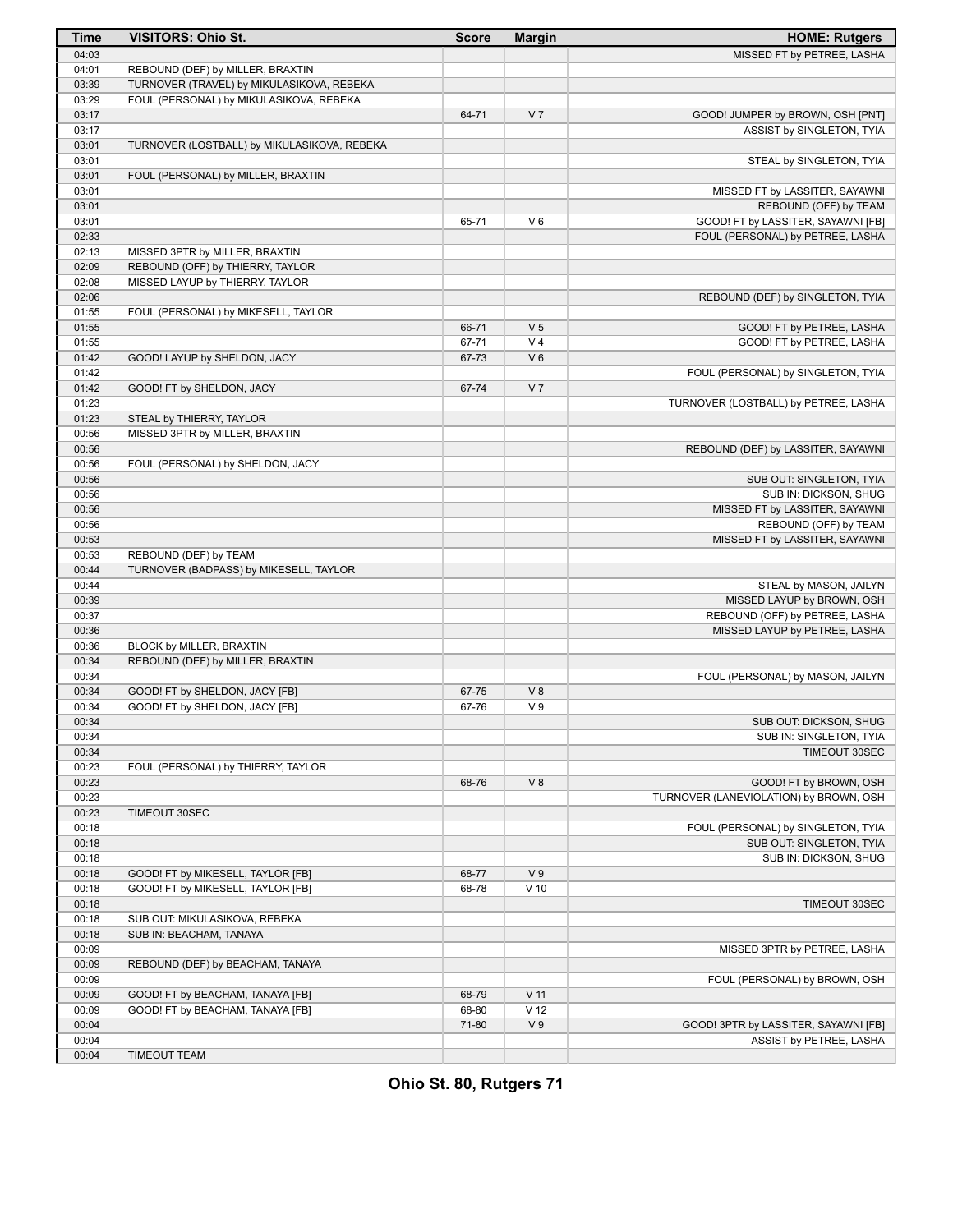| <b>Points (This Period)</b> | OSU            | <b>RUT</b>     |
|-----------------------------|----------------|----------------|
| In the Paint                |                | 12             |
| Off Turns                   | 5              | 6              |
| 2nd Chance                  |                |                |
| <b>Fast Break</b>           |                |                |
| Bench                       |                |                |
| Per Poss                    | 1.167<br>10/18 | 1.278<br>11/18 |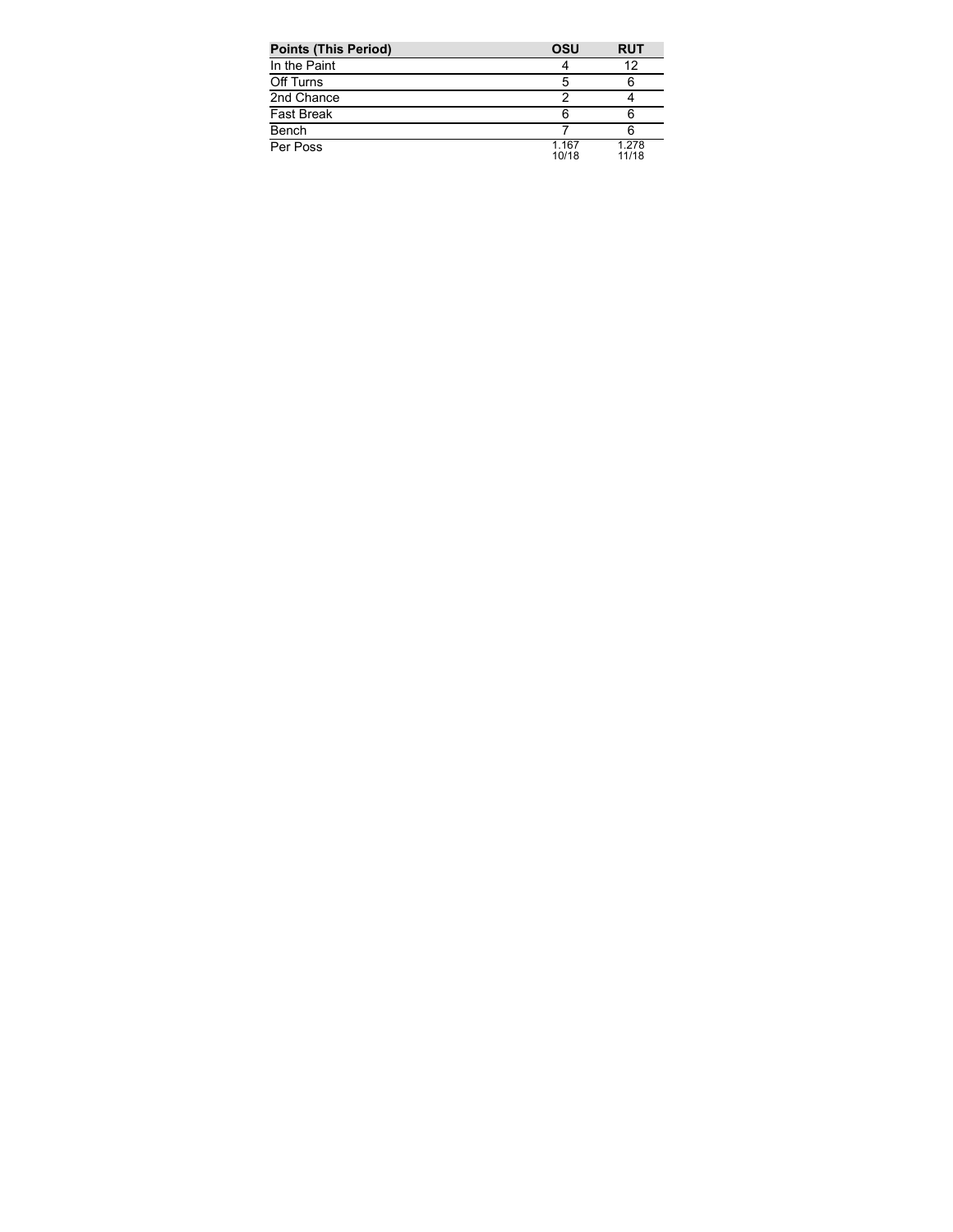# **Official Scoring/Possession Reference Chart Ohio St. vs Rutgers Period 1 January 23, 2022 at Jersey Mike's Arena - Piscataway, NJ**



### **Period 1**

<mark>Startersː</mark><br>Ohio St.: 1 HARRIS,RIKKI (G); 4 SHELDON,JACY (G); 10 MILLER,BRAXTIN (G); 23 MIKULASIKOVA,REBEKA (F); 24 MIKESELL,TAYLOR (G);<br>**Rutgers**: 0 PETREE,LASHA (G); 3 DICKSON,SHUG (G); 14 MASON,JAILYN (G); 22 SINGLETON,

| <b>Time</b> | <b>VISITORS: Ohio St.</b>            | <b>Score</b> | <b>Margin</b>  | <b>HOME: Rutgers</b>                |
|-------------|--------------------------------------|--------------|----------------|-------------------------------------|
| 08:33       |                                      | $2 - 0$      | H <sub>2</sub> | GOOD! JUMPER by PETREE, LASHA [PNT] |
| 08:03       |                                      | $4 - 0$      | H <sub>4</sub> | GOOD! JUMPER by DICKSON, SHUG [PNT] |
| 07:49       | GOOD! LAYUP by MIKESELL, TAYLOR      | $4 - 2$      | H <sub>2</sub> |                                     |
| 07:25       |                                      | $6 - 2$      | H <sub>4</sub> | GOOD! LAYUP by SINGLETON, TYIA      |
| 07:07       | GOOD! 3PTR by HARRIS, RIKKI          | $6-5$        | H <sub>1</sub> |                                     |
| 06:37       |                                      | $8 - 5$      | $H_3$          | GOOD! LAYUP by BROWN, OSH [FB]      |
| 06:22       | GOOD! FT by HARRIS, RIKKI            | $8-6$        | H <sub>2</sub> |                                     |
| 05:28       | GOOD! 3PTR by MIKESELL, TAYLOR [FB]  | $8 - 9$      | V <sub>1</sub> |                                     |
| 05:10       |                                      | $10-9$       | H <sub>1</sub> | GOOD! JUMPER by MASON, JAILYN       |
| 04:35       | GOOD! FT by SHELDON, JACY [FB]       | $10 - 10$    | T              |                                     |
| 03:23       |                                      | $11 - 10$    | H <sub>1</sub> | GOOD! FT by PETREE, LASHA           |
| 03:07       | GOOD! 3PTR by HARRIS, RIKKI          | $11 - 13$    | V <sub>2</sub> |                                     |
| 02:51       | GOOD! LAYUP by SHELDON, JACY [FB]    | $11 - 15$    | V <sub>4</sub> |                                     |
| 02:16       |                                      | $13 - 15$    | V <sub>2</sub> | GOOD! JUMPER by BROWN, OSH [PNT]    |
| 01:34       |                                      | $16 - 15$    | H <sub>1</sub> | GOOD! 3PTR by PETREE, LASHA         |
| 01:34       |                                      | $17 - 15$    | H <sub>2</sub> | GOOD! FT by PETREE, LASHA           |
| 01:14       | GOOD! LAYUP by BEACHAM, TANAYA [PNT] | $17 - 17$    | $\mathsf{T}$   |                                     |
| 00:33       | GOOD! LAYUP by SHELDON, JACY         | $17-19$      | V <sub>2</sub> |                                     |
| 00:18       |                                      | 18-19        | V <sub>1</sub> | GOOD! FT by SINGLETON, TYIA         |
| 00:18       |                                      | 19-19        | $\mathsf{T}$   | GOOD! FT by SINGLETON, TYIA         |
| 00:06       | GOOD! 3PTR by MIKESELL, TAYLOR       | 19-22        | V <sub>3</sub> |                                     |

**Ohio St. 22, Rutgers 19**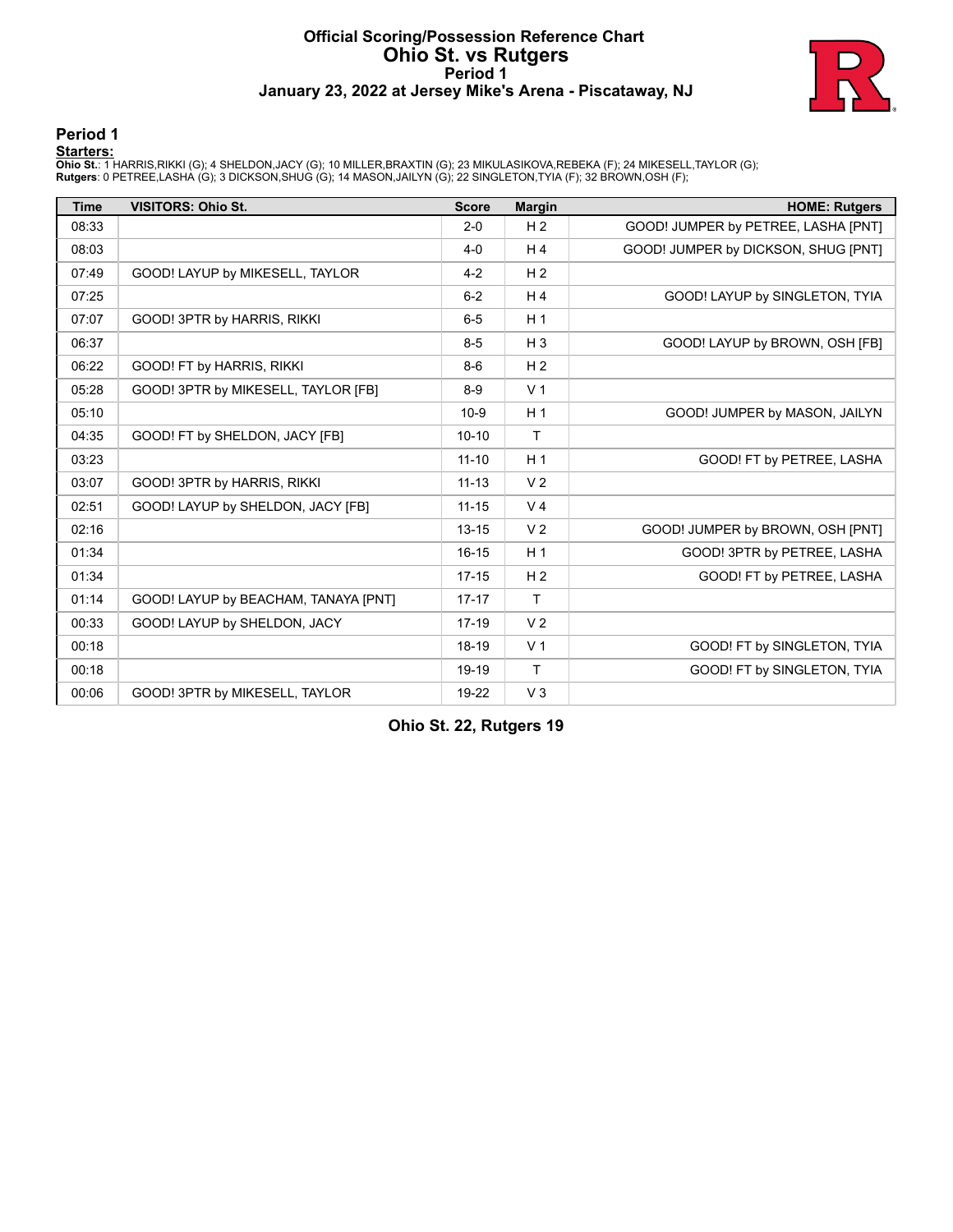# **Official Scoring/Possession Reference Chart Ohio St. vs Rutgers Period 2 January 23, 2022 at Jersey Mike's Arena - Piscataway, NJ**



### **Period 2**

<mark>Startersː</mark><br>Ohio St.: 1 HARRIS,RIKKI (G); 4 SHELDON,JACY (G); 10 MILLER,BRAXTIN (G); 23 MIKULASIKOVA,REBEKA (F); 24 MIKESELL,TAYLOR (G);<br>**Rutgers**: 0 PETREE,LASHA (G); 3 DICKSON,SHUG (G); 14 MASON,JAILYN (G); 22 SINGLETON,

| <b>Time</b> | <b>VISITORS: Ohio St.</b>                  | <b>Score</b> | <b>Margin</b>  | <b>HOME: Rutgers</b>              |
|-------------|--------------------------------------------|--------------|----------------|-----------------------------------|
| 09:43       |                                            | $21-22$      | V <sub>1</sub> | GOOD! LAYUP by BROWN, OSH         |
| 09:14       |                                            | $22 - 22$    | Τ              | GOOD! FT by BROWN, OSH [FB]       |
| 07:48       | GOOD! 3PTR by HARRIS, RIKKI                | $22 - 25$    | $V_3$          |                                   |
| 07:32       | GOOD! JUMPER by MIKULASIKOVA, REBEKA [PNT] | $22 - 27$    | V <sub>5</sub> |                                   |
| 05:58       | GOOD! LAYUP by MIKULASIKOVA, REBEKA [PNT]  | 22-29        | V <sub>7</sub> |                                   |
| 05:38       | GOOD! 3PTR by MIKESELL, TAYLOR             | 22-32        | $V$ 10         |                                   |
| 05:22       |                                            | 23-32        | V <sub>9</sub> | GOOD! FT by BROWN, OSH            |
| 05:22       |                                            | 24-32        | V8             | GOOD! FT by BROWN, OSH            |
| 04:45       |                                            | 26-32        | $V_6$          | GOOD! JUMPER by BROWN, OSH [PNT]  |
| 04:24       | GOOD! JUMPER by MIKESELL, TAYLOR [PNT]     | 26-34        | V8             |                                   |
| 03:57       |                                            | 27-34        | V <sub>7</sub> | GOOD! FT by MORRIS, VICTORIA      |
| 03:57       |                                            | 28-34        | $V_6$          | GOOD! FT by MORRIS, VICTORIA      |
| 03:46       | GOOD! FT by SHELDON, JACY                  | 28-35        | V <sub>7</sub> |                                   |
| 03:46       | GOOD! FT by SHELDON, JACY                  | 28-36        | V8             |                                   |
| 02:35       | GOOD! LAYUP by SHELDON, JACY [FB/PNT]      | 28-38        | $V$ 10         |                                   |
| 00:36       |                                            | 29-38        | V <sub>9</sub> | GOOD! FT by PETREE, LASHA [FB]    |
| 00:36       |                                            | 30-38        | V8             | GOOD! FT by PETREE, LASHA [FB]    |
| 00:07       |                                            | 32-38        | $V_6$          | GOOD! LAYUP by DICKSON, SHUG [FB] |

**Ohio St. 38, Rutgers 32**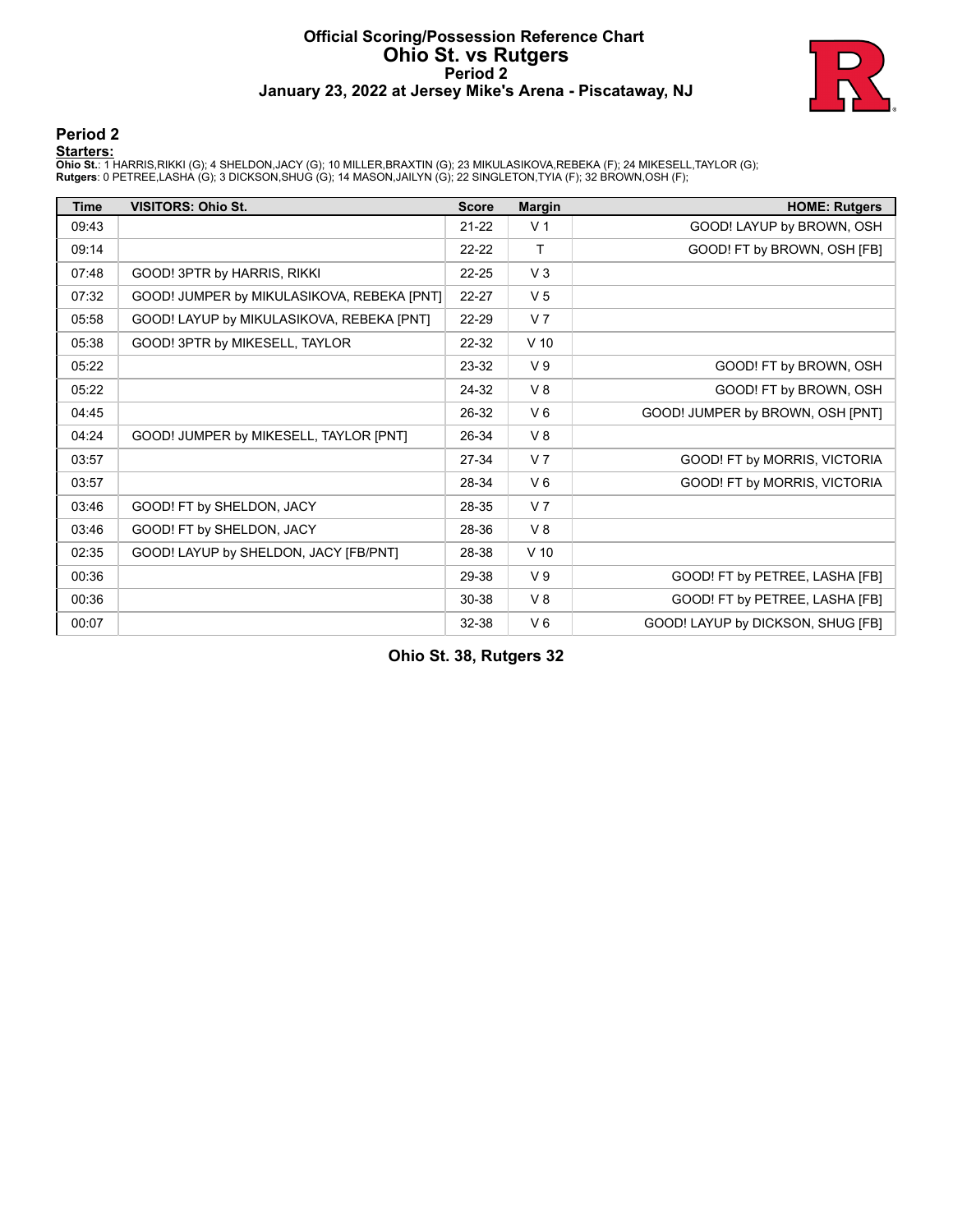# **Official Scoring/Possession Reference Chart Ohio St. vs Rutgers Period 3 January 23, 2022 at Jersey Mike's Arena - Piscataway, NJ**



### **Period 3**

<mark>Startersː</mark><br>Ohio St.: 1 HARRIS,RIKKI (G); 4 SHELDON,JACY (G); 10 MILLER,BRAXTIN (G); 23 MIKULASIKOVA,REBEKA (F); 24 MIKESELL,TAYLOR (G);<br>**Rutgers**: 0 PETREE,LASHA (G); 3 DICKSON,SHUG (G); 14 MASON,JAILYN (G); 22 SINGLETON,

| <b>Time</b> | <b>VISITORS: Ohio St.</b>         | <b>Score</b> | <b>Margin</b>   | <b>HOME: Rutgers</b>                  |
|-------------|-----------------------------------|--------------|-----------------|---------------------------------------|
| 09:47       |                                   | 34-38        | V <sub>4</sub>  | GOOD! JUMPER by SINGLETON, TYIA [PNT] |
| 09:06       |                                   | 36-38        | V <sub>2</sub>  | GOOD! JUMPER by DICKSON, SHUG         |
| 08:46       | GOOD! 3PTR by SHELDON, JACY       | $36 - 41$    | V <sub>5</sub>  |                                       |
| 08:18       |                                   | 38-41        | V <sub>3</sub>  | GOOD! JUMPER by BROWN, OSH [PNT]      |
| 07:07       | GOOD! LAYUP by SHELDON, JACY      | 38-43        | V <sub>5</sub>  |                                       |
| 06:41       | GOOD! 3PTR by SHELDON, JACY       | 38-46        | V8              |                                       |
| 06:29       |                                   | 40-46        | $V_6$           | GOOD! LAYUP by PETREE, LASHA          |
| 06:07       | GOOD! JUMPER by MIKESELL, TAYLOR  | 40-48        | V8              |                                       |
| 05:31       |                                   | 42-48        | $V_6$           | GOOD! LAYUP by SINGLETON, TYIA        |
| 05:10       |                                   | 44-48        | V <sub>4</sub>  | GOOD! LAYUP by MASON, JAILYN [FB]     |
| 04:43       | GOOD! LAYUP by MIKESELL, TAYLOR   | 44-50        | $V_6$           |                                       |
| 04:15       |                                   | 46-50        | V <sub>4</sub>  | GOOD! LAYUP by SINGLETON, TYIA        |
| 02:27       | GOOD! 3PTR by SHELDON, JACY       | 46-53        | V <sub>7</sub>  |                                       |
| 01:54       |                                   | 48-53        | V <sub>5</sub>  | GOOD! LAYUP by BROWN, OSH             |
| 01:30       | GOOD! LAYUP by BEACHAM, TANAYA    | 48-55        | V <sub>7</sub>  |                                       |
| 01:21       | GOOD! LAYUP by SHELDON, JACY [FB] | 48-57        | V <sub>9</sub>  |                                       |
| 00:54       | GOOD! LAYUP by BEACHAM, TANAYA    | 48-59        | V <sub>11</sub> |                                       |

**Ohio St. 59, Rutgers 48**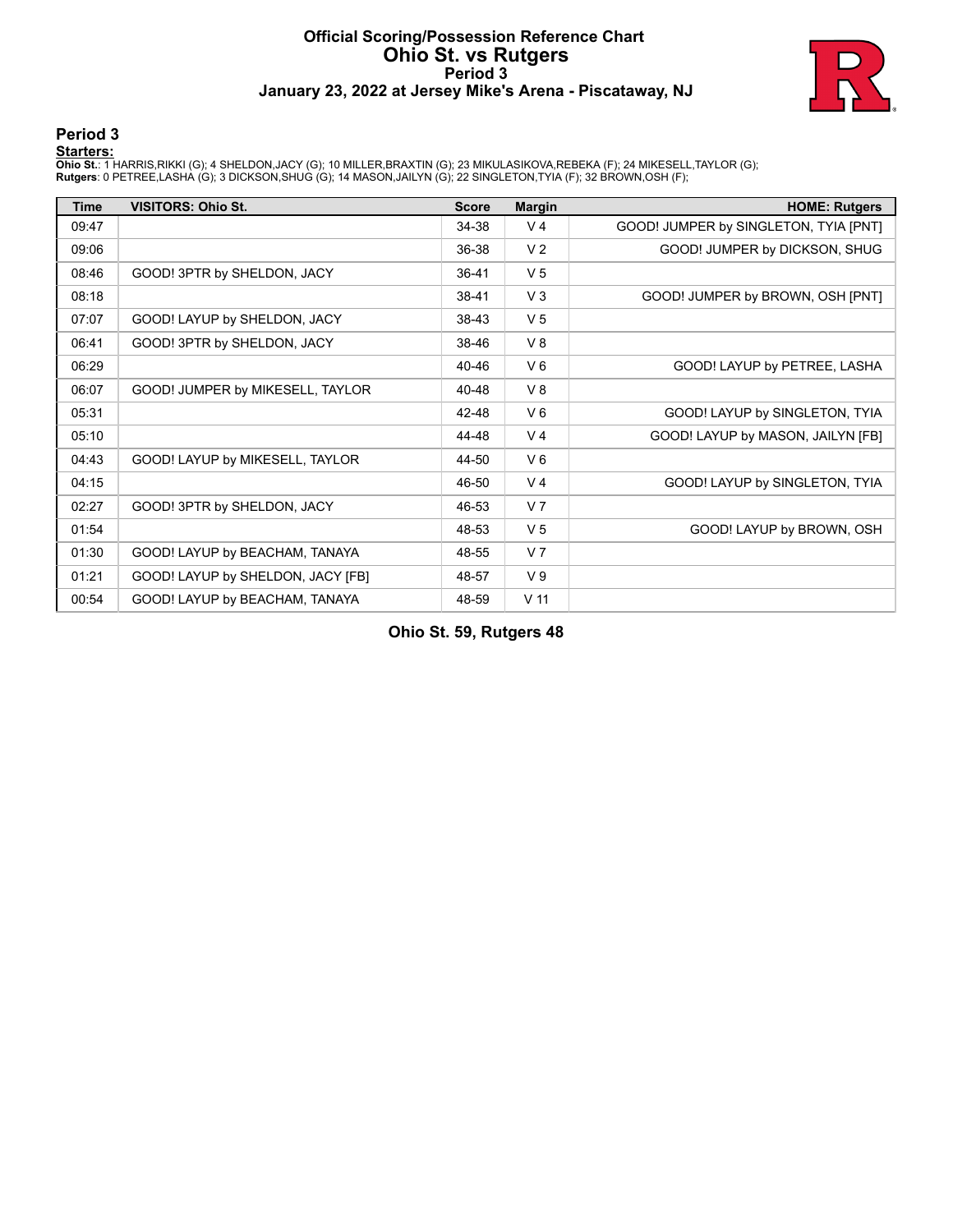# **Official Scoring/Possession Reference Chart Ohio St. vs Rutgers Period 4 January 23, 2022 at Jersey Mike's Arena - Piscataway, NJ**



### **Period 4**

### **Starters:**

**Ohio St.**: 1 HARRIS,RIKKI (G); 4 SHELDON,JACY (G); 10 MILLER,BRAXTIN (G); 23 MIKULASIKOVA,REBEKA (F); 24 MIKESELL,TAYLOR (G);<br>**Rutgers**: 0 PETREE,LASHA (G); 3 DICKSON,SHUG (G); 14 MASON,JAILYN (G); 22 SINGLETON,TYIA (F);

| <b>Time</b> | VISITORS: Ohio St.                | <b>Score</b> | <b>Margin</b>   | <b>HOME: Rutgers</b>                 |
|-------------|-----------------------------------|--------------|-----------------|--------------------------------------|
| 09:46       | GOOD! FT by MIKESELL, TAYLOR      | 48-60        | V <sub>12</sub> |                                      |
| 09:46       | GOOD! FT by MIKESELL, TAYLOR      | 48-61        | V <sub>13</sub> |                                      |
| 09:14       |                                   | 50-61        | V <sub>11</sub> | GOOD! LAYUP by LASSITER, SAYAWNI     |
| 08:45       | GOOD! 3PTR by SHELDON, JACY       | 50-64        | V <sub>14</sub> |                                      |
| 07:42       |                                   | 52-64        | V <sub>12</sub> | GOOD! LAYUP by BROWN, OSH            |
| 07:14       |                                   | 54-64        | $V$ 10          | GOOD! LAYUP by BROWN, OSH            |
| 06:59       | GOOD! FT by SHELDON, JACY         | 54-65        | $V$ 11          |                                      |
| 06:59       | GOOD! FT by SHELDON, JACY         | 54-66        | V <sub>12</sub> |                                      |
| 06:47       |                                   | 56-66        | $V$ 10          | GOOD! LAYUP by PETREE, LASHA         |
| 06:27       |                                   | 58-66        | V8              | GOOD! LAYUP by BROWN, OSH [FB]       |
| 05:55       | GOOD! LAYUP by THIERRY, TAYLOR    | 58-68        | $V$ 10          |                                      |
| 05:39       |                                   | 59-68        | V <sub>9</sub>  | GOOD! FT by SINGLETON, TYIA          |
| 04:51       | GOOD! 3PTR by THIERRY, TAYLOR     | 59-71        | V <sub>12</sub> |                                      |
| 04:30       |                                   | 61-71        | $V$ 10          | GOOD! JUMPER by PETREE, LASHA        |
| 04:03       |                                   | 62-71        | V <sub>9</sub>  | GOOD! FT by PETREE, LASHA            |
| 03:17       |                                   | 64-71        | V <sub>7</sub>  | GOOD! JUMPER by BROWN, OSH [PNT]     |
| 03:01       |                                   | 65-71        | $V_6$           | GOOD! FT by LASSITER, SAYAWNI [FB]   |
| 01:55       |                                   | 66-71        | V <sub>5</sub>  | GOOD! FT by PETREE, LASHA            |
| 01:55       |                                   | 67-71        | V <sub>4</sub>  | GOOD! FT by PETREE, LASHA            |
| 01:42       | GOOD! LAYUP by SHELDON, JACY      | 67-73        | $V_6$           |                                      |
| 01:42       | GOOD! FT by SHELDON, JACY         | 67-74        | V <sub>7</sub>  |                                      |
| 00:34       | GOOD! FT by SHELDON, JACY [FB]    | 67-75        | V8              |                                      |
| 00:34       | GOOD! FT by SHELDON, JACY [FB]    | 67-76        | V <sub>9</sub>  |                                      |
| 00:23       |                                   | 68-76        | V8              | GOOD! FT by BROWN, OSH               |
| 00:18       | GOOD! FT by MIKESELL, TAYLOR [FB] | 68-77        | V <sub>9</sub>  |                                      |
| 00:18       | GOOD! FT by MIKESELL, TAYLOR [FB] | 68-78        | $V$ 10          |                                      |
| 00:09       | GOOD! FT by BEACHAM, TANAYA [FB]  | 68-79        | V <sub>11</sub> |                                      |
| 00:09       | GOOD! FT by BEACHAM, TANAYA [FB]  | 68-80        | V <sub>12</sub> |                                      |
| 00:04       |                                   | 71-80        | V <sub>9</sub>  | GOOD! 3PTR by LASSITER, SAYAWNI [FB] |

**Ohio St. 80, Rutgers 71**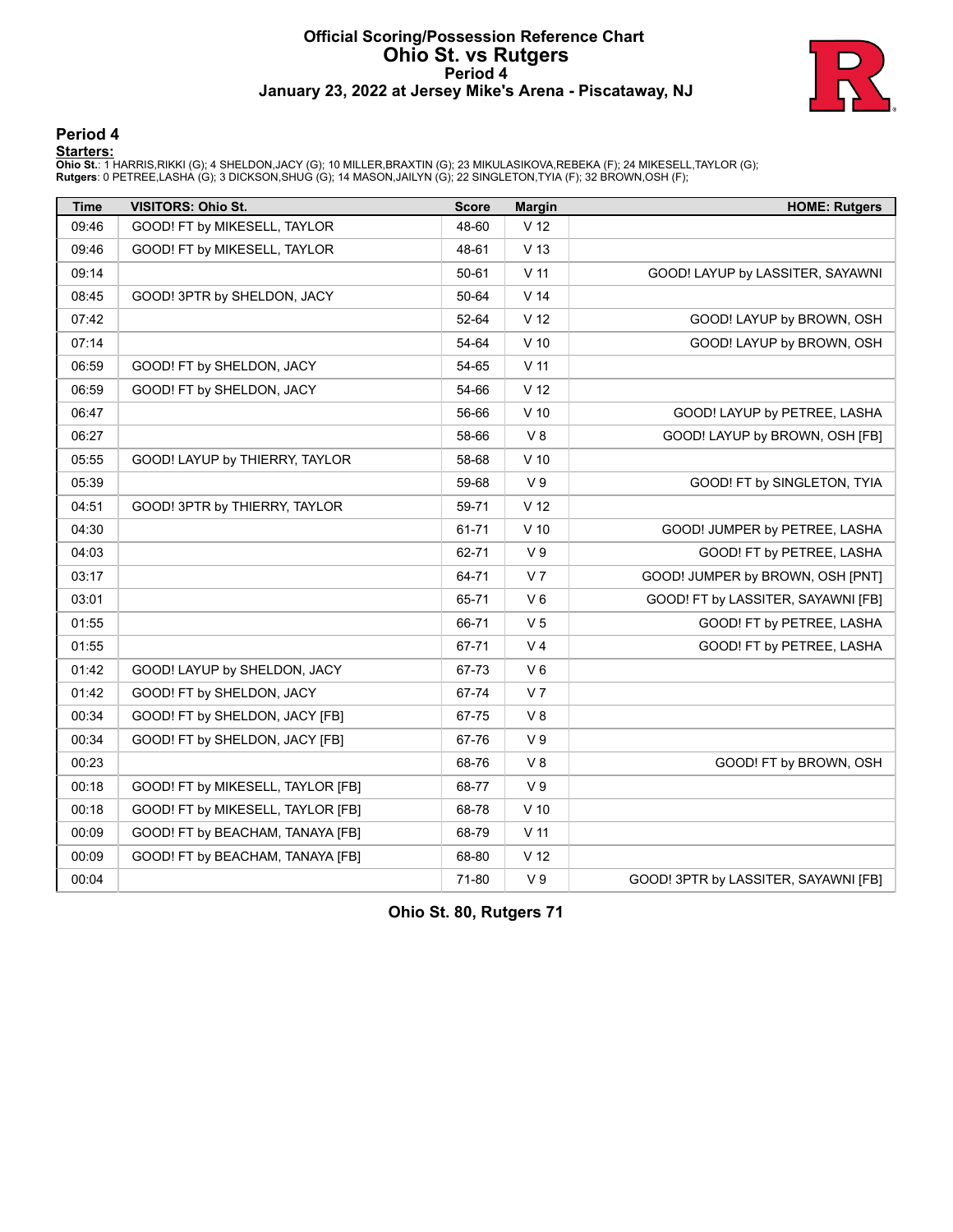### **Official Substitutions Log Ohio St. vs Rutgers Period 1 January 23, 2022 at Jersey Mike's Arena - Piscataway, NJ**



| <b>VISITORS: Ohio St.</b>       | <b>Time</b> | <b>Score</b> | <b>HOME: Rutgers</b>     |
|---------------------------------|-------------|--------------|--------------------------|
| 1 HARRIS.RIKKI                  |             |              | 0 PETREE, LASHA          |
| 4 SHELDON, JACY                 |             |              | 3 DICKSON, SHUG          |
| 10 MILLER, BRAXTIN              |             |              | 14 MASON, JAILYN         |
| 23 MIKULASIKOVA REBEKA          |             |              | 22 SINGLETON, TYIA       |
| 24 MIKESELL, TAYLOR             |             |              | 32 BROWN, OSH            |
| SUB OUT: 23 MIKULASIKOVA.REBEKA | 04:35       | $9 - 10$     |                          |
| SUB IN: 35 BEACHAM, TANAYA      | 04:35       |              |                          |
|                                 | 01:34       | $15 - 16$    | SUB OUT: DICKSON, SHUG   |
|                                 | 01:34       |              | SUB IN: MORRIS, VICTORIA |
| SUB OUT: 1 HARRIS, RIKKI        | 01:34       |              |                          |
| SUB IN: 14 THIERRY.TAYLOR       | 01:34       |              |                          |
|                                 | 00:18       | 19-17        | SUB OUT: BROWN, OSH      |
|                                 | 00:18       |              | SUB IN: SIDIBE, AWA      |
|                                 | 00:18       |              | SUB OUT: PETREE, LASHA   |
|                                 | 00:18       |              | SUB IN: LASSITER.SAYAWNI |

**Ohio St. 22, Rutgers 19**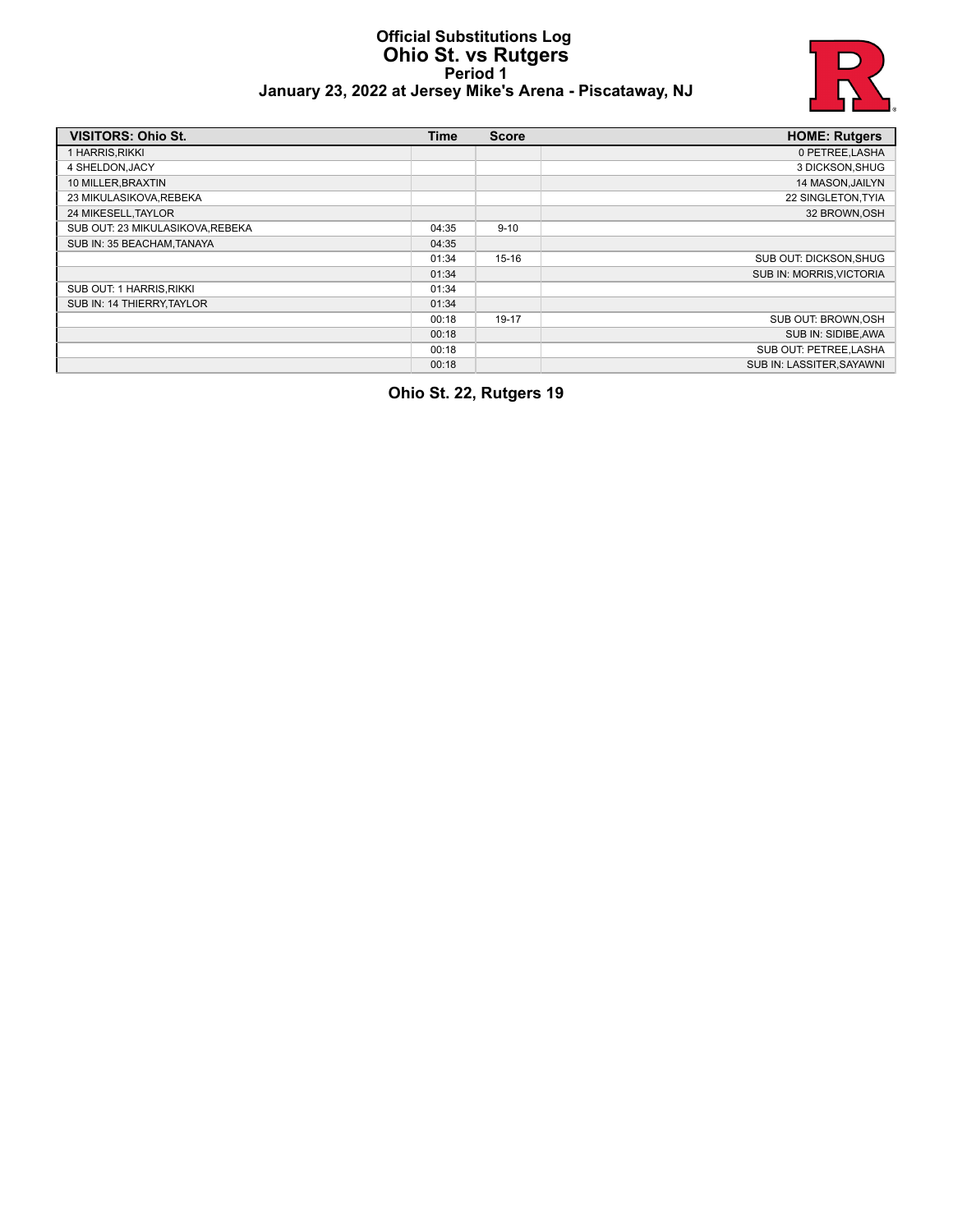### **Official Substitutions Log Ohio St. vs Rutgers Period 2 January 23, 2022 at Jersey Mike's Arena - Piscataway, NJ**



| <b>VISITORS: Ohio St.</b>       | <b>Time</b> | <b>Score</b>             | <b>HOME: Rutgers</b>       |
|---------------------------------|-------------|--------------------------|----------------------------|
| 1 HARRIS, RIKKI                 |             |                          | 0 PETREE, LASHA            |
| 4 SHELDON, JACY                 |             |                          | 3 DICKSON, SHUG            |
| 10 MILLER, BRAXTIN              |             |                          | 14 MASON, JAILYN           |
| 23 MIKULASIKOVA, REBEKA         |             |                          | 22 SINGLETON, TYIA         |
| 24 MIKESELL, TAYLOR             |             |                          | 32 BROWN, OSH              |
|                                 | 10:00       | $\overline{\phantom{a}}$ | SUB OUT: SINGLETON, TYIA   |
|                                 | 10:00       |                          | SUB IN: BROWN, OSH         |
|                                 | 09:14       | $22 - 21$                | SUB OUT: MASON, JAILYN     |
|                                 | 09:14       |                          | SUB IN: DICKSON, SHUG      |
| SUB OUT: 35 BEACHAM, TANAYA     | 09:14       |                          |                            |
| SUB IN: 23 MIKULASIKOVA, REBEKA | 09:14       |                          |                            |
| SUB OUT: 10 MILLER, BRAXTIN     | 08:26       | $22 - 22$                |                            |
| SUB IN: 1 HARRIS, RIKKI         | 08:26       |                          |                            |
| SUB OUT: 1 HARRIS, RIKKI        | 06:13       | $27 - 22$                |                            |
| SUB IN: 10 MILLER, BRAXTIN      | 06:13       |                          |                            |
|                                 | 06:13       |                          | SUB OUT: SIDIBE, AWA       |
|                                 | 06:13       |                          | SUB IN: SINGLETON, TYIA    |
|                                 | 03:46       | 34-28                    | SUB OUT: SINGLETON, TYIA   |
|                                 | 03:46       |                          | SUB IN: SIDIBE, AWA        |
|                                 | 02:20       | 38-28                    | SUB OUT: MORRIS, VICTORIA  |
|                                 | 02:20       |                          | SUB OUT: LASSITER, SAYAWNI |
|                                 | 02:20       |                          | SUB IN: PETREE, LASHA      |
|                                 | 02:20       |                          | SUB IN: MASON, JAILYN      |

**Ohio St. 38, Rutgers 32**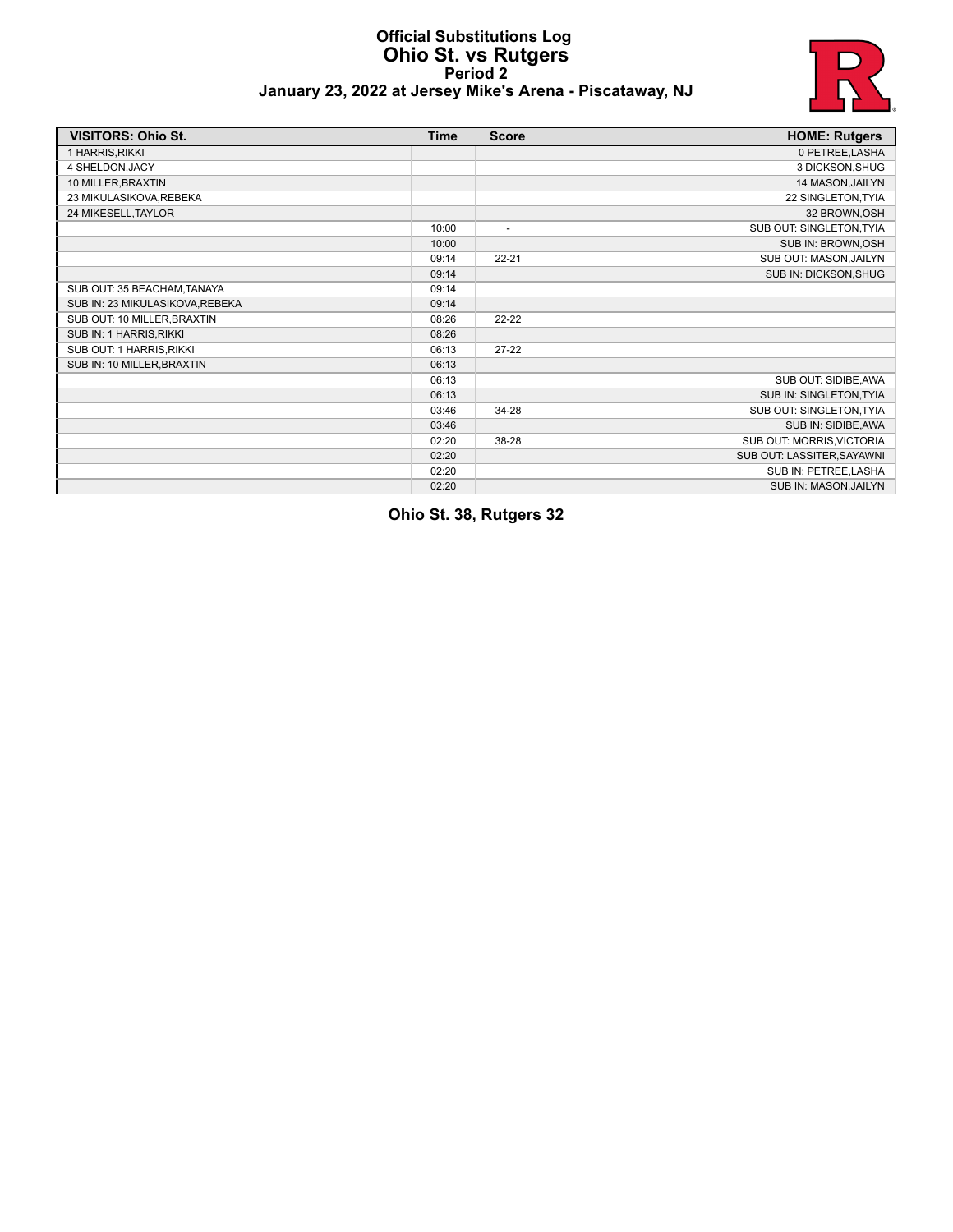### **Official Substitutions Log Ohio St. vs Rutgers Period 3 January 23, 2022 at Jersey Mike's Arena - Piscataway, NJ**



| <b>VISITORS: Ohio St.</b>        | <b>Time</b> | <b>Score</b>             | <b>HOME: Rutgers</b>     |
|----------------------------------|-------------|--------------------------|--------------------------|
| 1 HARRIS, RIKKI                  |             |                          | 0 PETREE, LASHA          |
| 4 SHELDON, JACY                  |             |                          | 3 DICKSON, SHUG          |
| 10 MILLER, BRAXTIN               |             |                          | 14 MASON, JAILYN         |
| 23 MIKULASIKOVA, REBEKA          |             |                          | 22 SINGLETON, TYIA       |
| 24 MIKESELL, TAYLOR              |             |                          | 32 BROWN, OSH            |
|                                  | 10:00       | $\overline{\phantom{a}}$ | SUB OUT: SIDIBE, AWA     |
|                                  | 10:00       |                          | SUB IN: SINGLETON, TYIA  |
| SUB OUT: 14 THIERRY, TAYLOR      | 10:00       |                          |                          |
| SUB IN: 1 HARRIS, RIKKI          | 10:00       |                          |                          |
| SUB OUT: 1 HARRIS, RIKKI         | 06:00       | 48-40                    |                          |
| SUB IN: 14 THIERRY, TAYLOR       | 06:00       |                          |                          |
|                                  | 03:56       | 50-46                    | SUB OUT: MASON, JAILYN   |
|                                  | 03:56       |                          | SUB IN: MORRIS, VICTORIA |
| SUB OUT: 23 MIKULASIKOVA, REBEKA | 03:56       |                          |                          |
| SUB IN: 35 BEACHAM, TANAYA       | 03:56       |                          |                          |
| SUB IN: 1 HARRIS, RIKKI          | 02:17       | 53-46                    |                          |
| SUB OUT: 10 MILLER, BRAXTIN      | 02:17       |                          |                          |
|                                  | 01:09       | 57-48                    | SUB OUT: SINGLETON, TYIA |
|                                  | 01:09       |                          | SUB IN: SIDIBE, AWA      |
|                                  | 00:06       | 59-48                    | SUB OUT: BROWN, OSH      |
|                                  | 00:06       |                          | SUB IN: CORNWELL, CHYNA  |

**Ohio St. 59, Rutgers 48**